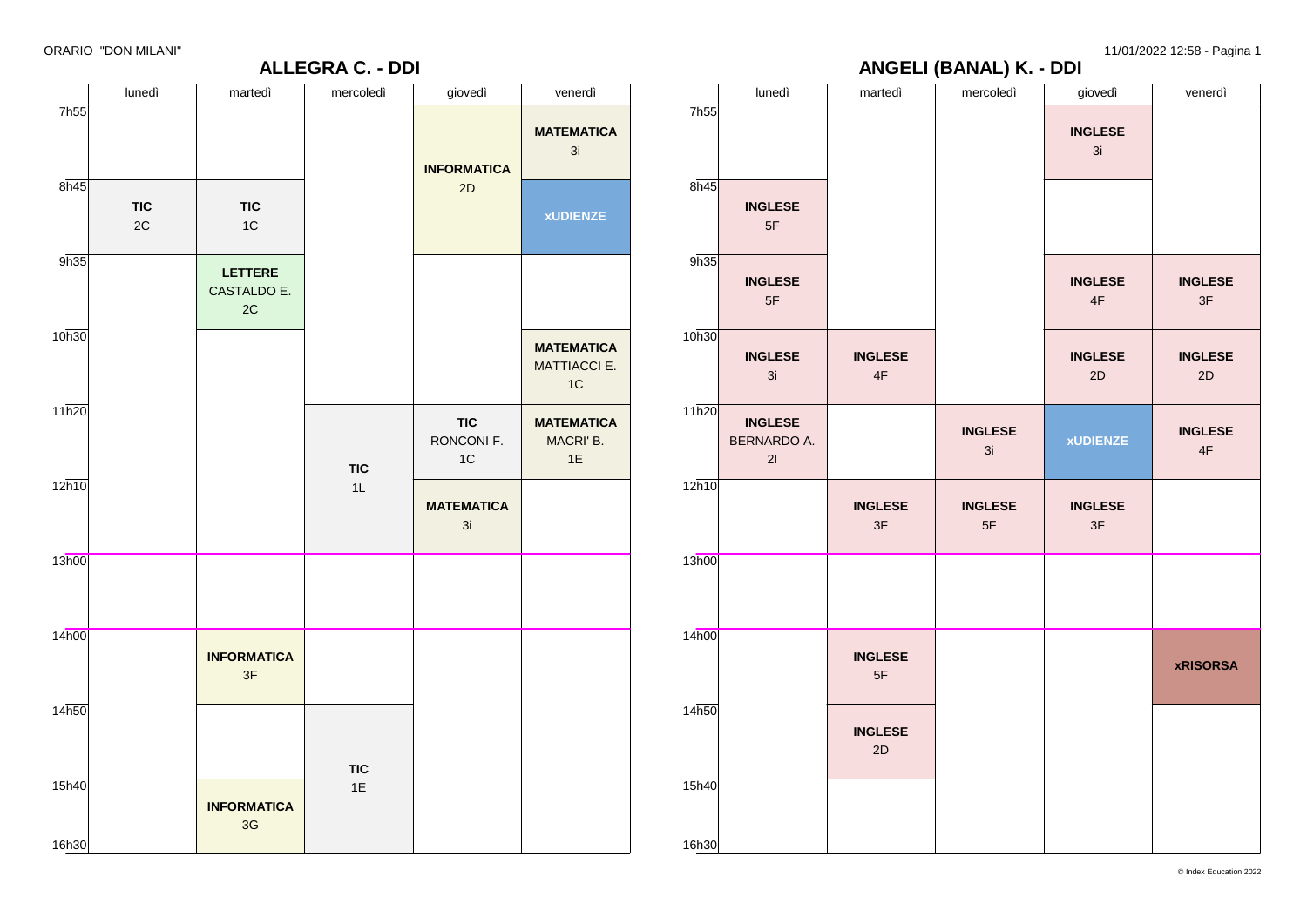**RELIGIONE** 3G

**RELIGIONE** 1D

#### **BALDESSARI B. - DDI**

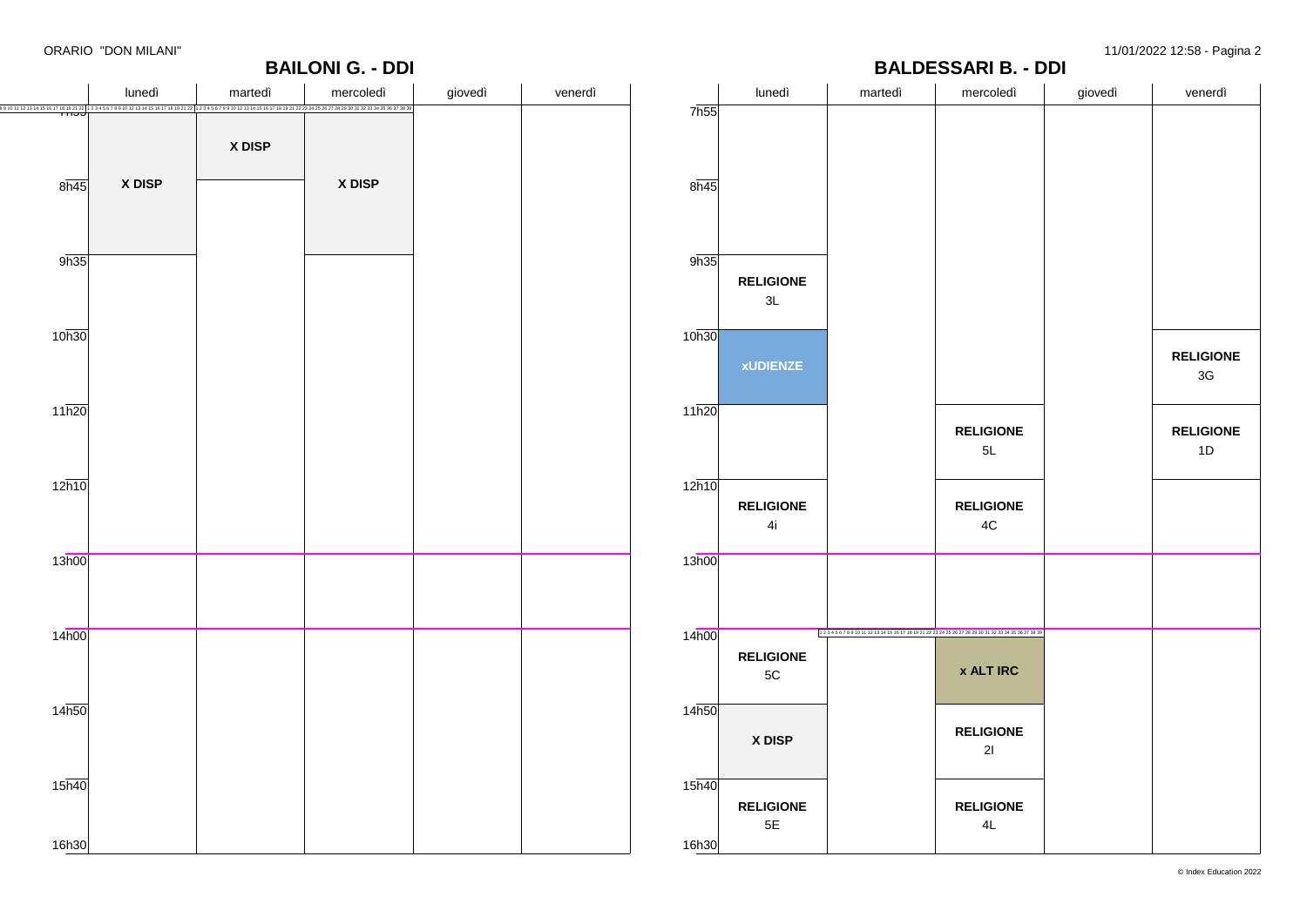**BARBERI L. - DDI**

ORARIO "DON MILANI" 11/01/2022 12:58 - Pagina 3

**xUDIENZE**

**INGLESE** 1A

**xRISORSA**

**xRISORSA**

**xRISORSA**

giovedì venerdì

**BAROZZI C. - DDI**

|                          | lunedì | martedì                                | mercoledì                              | giovedì                     | venerdì                       |                   | lunedì               | martedì                         | mercoledì                       | giovedì                |                  |
|--------------------------|--------|----------------------------------------|----------------------------------------|-----------------------------|-------------------------------|-------------------|----------------------|---------------------------------|---------------------------------|------------------------|------------------|
| $7\overline{\text{h}55}$ |        | <b>DIRITTO LEGIS.</b><br>$5\mathsf{E}$ | <b>DIRITTO LEGIS.</b><br>5B            |                             |                               | 7h55              | <b>INGLESE</b><br>5A |                                 |                                 | <b>INGLESE</b><br>1A   |                  |
| $8\overline{n45}$        |        | <b>DIRITTO LEGIS.</b><br>$5\mathsf{B}$ | <b>DIRITTO LEGIS.</b><br>$5\mathsf{E}$ | <b>xUDIENZE</b>             | <b>DIRITTO LEGIS.</b><br>4B   | $8\overline{n45}$ | <b>INGLESE</b><br>4B |                                 |                                 | <b>xRISORSA</b>        |                  |
| 9h35                     |        | <b>DIRITTO LEGIS.</b><br>3A            | <b>DIRITTO LEGIS.</b><br>$4\mathsf{B}$ |                             |                               | 9h35              | <b>xRISORSA</b>      |                                 |                                 | <b>INGLESE</b><br>5A   |                  |
| 10h30                    |        |                                        | <b>DIRITTO LEGIS.</b><br>$3A$          |                             |                               | 10h30             |                      |                                 | <b>INGLESE</b><br>$4\mathsf{B}$ | <b>INGLESE</b><br>$3A$ | $\mathbf{x}$     |
| 11h20                    |        |                                        |                                        |                             | <b>DIRITTO LEGIS.</b><br>$3A$ | 11h20             |                      |                                 | <b>INGLESE</b><br>$5A$          |                        | $\mathbf{I}$     |
| $12\overline{h10}$       |        |                                        |                                        |                             |                               | 12h10             |                      | <b>INGLESE</b><br>1A            | <b>INGLESE</b><br>3A            |                        |                  |
| 13h00                    |        |                                        |                                        |                             |                               | 13h00             |                      |                                 |                                 |                        |                  |
| 14 <sub>h00</sub>        |        |                                        |                                        |                             |                               | 14 <sub>h00</sub> |                      |                                 |                                 |                        | $\boldsymbol{x}$ |
| 14h50                    |        |                                        |                                        | <b>DIRITTO LEGIS.</b><br>5B |                               | 14h50             |                      | <b>INGLESE</b><br>3A            |                                 |                        | $\boldsymbol{x}$ |
| 15h40                    |        |                                        |                                        |                             |                               | 15h40             |                      | <b>INGLESE</b><br>$4\mathsf{B}$ |                                 |                        | $\boldsymbol{x}$ |
| 16h30                    |        |                                        |                                        |                             |                               | 16h30             |                      |                                 |                                 |                        |                  |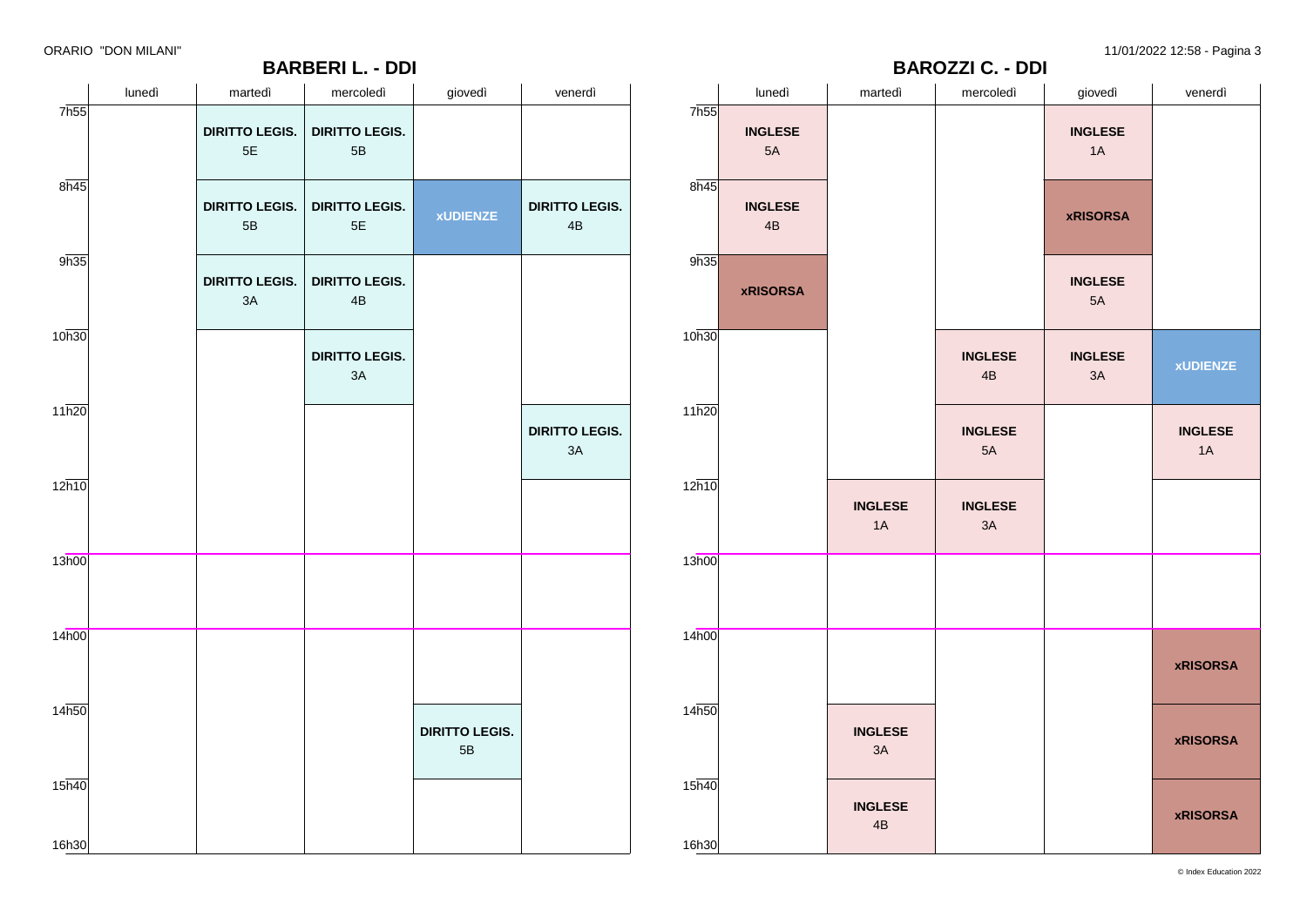# **BERGAMO R. - DDI**

ORARIO "DON MILANI" 11/01/2022 12:58 - Pagina 4

| $- - -$<br><b>BERNARDO A. - DDI</b> |                                                                                             |                      |                      |                      |                      |  |  |  |  |  |
|-------------------------------------|---------------------------------------------------------------------------------------------|----------------------|----------------------|----------------------|----------------------|--|--|--|--|--|
|                                     | lunedì                                                                                      | martedì              | mercoledì            | giovedì              | venerdì              |  |  |  |  |  |
| 7h55                                | <b>INGLESE</b><br>4A                                                                        |                      |                      |                      | <b>INGLESE</b><br>1B |  |  |  |  |  |
| 8h45                                |                                                                                             |                      | <b>INGLESE</b><br>1D |                      |                      |  |  |  |  |  |
| 9h35                                | <b>INGLESE</b><br>1D                                                                        |                      | <b>INGLESE</b><br>21 |                      | <b>INGLESE</b><br>1E |  |  |  |  |  |
| 10h30                               | <b>INGLESE</b><br>1E                                                                        |                      | <b>INGLESE</b><br>1E |                      | <b>xUDIENZE</b>      |  |  |  |  |  |
| 11h20                               | <b>INGLESE</b><br>ANGELI (BANAL) K.<br>21                                                   | <b>INGLESE</b><br>4A |                      |                      | <b>INGLESE</b><br>21 |  |  |  |  |  |
| 12h10                               |                                                                                             | <b>INGLESE</b><br>1B |                      | <b>INGLESE</b><br>1B |                      |  |  |  |  |  |
| 13h00                               |                                                                                             |                      |                      |                      |                      |  |  |  |  |  |
| 14h00                               |                                                                                             |                      |                      |                      |                      |  |  |  |  |  |
|                                     | 14h500 34567891011 121314151617181921 22 23 24 25 26 27 28 29 30 31 32 33 34 35 36 37 38 39 | <b>x ALT IRC</b>     |                      | <b>INGLESE</b><br>1D |                      |  |  |  |  |  |
| 15h40<br>16h30                      |                                                                                             |                      |                      | <b>INGLESE</b><br>4A |                      |  |  |  |  |  |

| lunedì<br>mercoledì<br>giovedì<br>venerdì<br>martedì<br>7h55<br><b>RELIGIONE</b><br><b>RELIGIONE</b><br>X DISP<br>3E<br>5i<br>4M<br>8h45<br><b>RELIGIONE</b><br><b>RELIGIONE</b><br>X DISP<br>$5\mathsf{F}$<br>$1\textrm{C}$<br>1E<br>9h35<br><b>RELIGIONE</b><br><b>RELIGIONE</b><br>X DISP<br>5M<br>5D<br>10h30<br><b>RELIGIONE</b><br><b>xUDIENZE</b><br>2E<br>11h20<br><b>RELIGIONE</b><br>1L<br>12h10 |  | <b>DENUAIVIU N. - DUI</b> |                  |
|------------------------------------------------------------------------------------------------------------------------------------------------------------------------------------------------------------------------------------------------------------------------------------------------------------------------------------------------------------------------------------------------------------|--|---------------------------|------------------|
|                                                                                                                                                                                                                                                                                                                                                                                                            |  |                           |                  |
|                                                                                                                                                                                                                                                                                                                                                                                                            |  |                           | <b>RELIGIONE</b> |
|                                                                                                                                                                                                                                                                                                                                                                                                            |  |                           | <b>RELIGIONE</b> |
|                                                                                                                                                                                                                                                                                                                                                                                                            |  |                           |                  |
|                                                                                                                                                                                                                                                                                                                                                                                                            |  |                           |                  |
|                                                                                                                                                                                                                                                                                                                                                                                                            |  |                           |                  |
|                                                                                                                                                                                                                                                                                                                                                                                                            |  |                           |                  |
| 13h00                                                                                                                                                                                                                                                                                                                                                                                                      |  |                           |                  |
| 14h00<br><b>RELIGIONE</b><br><b>RELIGIONE</b><br>4E<br>3D                                                                                                                                                                                                                                                                                                                                                  |  |                           |                  |
| 14 <sub>h50</sub><br><b>RELIGIONE</b><br><b>RELIGIONE</b><br>2L<br>4D                                                                                                                                                                                                                                                                                                                                      |  |                           |                  |
| 15h40<br><b>RELIGIONE</b><br>$2\mathrm{C}$<br>16h30                                                                                                                                                                                                                                                                                                                                                        |  |                           |                  |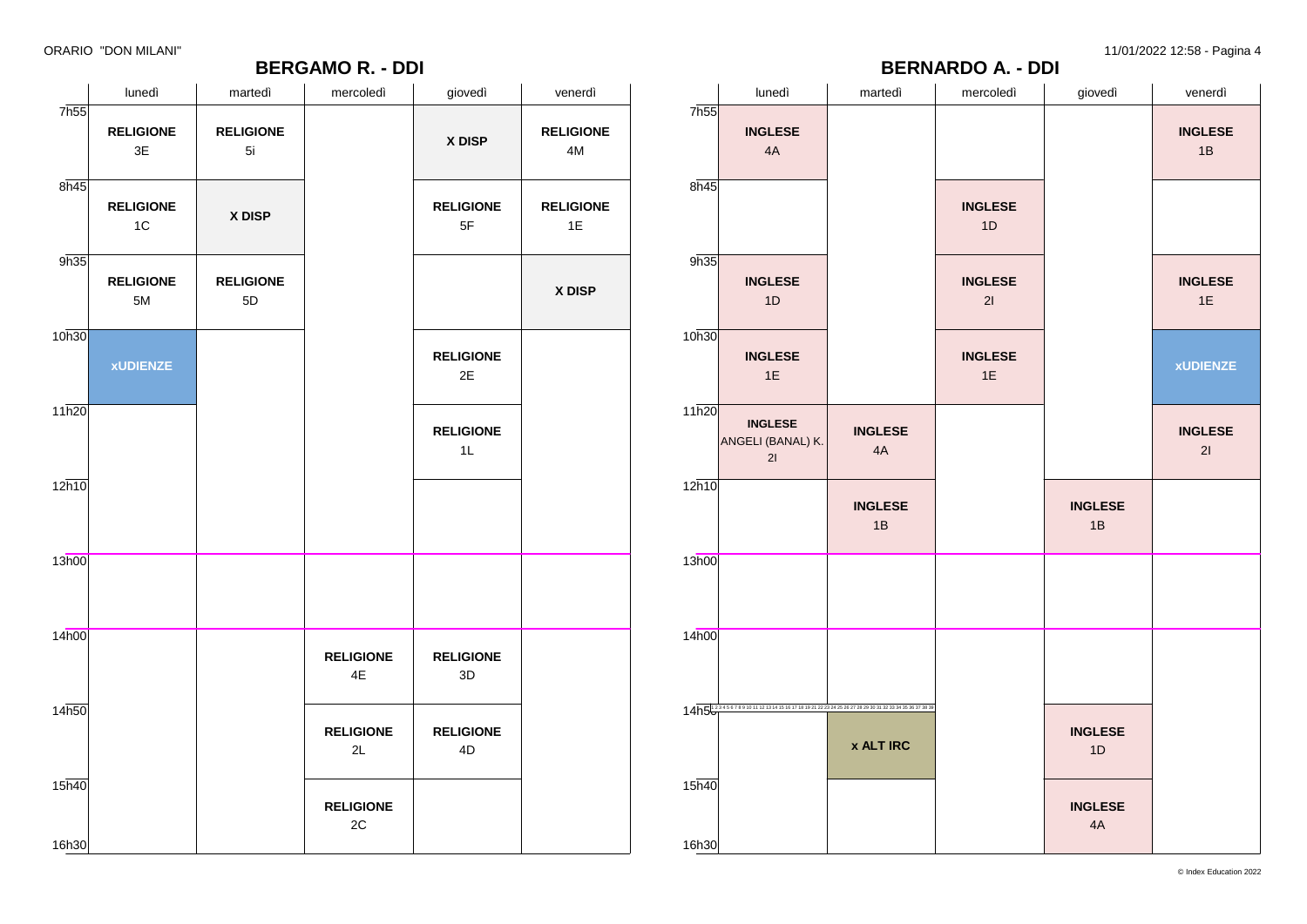



© Index Education 2022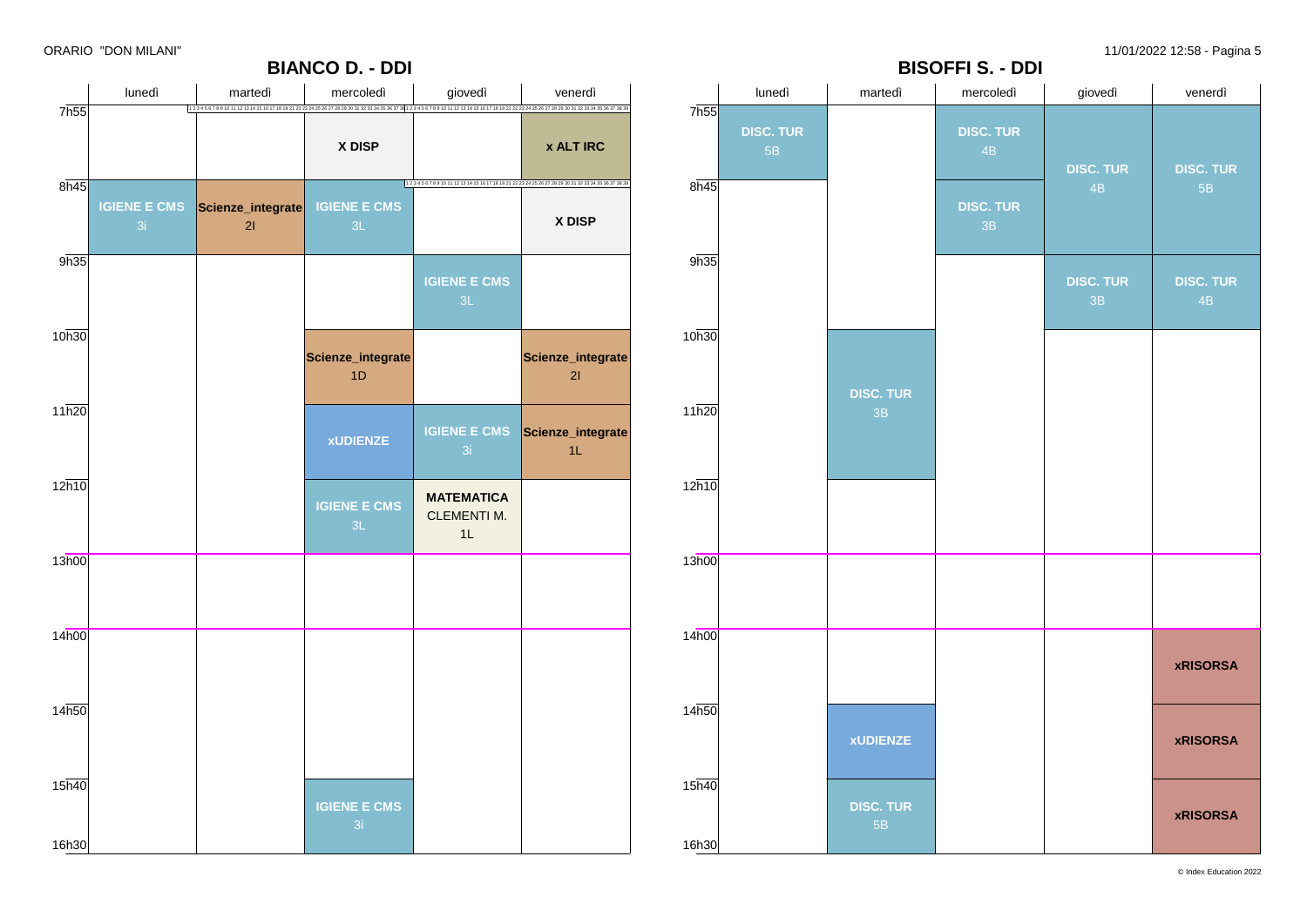#### **BOLDRINI B. - DDI**

|                | - -----<br>-⊸ - - - - -<br><b>BOLDRINI C. - DDI</b> |                      |                      |                          |                      |  |  |  |  |  |  |  |
|----------------|-----------------------------------------------------|----------------------|----------------------|--------------------------|----------------------|--|--|--|--|--|--|--|
| 7h55           | lunedì                                              | martedì              | mercoledì            | giovedì                  | venerdì              |  |  |  |  |  |  |  |
| 8h45           |                                                     | <b>LETTERE</b><br>4B |                      | LETTERE<br>$5\mathsf{B}$ |                      |  |  |  |  |  |  |  |
| 9h35           |                                                     | <b>x ALT IRC</b>     |                      |                          |                      |  |  |  |  |  |  |  |
| 10h30          | <b>LETTERE</b><br>$5\mathsf{B}$                     |                      | <b>LETTERE</b><br>3B |                          | <b>LETTERE</b><br>4B |  |  |  |  |  |  |  |
| 11h20          | <b>LETTERE</b>                                      | <b>xUDIENZE</b>      | <b>LETTERE</b><br>5B | LETTERE<br>3B            |                      |  |  |  |  |  |  |  |
| 12h10          | 3B                                                  |                      | <b>LETTERE</b><br>4B | X DISP                   |                      |  |  |  |  |  |  |  |
| 13h00          |                                                     |                      |                      |                          |                      |  |  |  |  |  |  |  |
| 14h00          |                                                     |                      |                      |                          |                      |  |  |  |  |  |  |  |
| 14h50          |                                                     | <b>LETTERE</b><br>5B |                      |                          |                      |  |  |  |  |  |  |  |
| 15h40<br>16h30 |                                                     |                      |                      |                          |                      |  |  |  |  |  |  |  |

|                             | lunedì               | martedì              | mercoledì                       | giovedì              | venerdì              |
|-----------------------------|----------------------|----------------------|---------------------------------|----------------------|----------------------|
| 7h55                        | <b>LETTERE</b>       |                      | <b>LETTERE</b><br>5C            | <b>LETTERE</b><br>1B |                      |
| $8\overline{h45}$           | 3F                   | <b>LETTERE</b><br>1B | <b>LETTERE</b><br>$3\mathsf{F}$ |                      |                      |
| 9h35                        |                      | <b>LETTERE</b><br>5C | <b>LETTERE</b><br>3F            |                      |                      |
| 10h30                       | <b>LETTERE</b><br>1B |                      | <b>LETTERE</b><br>1B            |                      |                      |
| $11\overline{h20}$          | <b>LETTERE</b><br>1B |                      |                                 | <b>xUDIENZE</b>      | <b>LETTERE</b><br>5C |
| 12h10                       |                      |                      |                                 | <b>LETTERE</b><br>5C |                      |
| 13h00                       |                      |                      |                                 |                      |                      |
| 14h00                       |                      |                      |                                 |                      |                      |
| 14h50                       |                      |                      |                                 |                      |                      |
| $15\overline{h40}$<br>16h30 |                      |                      |                                 |                      |                      |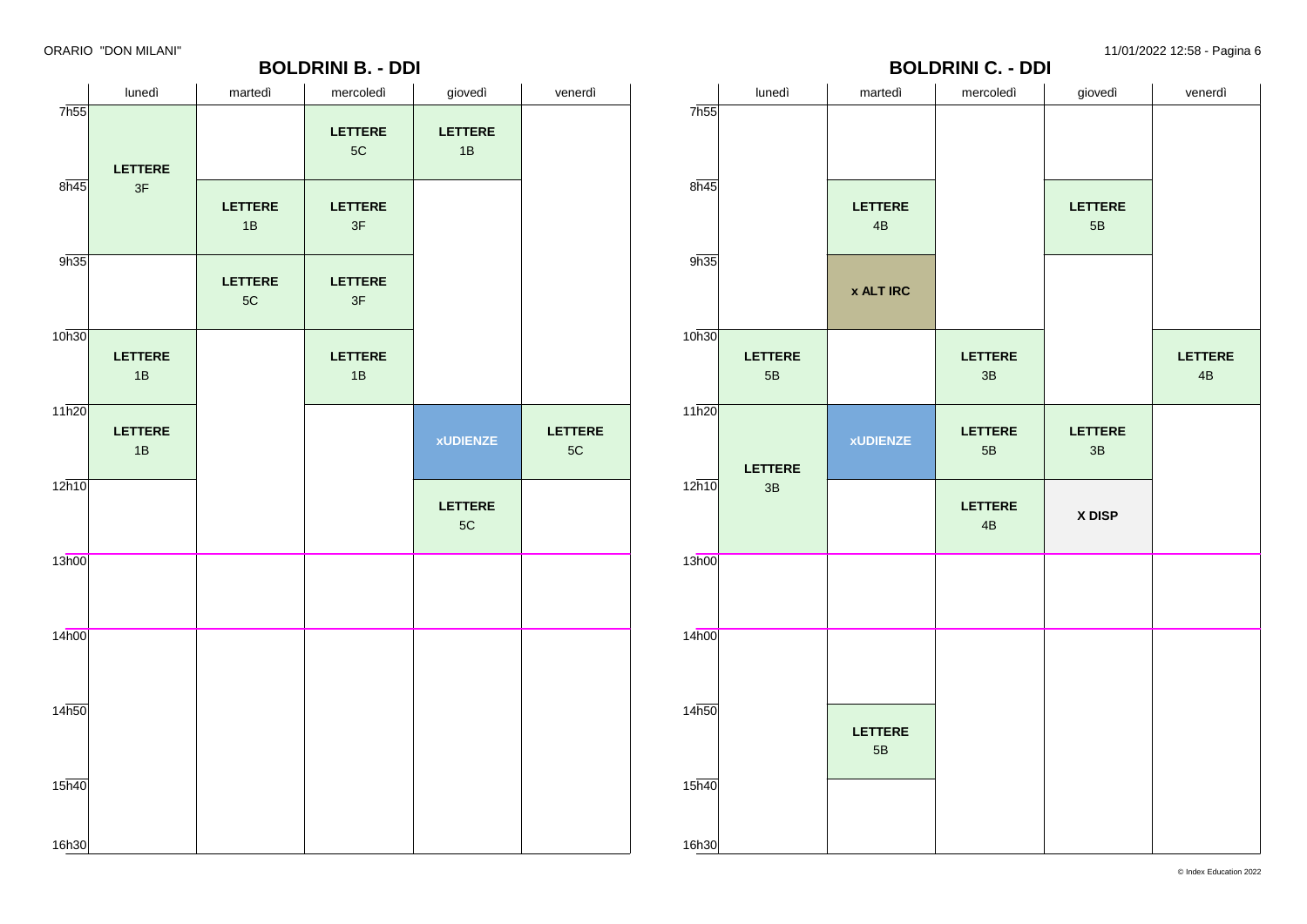

|                | lunedì                  | martedì                 | mercoledì               | giovedì                 | venerdì                            |  |
|----------------|-------------------------|-------------------------|-------------------------|-------------------------|------------------------------------|--|
| 7h55           | <b>PSICOLOGIA</b><br>4C |                         |                         |                         | <b>PSICOLOGIA</b><br>$3\mathrm{C}$ |  |
| 8h45           | <b>PSICOLOGIA</b>       | <b>PSICOLOGIA</b><br>3L | <b>PSICOLOGIA</b>       | <b>PSICOLOGIA</b><br>4E | <b>PSICOLOGIA</b><br>3L            |  |
| 9h35           | 3C                      | <b>xUDIENZE</b>         | 4L                      |                         | <b>PSICOLOGIA</b><br>3L            |  |
| 10h30          |                         |                         |                         |                         |                                    |  |
| 11h20          |                         | <b>PSICOLOGIA</b><br>3C |                         | <b>PSICOLOGIA</b><br>4C |                                    |  |
| 12h10          |                         | <b>PSICOLOGIA</b><br>4L |                         | <b>PSICOLOGIA</b><br>4E |                                    |  |
| 13h00          |                         |                         |                         |                         |                                    |  |
| 14h00          |                         |                         |                         |                         |                                    |  |
| 14h50          | <b>PSICOLOGIA</b><br>4E |                         | <b>PSICOLOGIA</b><br>4C |                         |                                    |  |
| 15h40<br>16h30 |                         |                         | <b>PSICOLOGIA</b><br>3L |                         |                                    |  |

**BOMBARDELLI R. - DDI**

© Index Education 2022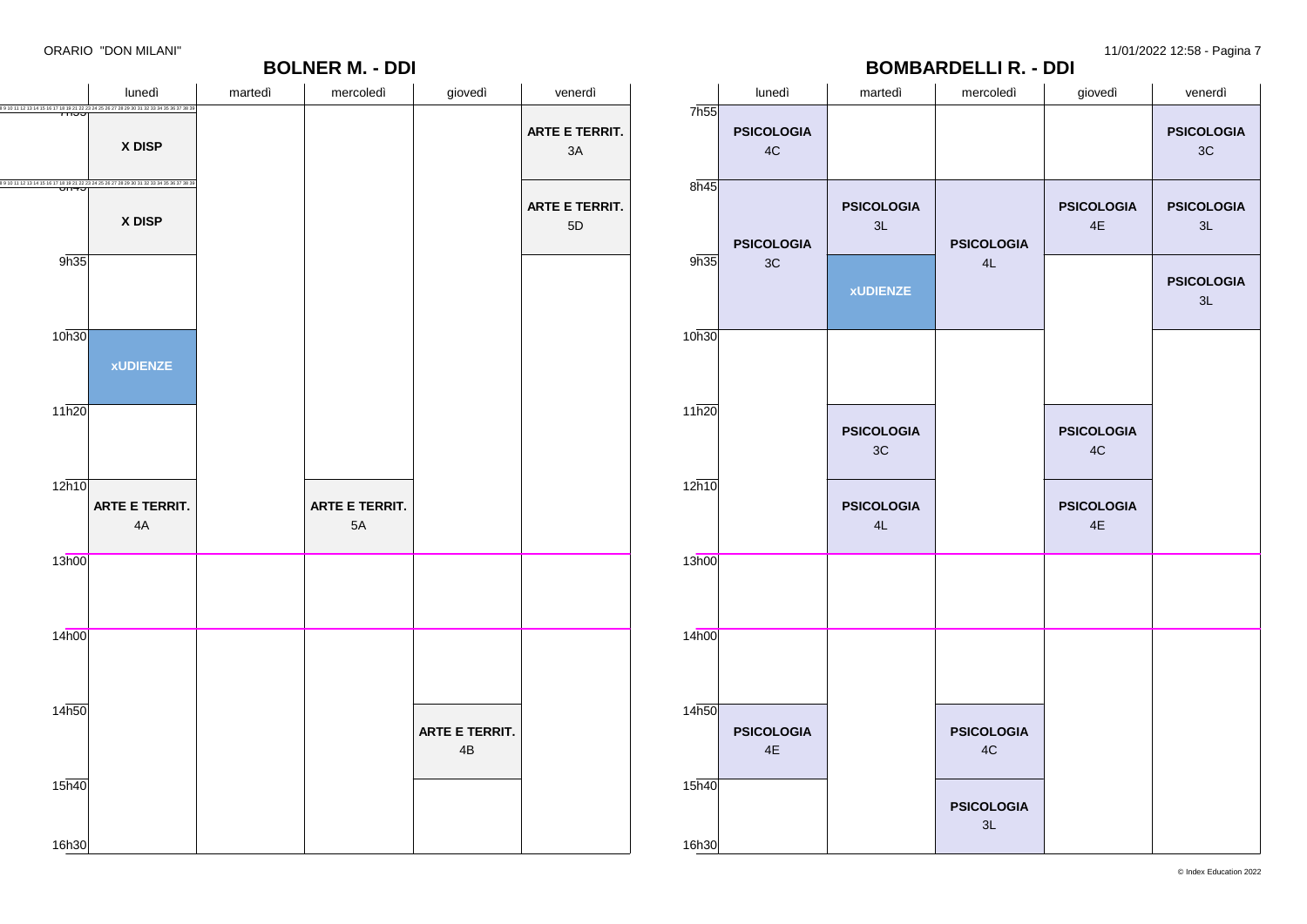#### **BORCHIA M. - DDI**

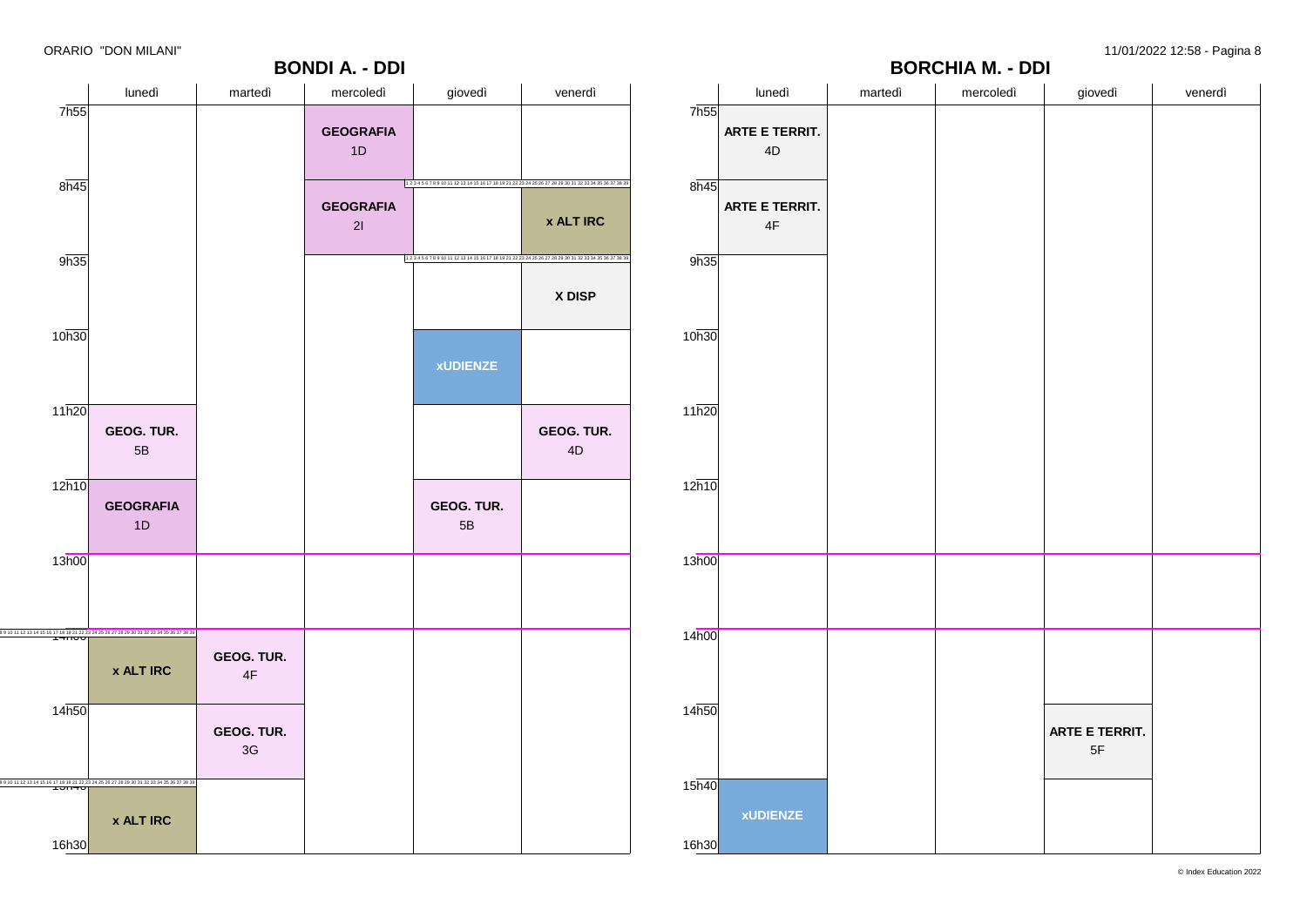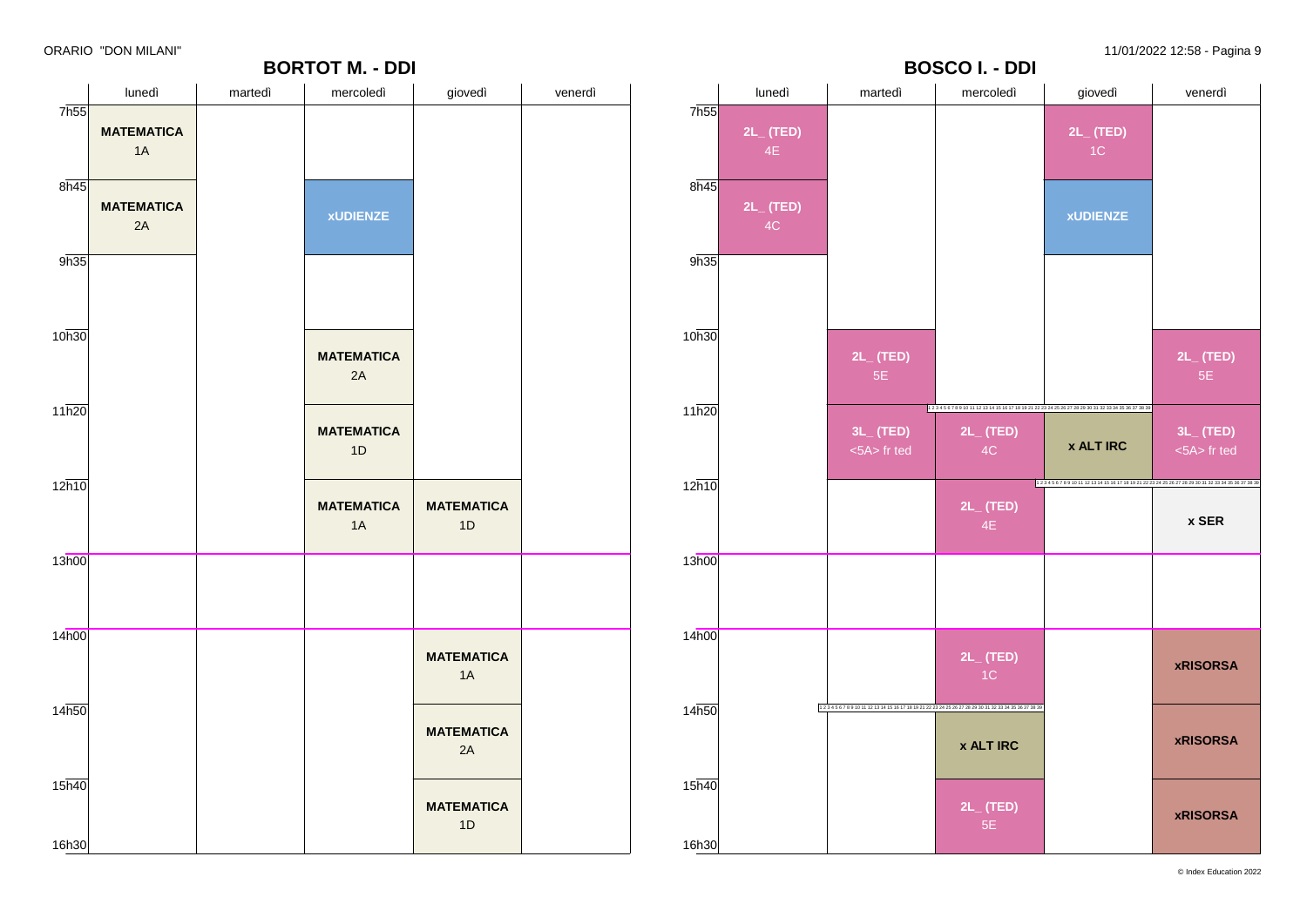# **CAMMARATA J. - DDI**

|                    | lunedì                                                     | martedì                 | mercoledì                 | giovedì                            | venerdì                            |                    | lunedì                                     | martedì            | mercoledì          | giovedì            | venerdì                  |
|--------------------|------------------------------------------------------------|-------------------------|---------------------------|------------------------------------|------------------------------------|--------------------|--------------------------------------------|--------------------|--------------------|--------------------|--------------------------|
| 7 <sub>h55</sub>   |                                                            | <b>MATEMATICA</b><br>5L |                           |                                    | <b>MATEMATICA</b><br>2C            | 7h55               |                                            |                    |                    |                    |                          |
| 8h45               |                                                            | <b>MATEMATICA</b><br>2C | <b>MATEMATICA</b><br>5L   |                                    | <b>MATEMATICA</b><br>$4\mathsf{E}$ | 8h45               |                                            |                    | <b>TIC</b><br>2E   |                    |                          |
| 9h35               |                                                            |                         | <b>xUDIENZE</b>           |                                    |                                    | 9h35               | <b>xUDIENZE</b>                            |                    |                    |                    |                          |
|                    | 10h30<br>Scienze_integrate<br>DE TOGNI M.<br>$2\mathrm{C}$ |                         |                           |                                    | <b>MATEMATICA</b><br>2B            | 10h30              |                                            | <b>INFORMATICA</b> | <b>INFORMATICA</b> | <b>INFORMATICA</b> | <b>INFORMATICA</b><br>3D |
| 11h20              | <b>MATEMATICA</b><br>2B                                    |                         | <b>MATEMATICA</b><br>$3E$ | <b>MATEMATICA</b><br>$4\mathsf{E}$ | <b>MATEMATICA</b><br>3E            | 11h20              | <b>LETTERE</b><br><b>FACCIOLI S.</b><br>2E | 2A                 | 1A                 | 1B                 |                          |
| $12\overline{h10}$ |                                                            |                         | <b>MATEMATICA</b><br>2B   |                                    |                                    | 12h10              |                                            |                    |                    |                    |                          |
| 13h00              |                                                            |                         |                           |                                    |                                    | 13h00              |                                            |                    |                    |                    |                          |
| 14 <sub>h00</sub>  |                                                            |                         |                           |                                    |                                    | 14 <sub>h00</sub>  |                                            |                    |                    |                    |                          |
| 14h50              | <b>MATEMATICA</b><br>2C                                    |                         |                           |                                    |                                    | 14h50              |                                            | <b>INFORMATICA</b> |                    |                    |                          |
| 15 <sub>h40</sub>  |                                                            |                         |                           |                                    |                                    | $15\overline{h40}$ |                                            | 2B                 |                    |                    |                          |
| 16h30              |                                                            |                         |                           |                                    |                                    | 16h30              |                                            |                    |                    |                    |                          |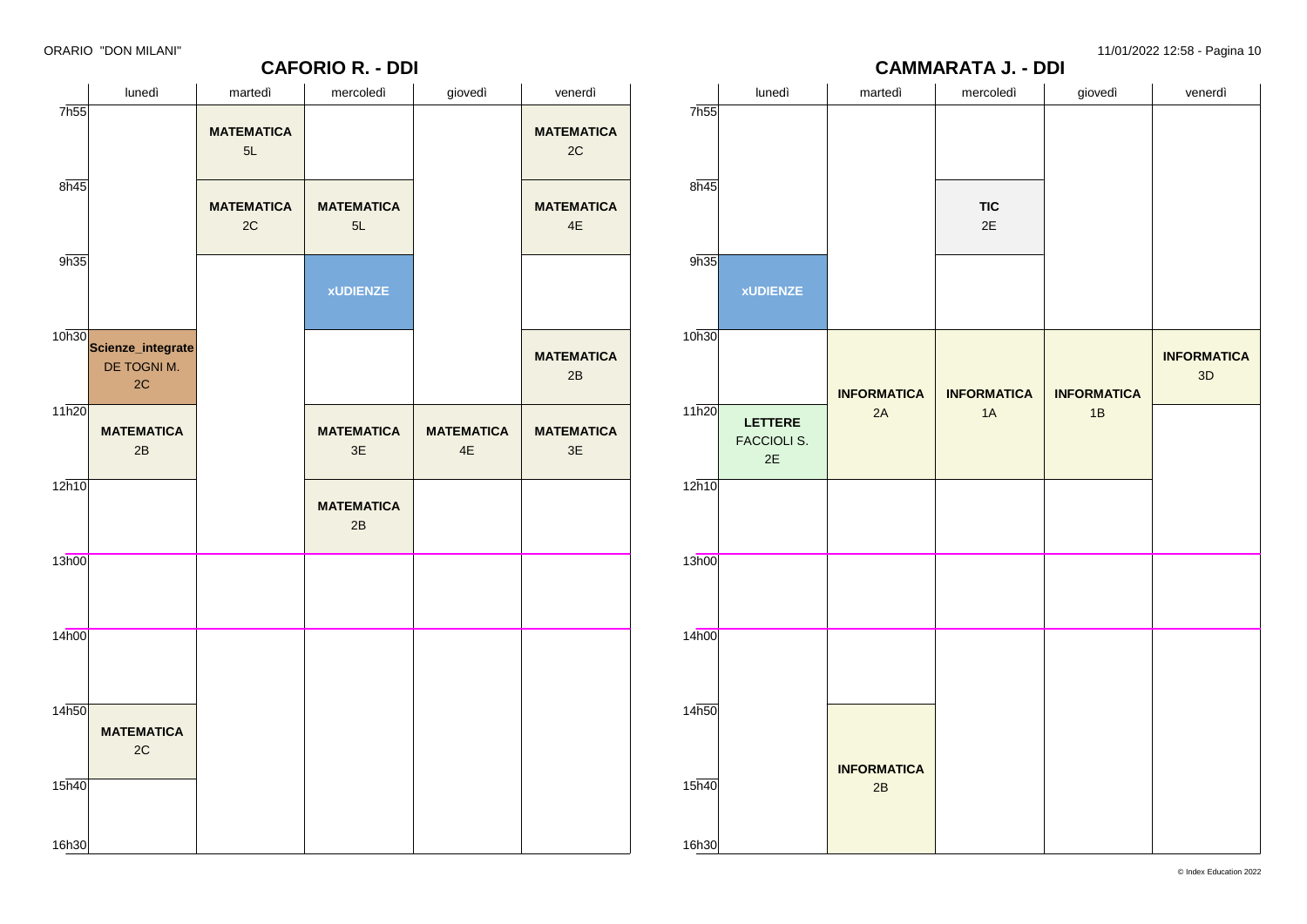

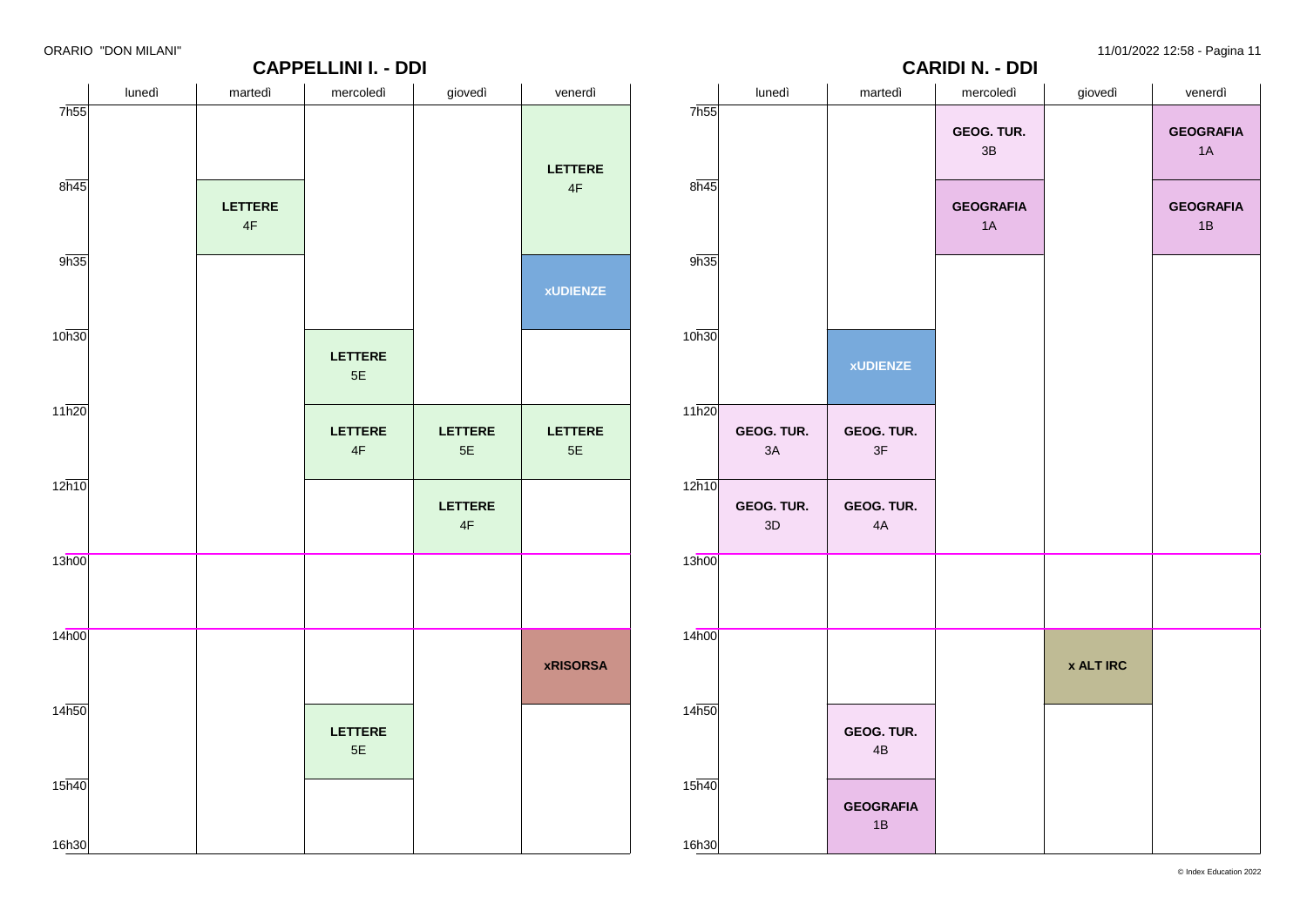**DIRITTO EC** 1L

**DIRITTO EC** 2I

**DIRITTO LEGIS.**3E

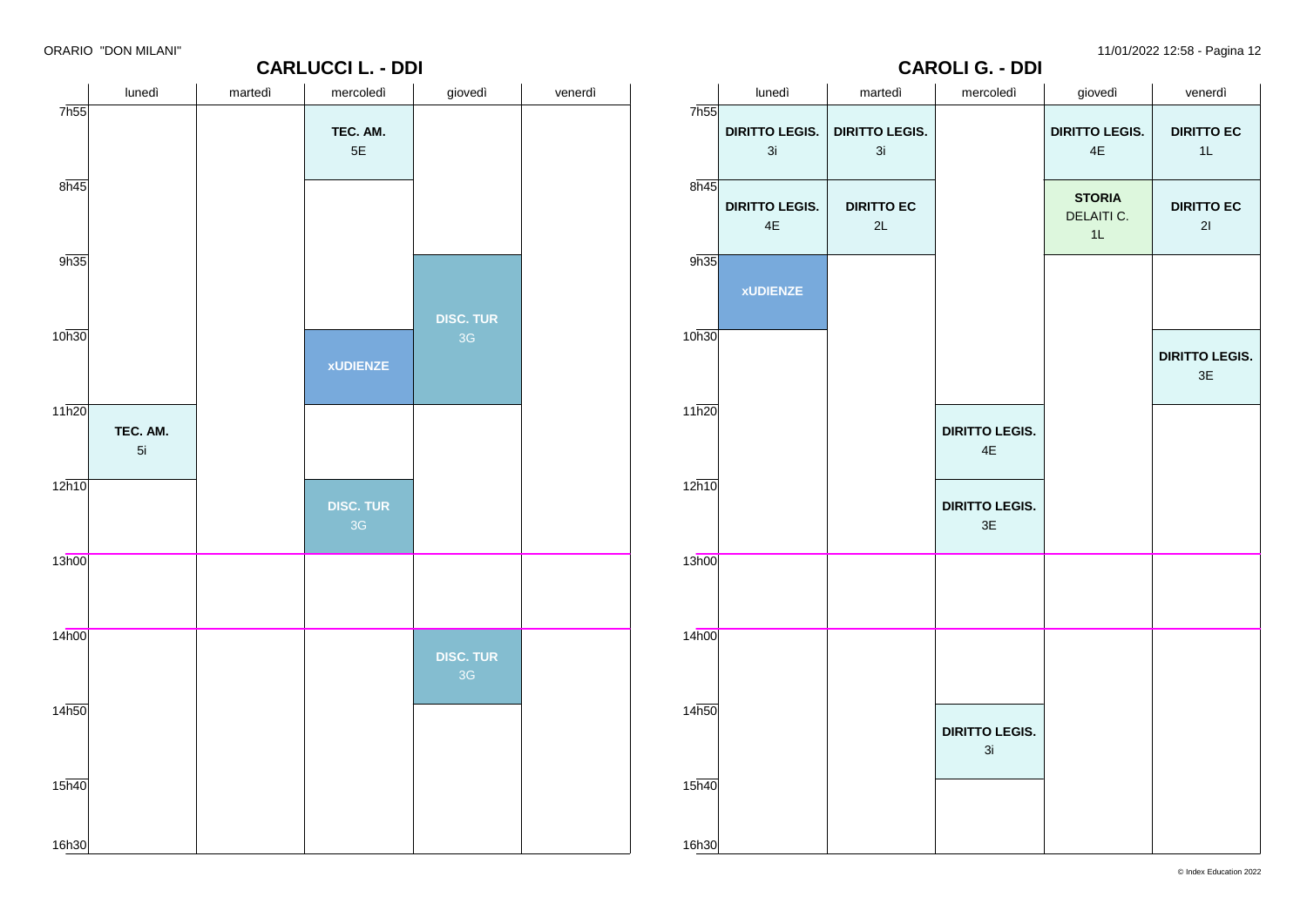|                   | UNANIU DUN MILANI      |                        | <b>CARULLO G. - DDI</b> |                        |                  |                   |                                 |                                               | <b>CASTALDO E. - DDI</b> |                        | 11/01/2022 12.00 - Fayina 10    |
|-------------------|------------------------|------------------------|-------------------------|------------------------|------------------|-------------------|---------------------------------|-----------------------------------------------|--------------------------|------------------------|---------------------------------|
|                   | lunedì                 | martedì                | mercoledì               | giovedì                | venerdì          |                   | lunedì                          | martedì                                       | mercoledì                | giovedì                | venerdì                         |
| 7h55              |                        |                        |                         |                        | <b>DISC. TUR</b> | 7h55              |                                 |                                               |                          |                        |                                 |
|                   |                        |                        | <b>DISC. TUR</b>        |                        | 5A               |                   |                                 |                                               | <b>LETTERE</b>           |                        |                                 |
| 8h45              |                        | <b>DISC. TUR</b>       | 3A                      |                        | <b>DISC. TUR</b> | 8h45              |                                 | <b>xUDIENZE</b>                               | $4M$                     |                        |                                 |
|                   |                        | 5A                     |                         |                        | 3A               |                   |                                 |                                               |                          | <b>LETTERE</b>         |                                 |
| 9h35              | <b>DISC. TUR</b><br>3A | <b>DISC. TUR</b><br>4F |                         |                        |                  | 9h35              | <b>LETTERE</b><br>$2\mathtt{C}$ | <b>LETTERE</b><br>ALLEGRA C.<br>$2\mathtt{C}$ | LETTERE<br>$2\mathtt{C}$ | $2\mathtt{C}$          |                                 |
| 10h30             |                        |                        | <b>DISC. TUR</b><br>4F  |                        |                  | 10h30             |                                 |                                               |                          |                        | <b>LETTERE</b><br>$3\mathsf{L}$ |
| 11h20             |                        |                        |                         |                        |                  | 11h20             |                                 |                                               |                          |                        |                                 |
|                   | <b>xUDIENZE</b>        |                        |                         |                        |                  |                   |                                 |                                               | <b>LETTERE</b><br>3L     | <b>LETTERE</b><br>$4M$ | <b>LETTERE</b><br>4M            |
| 12h10             | <b>DISC. TUR</b>       |                        |                         | <b>DISC. TUR</b>       |                  | 12h10             |                                 |                                               |                          | <b>LETTERE</b>         |                                 |
|                   | 4F                     |                        |                         | 5A                     |                  |                   |                                 |                                               |                          | 3L                     |                                 |
| 13h00             |                        |                        |                         |                        |                  | 13h00             |                                 |                                               |                          |                        |                                 |
| 14h00             |                        |                        |                         |                        |                  | 14 <sub>h00</sub> |                                 |                                               |                          |                        |                                 |
|                   |                        |                        |                         | <b>DISC. TUR</b><br>5A | <b>xRISORSA</b>  |                   |                                 |                                               |                          |                        |                                 |
| 14 <sub>h50</sub> |                        |                        |                         | <b>DISC. TUR</b>       | <b>xRISORSA</b>  | 14h50             | <b>LETTERE</b>                  |                                               |                          |                        |                                 |
|                   |                        |                        |                         | 4F                     |                  |                   | 3L                              |                                               |                          |                        |                                 |
| 15h40             |                        |                        |                         |                        | <b>xRISORSA</b>  | 15 <sub>h40</sub> |                                 |                                               |                          |                        |                                 |
| 16h30             |                        |                        |                         |                        |                  | 16h30             |                                 |                                               |                          |                        |                                 |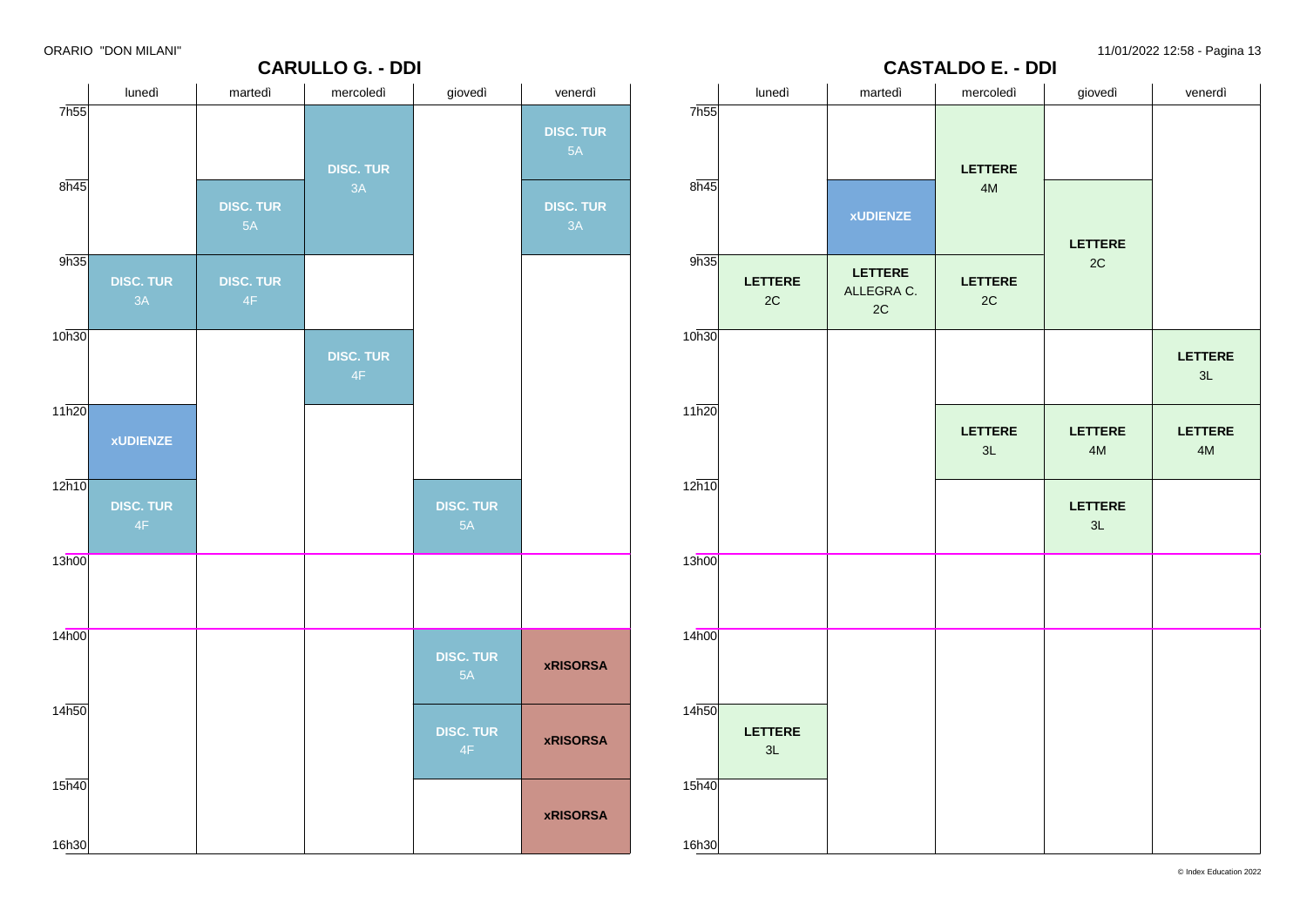2D

7h55

### **CHIUSOLE M. - DDI** lunedì | martedì | mercoledì | giovedì | venerdì **MATEMATICA MATEMATICA** 2D 1 2 3 4 5 6 7 8 9 10 11 12 13 14 15 16 17 18 19 21 22 23 24 25 26 27 28 29 30 31 32 33 34 35 36 37 38 39

**X DISP**

| $8\overline{h45}$ |                                    |                         |                         |                         |
|-------------------|------------------------------------|-------------------------|-------------------------|-------------------------|
|                   | <b>MATEMATICA</b><br>5A            | <b>MATEMATICA</b><br>4D | <b>xUDIENZE</b>         | <b>MATEMATICA</b><br>4D |
| 9h35              |                                    | <b>MATEMATICA</b><br>5A | <b>MATEMATICA</b><br>3G | <b>MATEMATICA</b><br>2D |
| 10h30             |                                    |                         |                         |                         |
| 11h20             | <b>MATEMATICA</b><br>$3\mathsf{G}$ |                         |                         |                         |
| 12h10             |                                    |                         |                         |                         |
| 13h00             |                                    |                         |                         |                         |
| 14h00             |                                    |                         |                         |                         |
| 14 <sub>h50</sub> |                                    |                         |                         |                         |
| 15 <sub>h40</sub> |                                    |                         |                         |                         |
| 16h30             |                                    |                         |                         |                         |

|       |        |                          | <b>CIOLA F. - DDI</b> | $\cdot$ , $\cdot$ , $\cdot$ , $\cdot$ | $- - - -$ |
|-------|--------|--------------------------|-----------------------|---------------------------------------|-----------|
| 7h55  | lunedì | martedì                  | mercoledì             | giovedì                               | venerdì   |
|       |        |                          |                       |                                       |           |
| 8h45  |        |                          |                       |                                       |           |
| 9h35  |        |                          | <b>xUDIENZE</b>       |                                       |           |
| 10h30 |        |                          |                       |                                       |           |
| 11h20 |        |                          |                       |                                       |           |
| 12h10 |        | <b>INFORMATICA</b><br>1D |                       |                                       |           |
| 13h00 |        |                          |                       |                                       |           |
| 14h00 |        | <b>INFORMATICA</b><br>3A |                       |                                       |           |
| 14h50 |        | <b>INFORMATICA</b><br>3B |                       |                                       |           |
| 15h40 |        |                          |                       |                                       |           |
| 16h30 |        |                          |                       |                                       |           |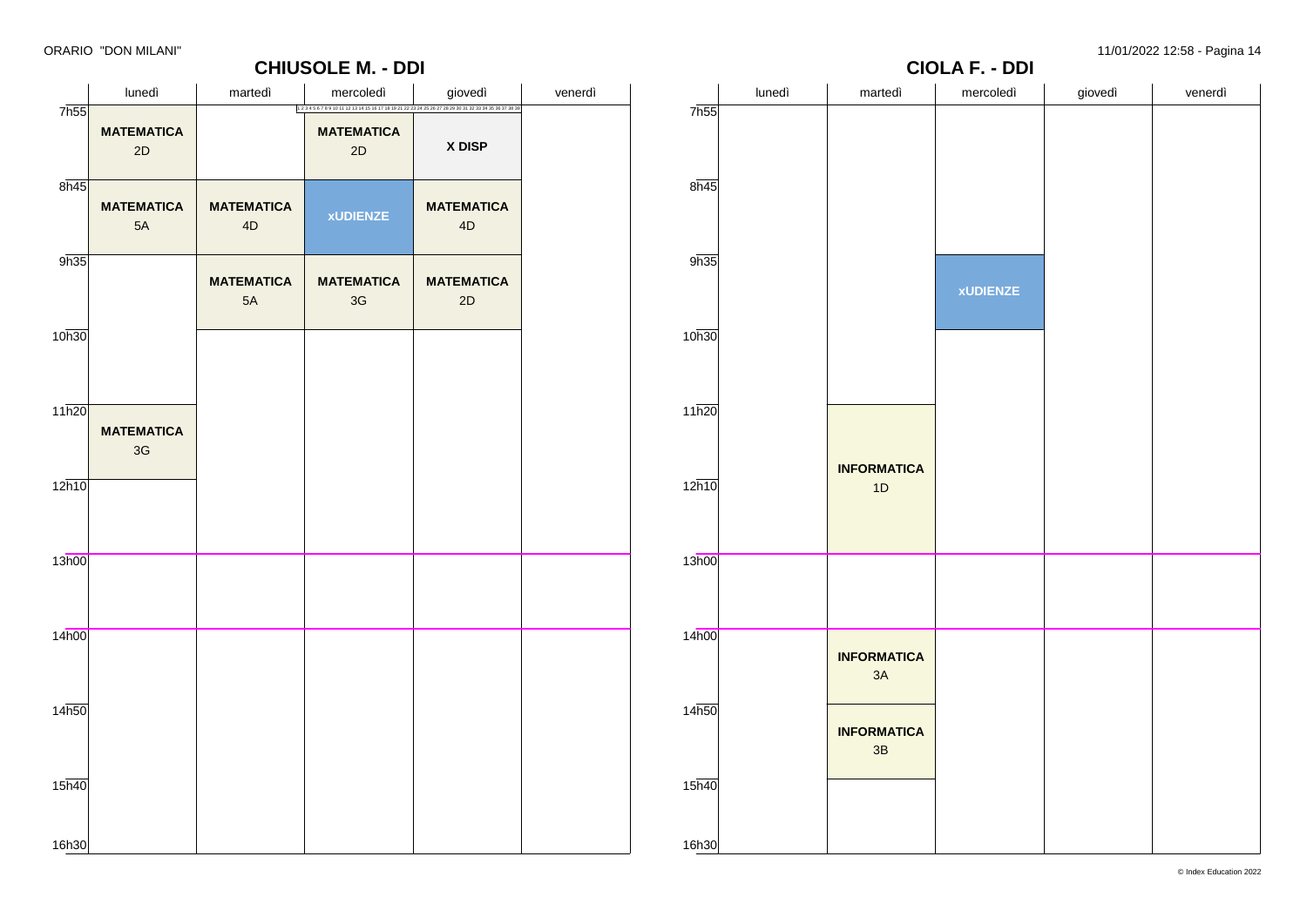16h30

|                    |                                                                                                                                        |                         | <b>CLEMENTI M. - DDI</b>  |                                             |                         |                    | . ., <del>.</del> ., _ . _ . _ . _<br><b>COMPER S. - DDI</b>                            |                          |                          |                                                                |                                       |  |
|--------------------|----------------------------------------------------------------------------------------------------------------------------------------|-------------------------|---------------------------|---------------------------------------------|-------------------------|--------------------|-----------------------------------------------------------------------------------------|--------------------------|--------------------------|----------------------------------------------------------------|---------------------------------------|--|
|                    | lunedì                                                                                                                                 | martedì                 | mercoledì                 | giovedì                                     | venerdì                 |                    | lunedì                                                                                  | martedì                  | mercoledì                | giovedì                                                        | venerdì                               |  |
| 7 <sub>h55</sub>   |                                                                                                                                        | <b>MATEMATICA</b><br>2L |                           |                                             |                         | 7h55               |                                                                                         |                          |                          |                                                                |                                       |  |
| 8h45               | <b>MATEMATICA</b><br>1L                                                                                                                | <b>MATEMATICA</b><br>1L |                           | <b>MATEMATICA</b><br>5M                     | <b>MATEMATICA</b><br>4M | 8h45               | <b>METOD. OPER</b><br>3E                                                                |                          |                          | <b>xRISORSA</b><br><b>FORZIATI C.</b><br>MEGA A.<br>MUSCHIO A. | <b>xUDIENZE</b>                       |  |
|                    | 8 9 10 11 12 13 14 15 16 17 18 19 21 22 23 24 25 26 27 28 29 30 31 32 33 34 35 36 37 38 39<br><del>JII J J J</del><br><b>x ALT IRC</b> |                         | <b>MATEMATICA</b><br>$3L$ | <b>MATEMATICA</b><br>2L                     | <b>xUDIENZE</b>         |                    | 1234567891011121314151617181921222324252627282930313233343536373839<br><b>x ALT IRC</b> |                          | <b>METOD. OPER</b><br>3E | <b>xRISORSA</b>                                                | <b>METOD. OPER</b><br>3i              |  |
| 10h30              |                                                                                                                                        |                         |                           |                                             |                         | 10h30              |                                                                                         | <b>METOD. OPER</b><br>3i |                          |                                                                |                                       |  |
| $11\overline{h20}$ | <b>MATEMATICA</b><br>4M                                                                                                                |                         | <b>MATEMATICA</b><br>5M   | Scienze_integrate<br>DE TOGNI M.<br>2L      | <b>MATEMATICA</b><br>2L | $11\overline{h20}$ | <b>METOD. OPER</b><br>5L                                                                | <b>METOD. OPER</b>       |                          | <b>METOD. OPER</b><br>4L                                       |                                       |  |
| 12h10              | <b>MATEMATICA</b><br>3L                                                                                                                |                         |                           | <b>MATEMATICA</b><br><b>BIANCO D.</b><br>1L |                         | 12h10              | <b>METOD. OPER</b><br>3i                                                                | $3E$                     |                          |                                                                |                                       |  |
| 13h00              |                                                                                                                                        |                         |                           |                                             |                         | 13h00              |                                                                                         |                          |                          |                                                                |                                       |  |
| 14h00              |                                                                                                                                        |                         | <b>MATEMATICA</b><br>$4M$ |                                             |                         | 14h00              | <b>METOD. OPER</b><br>3i                                                                |                          |                          |                                                                | <b>xRISORSA</b><br><b>FORZIATI C.</b> |  |
| 14 <sub>h50</sub>  |                                                                                                                                        |                         | <b>MATEMATICA</b><br>1L   |                                             |                         | 14 <sub>h50</sub>  | <b>METOD. OPER</b><br>4L                                                                |                          |                          |                                                                | MEGA A.<br>MUSCHIO A.                 |  |
| 15 <sub>h40</sub>  |                                                                                                                                        |                         |                           |                                             |                         | $15\overline{h40}$ |                                                                                         |                          |                          |                                                                |                                       |  |

16h30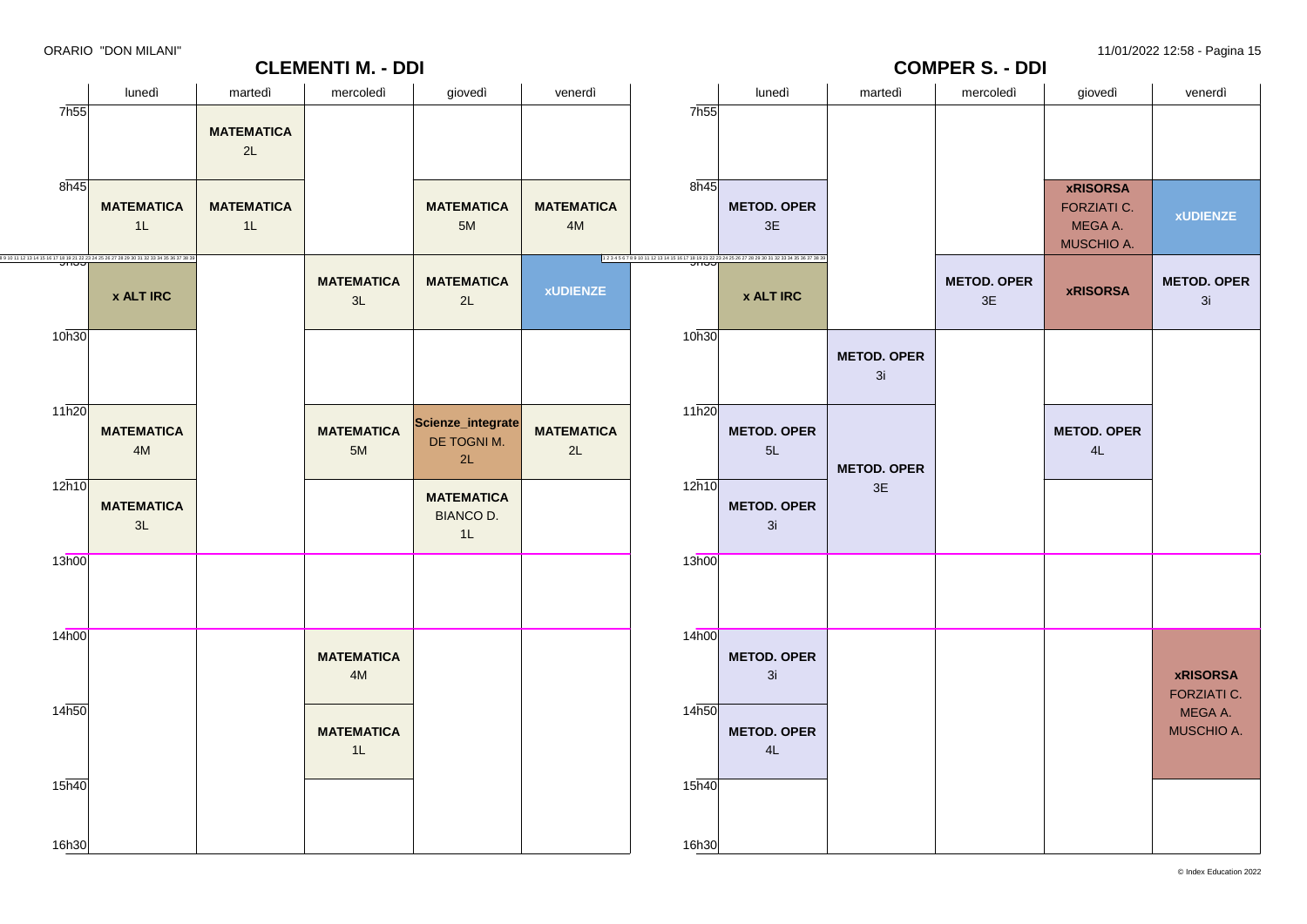# **CRISTOFANI A. - DDI**

|                   |                        |                        | <b>CORRADETTI A. - DDI</b> |                        |                        |       |              |
|-------------------|------------------------|------------------------|----------------------------|------------------------|------------------------|-------|--------------|
|                   | lunedì                 | martedì                | mercoledì                  | giovedì                | venerdì                | 7h55  |              |
| 7h55              |                        |                        |                            |                        |                        |       |              |
| 8h45              |                        |                        | <b>GEOGRAFIA</b><br>2C     |                        |                        | 8h45  |              |
| 9h35              |                        |                        |                            | <b>GEOGRAFIA</b><br>2A | <b>GEOGRAFIA</b><br>2D | 9h35  |              |
| 10h30             |                        |                        |                            | <b>xUDIENZE</b>        | <b>GEOGRAFIA</b><br>2A | 10h30 | $\mathsf{R}$ |
| 11h20             | <b>GEOGRAFIA</b><br>2D | <b>GEOGRAFIA</b><br>2B | <b>GEOGRAFIA</b><br>2B     |                        |                        | 11h20 | К            |
| 12h10             |                        | <b>GEOGRAFIA</b><br>2E |                            | <b>GEOGRAFIA</b><br>2L |                        | 12h10 |              |
| 13h00             |                        |                        |                            |                        |                        | 13h00 |              |
| 14h00             |                        |                        |                            |                        |                        | 14h00 | $\mathsf{R}$ |
| 14h50             |                        |                        |                            | <b>xRISORSA</b>        |                        | 14h50 | К            |
| 15 <sub>h40</sub> |                        |                        |                            |                        |                        | 15h40 |              |
| 16h30             |                        |                        |                            |                        |                        | 16h30 |              |

|       | lunedì                    | martedì                                                                                                 | mercoledì                 | giovedì                   | venerdì                   |  |
|-------|---------------------------|---------------------------------------------------------------------------------------------------------|---------------------------|---------------------------|---------------------------|--|
| 7h55  |                           |                                                                                                         | <b>IGIENE E CMS</b><br>4i | <b>IGIENE E CMS</b>       |                           |  |
| 8h45  |                           |                                                                                                         |                           | 5i                        | <b>IGIENE E CMS</b><br>4i |  |
| 9h35  |                           |                                                                                                         | <b>IGIENE E CMS</b><br>5i | <b>IGIENE E CMS</b><br>4L |                           |  |
| 10h30 |                           | 1 2 3 4 5 6 7 8 9 10 11 12 13 14 15 16 17 18 19 21 22 23 24 25 26 27 28 29 30 31 32 33 34 35 36 37 38 3 |                           |                           |                           |  |
|       | <b>IGIENE E CMS</b><br>5i | <b>IGIENE E CMS</b><br>4L                                                                               | <b>x ALT IRC</b>          | <b>IGIENE E CMS</b>       |                           |  |
| 11h20 | <b>IGIENE E CMS</b><br>4L | <b>IGIENE E CMS</b><br>4L                                                                               |                           | 4i                        | <b>IGIENE E CMS</b><br>4L |  |
| 12h10 |                           |                                                                                                         |                           |                           |                           |  |
| 13h00 |                           |                                                                                                         |                           |                           |                           |  |
| 14h00 | <b>IGIENE E CMS</b><br>5E |                                                                                                         |                           |                           |                           |  |
| 14h50 | <b>IGIENE E CMS</b><br>4i | <b>xUDIENZE</b>                                                                                         |                           |                           |                           |  |
| 15h40 |                           |                                                                                                         |                           |                           |                           |  |
| 16h30 |                           |                                                                                                         |                           |                           |                           |  |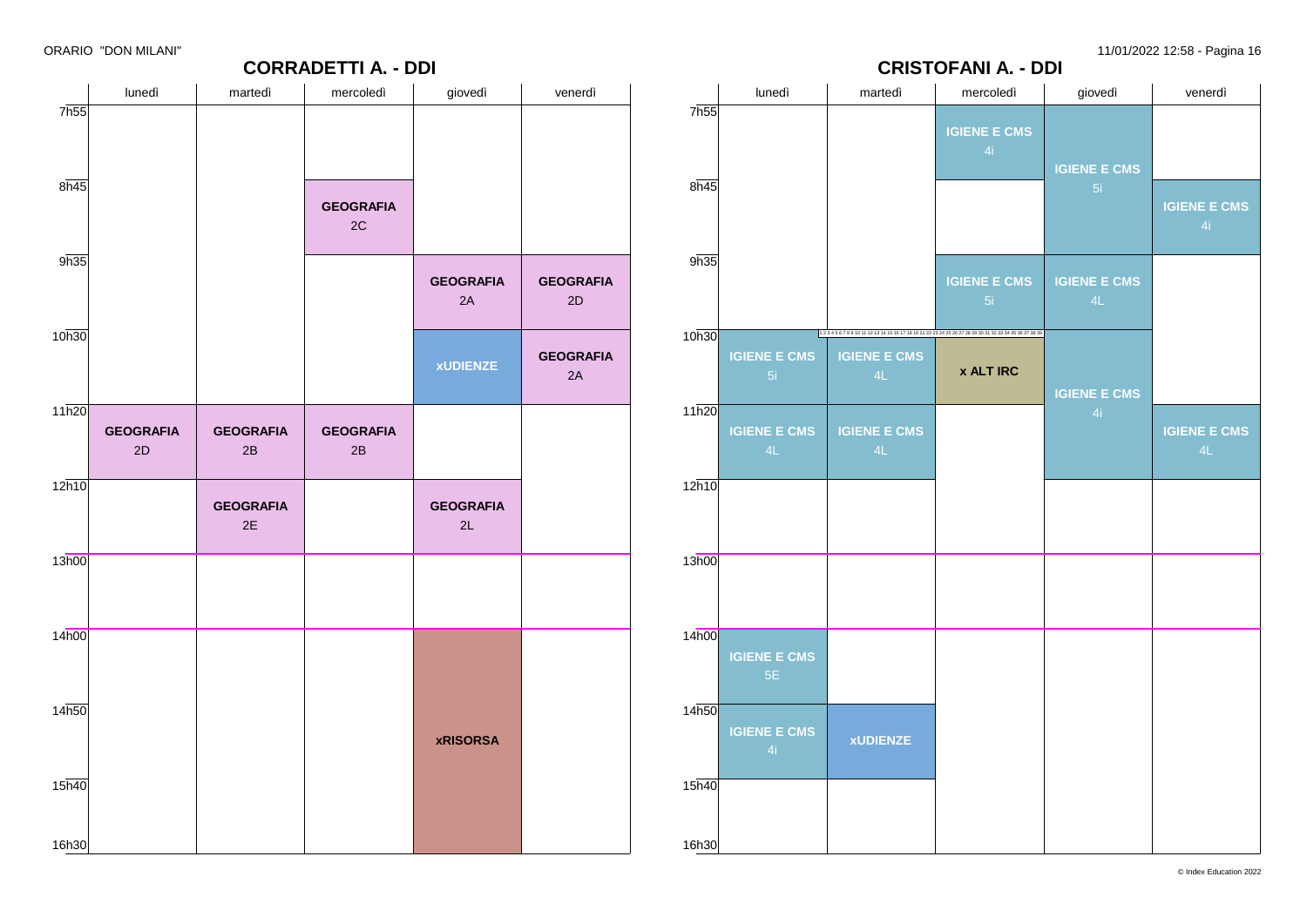# **D'AMARIO V. - DDI**

|                   |            |                                                                             | CTP - DDI  |            |            | ັ<br><b>D'AMARIO V. - DDI</b> |                             |                   |                                        |                       |                       |
|-------------------|------------|-----------------------------------------------------------------------------|------------|------------|------------|-------------------------------|-----------------------------|-------------------|----------------------------------------|-----------------------|-----------------------|
|                   | lunedì     | martedì                                                                     | mercoledì  | giovedì    | venerdì    |                               | lunedì                      | martedì           | mercoledì                              | giovedì               | venerdì               |
| 7h55              |            |                                                                             |            |            |            | 7h55                          |                             |                   |                                        |                       |                       |
|                   |            |                                                                             |            |            |            |                               | <b>DIRITTO LEGIS.</b><br>3B |                   | <b>DIRITTO LEGIS.</b><br>$3\mathsf{F}$ |                       |                       |
|                   |            |                                                                             |            |            |            |                               |                             |                   |                                        |                       |                       |
| 8h45              |            |                                                                             |            |            |            | 8h45                          |                             |                   |                                        |                       |                       |
|                   |            |                                                                             |            |            |            |                               | <b>xUDIENZE</b>             | <b>DIRITTO EC</b> | <b>DIRITTO LEGIS.</b>                  |                       | <b>DIRITTO EC</b>     |
|                   |            |                                                                             |            |            |            |                               |                             | 2D                | $4\mathsf{F}$                          |                       | 1A                    |
| 9h35              |            |                                                                             |            |            |            | 9h35                          |                             |                   |                                        |                       |                       |
|                   |            |                                                                             |            |            |            |                               |                             |                   |                                        |                       |                       |
|                   |            |                                                                             |            |            |            |                               |                             |                   |                                        |                       |                       |
| 10h30             |            |                                                                             |            |            |            | 10h30                         |                             |                   |                                        |                       |                       |
|                   | <b>CTP</b> | <b>CTP</b>                                                                  | <b>CTP</b> | <b>CTP</b> | <b>CTP</b> |                               | <b>DIRITTO LEGIS.</b>       |                   |                                        | <b>DIRITTO LEGIS.</b> | <b>DIRITTO LEGIS.</b> |
|                   |            |                                                                             |            |            |            |                               | $5F$                        |                   |                                        | 4F                    | $3B$                  |
| 11h20             |            |                                                                             |            |            |            | 11h20                         |                             |                   |                                        |                       |                       |
|                   |            |                                                                             |            |            |            |                               | <b>DIRITTO LEGIS.</b>       |                   | <b>DIRITTO LEGIS.</b>                  |                       |                       |
|                   |            |                                                                             |            |            |            |                               | 3F                          |                   | $5\mathsf{F}$                          |                       |                       |
| 12h10             |            |                                                                             |            |            |            | 12h10                         |                             |                   |                                        |                       |                       |
|                   |            |                                                                             |            |            |            |                               |                             |                   |                                        |                       |                       |
|                   |            |                                                                             |            |            |            |                               |                             |                   |                                        |                       |                       |
| 13h00             |            |                                                                             |            |            |            | 13h00                         |                             |                   |                                        |                       |                       |
|                   |            |                                                                             |            |            |            |                               |                             |                   |                                        |                       |                       |
|                   |            |                                                                             |            |            |            |                               |                             |                   |                                        |                       |                       |
|                   |            | 14h0073456789101112131415161718192122324252827282930313233343536373839<br>1 |            |            |            | 14 <sub>h00</sub>             |                             |                   |                                        |                       |                       |
|                   |            |                                                                             |            |            |            |                               |                             |                   |                                        | <b>DIRITTO LEGIS.</b> |                       |
|                   |            |                                                                             |            |            |            |                               |                             |                   |                                        | 3F                    |                       |
| 14 <sub>h50</sub> |            |                                                                             |            |            |            | 14h50                         |                             |                   |                                        |                       |                       |
|                   | <b>CTP</b> |                                                                             | <b>CTP</b> | <b>CTP</b> |            |                               |                             |                   |                                        |                       |                       |
|                   |            | <b>CTP</b>                                                                  |            |            |            |                               |                             |                   |                                        |                       |                       |
| 15 <sub>h40</sub> |            |                                                                             |            |            |            | 15h40                         |                             |                   |                                        |                       |                       |
|                   |            |                                                                             |            |            |            |                               |                             |                   |                                        | <b>DIRITTO LEGIS.</b> |                       |
|                   |            |                                                                             |            |            |            |                               |                             |                   |                                        | 5F                    |                       |
| 16h30             |            |                                                                             |            |            |            | 16h30                         |                             |                   |                                        |                       |                       |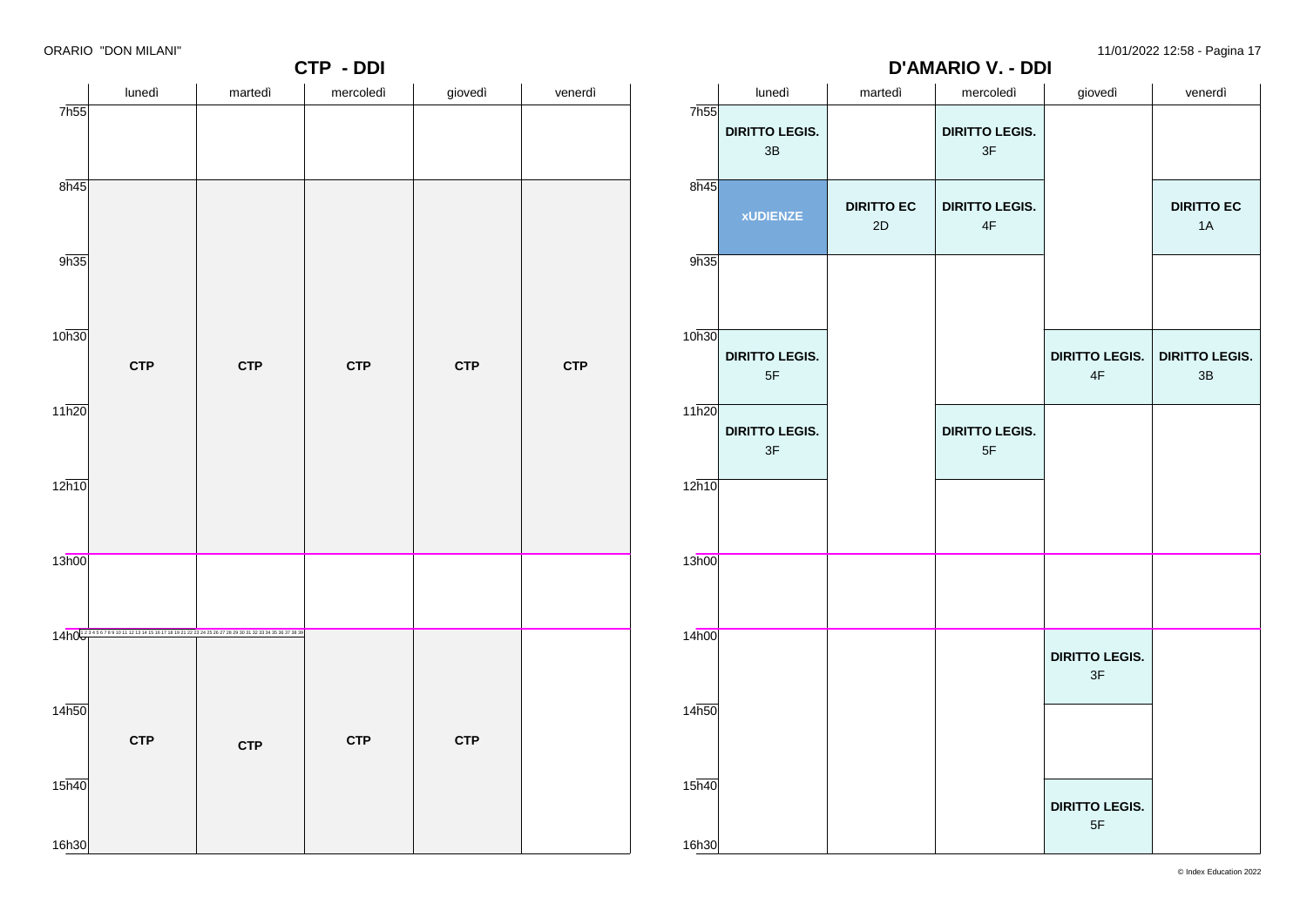7h55

 $8\overline{h45}$ 

 $9h35$ 

10h30

 $11h20$ 

12h10

13h00

14h00

14h50

15h40

16h30

# **DALRI' G. - DDI**

ORARIO "DON MILANI" 11/01/2022 12:58 - Pagina 18

**DE MARCHI M. - DDI**

| lunedì               | martedì                         | mercoledì            | giovedì                          | venerdì                         |                             | lunedì                       | martedì | mercoledì | giovedì          | venerdì |
|----------------------|---------------------------------|----------------------|----------------------------------|---------------------------------|-----------------------------|------------------------------|---------|-----------|------------------|---------|
|                      |                                 | <b>INGLESE</b><br>2B | <b>INGLESE</b><br>$3\mathrm{C}$  | <b>INGLESE</b><br>$2\mathsf{B}$ | 7h55                        |                              |         |           |                  |         |
| <b>INGLESE</b><br>2L |                                 | <b>INGLESE</b><br>3C |                                  | <b>INGLESE</b><br>5i            | $8\overline{h45}$           | <b>TIC</b><br>$21$           |         |           | <b>TIC</b><br>2L |         |
| <b>INGLESE</b><br>5i |                                 | <b>xUDIENZE</b>      |                                  |                                 | 9h35                        | LETTERE<br>GRASSO P.<br>21   |         |           |                  |         |
|                      | <b>INGLESE</b><br>$2\mathsf{B}$ |                      | <b>INGLESE</b><br>PATON M.<br>2L |                                 | 10h30                       |                              |         |           |                  |         |
|                      |                                 |                      |                                  |                                 | 11h20                       |                              |         |           |                  |         |
|                      | <b>INGLESE</b><br>$3\mathrm{C}$ |                      |                                  |                                 | 12h10                       |                              |         |           |                  |         |
|                      |                                 |                      |                                  |                                 | 13h00                       |                              |         |           |                  |         |
|                      |                                 |                      |                                  |                                 | 14h00                       | LETTERE<br>FACCIOLI S.<br>2L |         |           |                  |         |
|                      |                                 | <b>INGLESE</b><br>5i |                                  |                                 | 14h50                       | <b>xUDIENZE</b>              |         |           |                  |         |
|                      |                                 | <b>INGLESE</b><br>2L |                                  |                                 | $15\overline{h40}$<br>16h30 |                              |         |           |                  |         |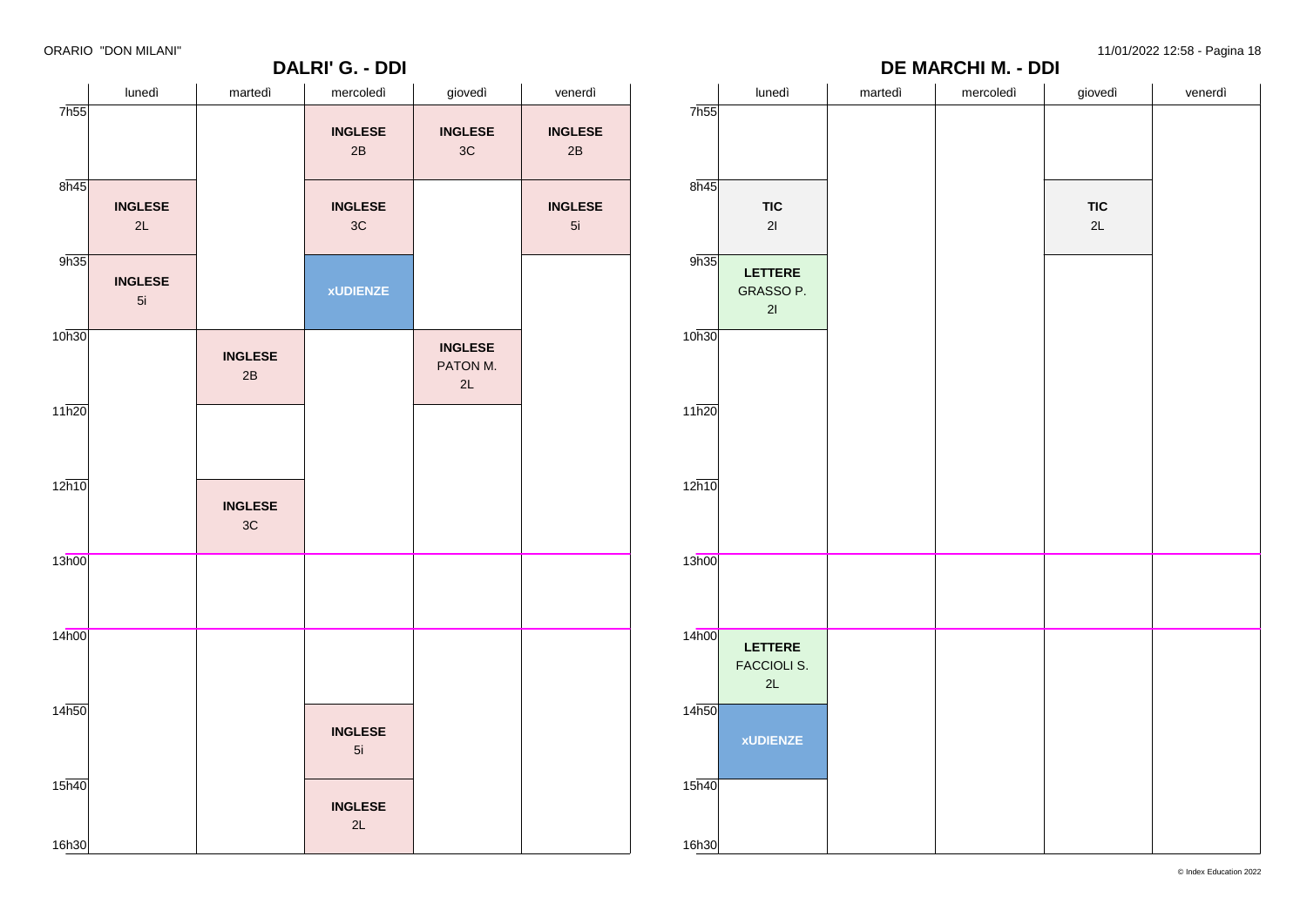# **DE MARIA M. - DDI**

|      | <b>DE ROSA E. - DDI</b> |     |
|------|-------------------------|-----|
| tedì | mercoledì               | gic |

|                            | lunedì | martedì                                | mercoledì                              | giovedì                                | venerdì                            |                            | lunedì        | martedì              | mercoledì            | giovedì                | venerdì              |
|----------------------------|--------|----------------------------------------|----------------------------------------|----------------------------------------|------------------------------------|----------------------------|---------------|----------------------|----------------------|------------------------|----------------------|
| 7 <sub>h55</sub>           |        |                                        | <b>DIRITTO LEGIS.</b><br>$4\mathrm{C}$ | <b>DIRITTO LEGIS.</b><br>$4\mathrm{C}$ |                                    | 7 <sub>h55</sub>           | LETTERE<br>2B | <b>LETTERE</b><br>2B | <b>LETTERE</b><br>4A | <b>LETTERE</b><br>$4A$ |                      |
| 8h45                       |        |                                        |                                        | <b>DIRITTO LEGIS.</b><br>$5\mathrm{C}$ | <b>DIRITTO EC</b><br>$1C$          | 8h45                       | LETTERE<br>4A | <b>xUDIENZE</b>      |                      |                        | <b>LETTERE</b><br>2A |
| 9h35                       |        | <b>DIRITTO LEGIS.</b><br>$4\mathrm{C}$ | <b>DIRITTO LEGIS.</b><br>3C            |                                        | <b>DIRITTO LEGIS.</b><br>$5C$      | 9h35                       |               |                      | LETTERE<br>2B        |                        |                      |
| 10h30                      |        |                                        | <b>xUDIENZE</b>                        | <b>DIRITTO LEGIS.</b><br>$3\mathrm{C}$ | <b>DIRITTO EC</b><br>$2\mathrm{C}$ | 10h30                      |               |                      |                      | LETTERE<br>2A          | LETTERE<br>4A        |
| 11h20                      |        | <b>DIRITTO EC</b><br>2E                | <b>STORIA</b><br>GRASSO P.<br>1C       |                                        |                                    | 11h20                      | LETTERE       |                      |                      |                        |                      |
| $12\overline{h10}$         |        | <b>DIRITTO EC</b><br>2C                |                                        | <b>DIRITTO EC</b><br>$1C$              |                                    | 12h10                      | 2A            |                      |                      |                        |                      |
| 13h00                      |        |                                        |                                        |                                        |                                    | 13h00                      |               |                      |                      |                        |                      |
| 14h00                      |        |                                        |                                        |                                        |                                    | 14 <sub>h00</sub>          |               | <b>LETTERE</b><br>4A |                      |                        |                      |
| 14h50                      |        |                                        |                                        |                                        |                                    | 14h50                      |               | LETTERE<br>2A        |                      |                        |                      |
| 15 <sub>h40</sub><br>16h30 |        |                                        |                                        |                                        |                                    | 15 <sub>h40</sub><br>16h30 |               |                      |                      |                        |                      |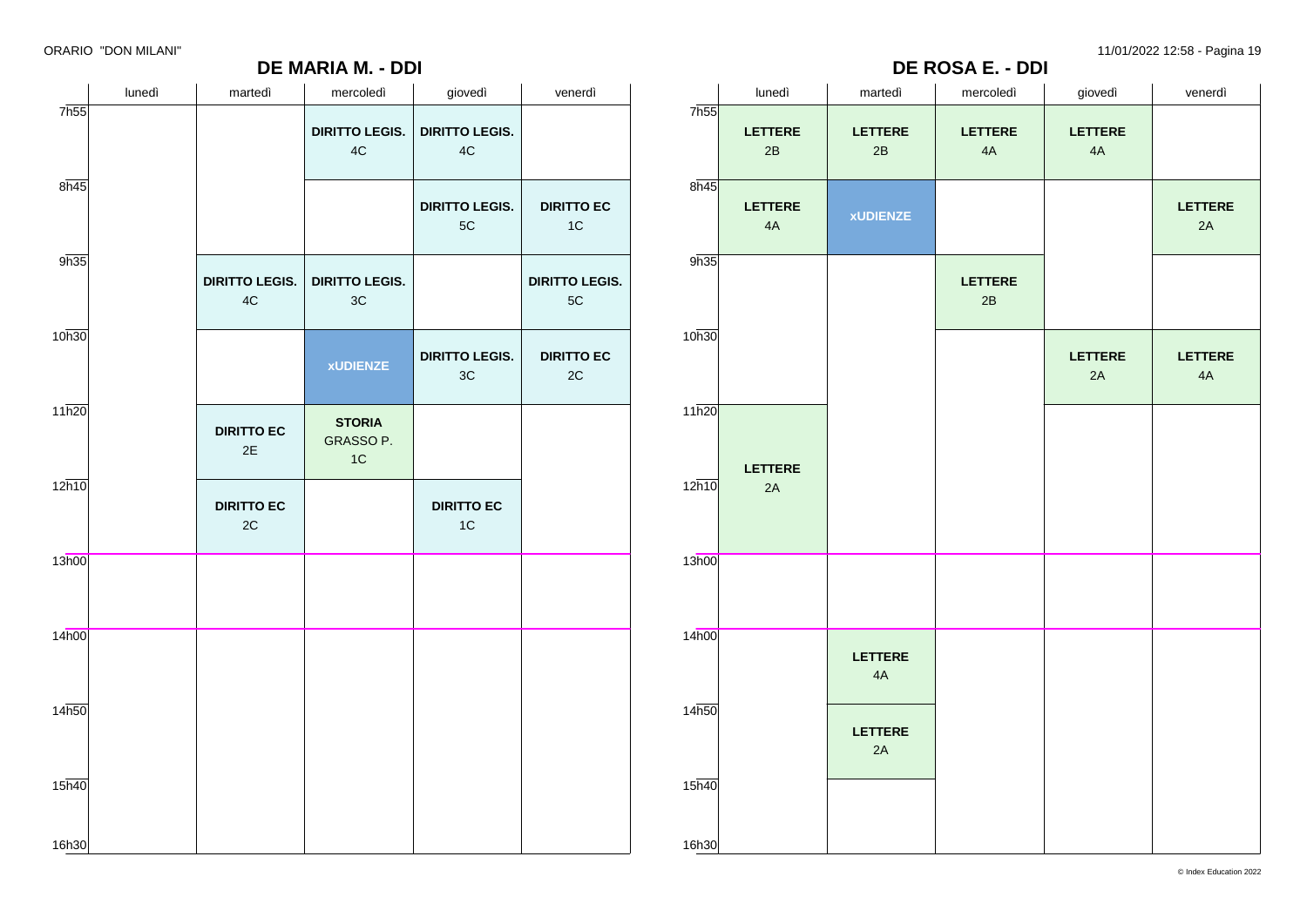# **DE SIMONE R. - DDI**

ORARIO "DON MILANI" 11/01/2022 12:58 - Pagina 20

|                   |                           |                    | <b>DE SIMONE R. - DDI</b>                     |                    |                                                                                                          |                   |                  |                                                              | <b>DE TOGNI M. - DDI</b>                  |                                                                 |                 |
|-------------------|---------------------------|--------------------|-----------------------------------------------|--------------------|----------------------------------------------------------------------------------------------------------|-------------------|------------------|--------------------------------------------------------------|-------------------------------------------|-----------------------------------------------------------------|-----------------|
|                   | lunedì                    | martedì            | mercoledì                                     | giovedì            | venerdì                                                                                                  |                   | lunedì           | martedì                                                      | mercoledì                                 | giovedì                                                         | venerdì         |
| 7 <sub>h55</sub>  |                           | S. UM E SOC.<br>2C |                                               | S. UM E SOC.<br>2C |                                                                                                          | 7 <sub>h55</sub>  |                  |                                                              |                                           |                                                                 |                 |
| $8\overline{h45}$ |                           |                    |                                               |                    | 1 2 3 4 5 6 7 8 9 10 11 12 13 14 15 16 17 18 19 21 22 23 24 25 26 27 28 29 30 31 32 33 34 35 36 37 38 39 | 8h45              |                  |                                                              |                                           |                                                                 |                 |
|                   | <b>PSICOLOGIA</b><br>$5M$ |                    |                                               |                    | X DISP                                                                                                   |                   |                  | Scienze_integrate<br>2B                                      |                                           |                                                                 |                 |
| 9h35              | <b>PSICOLOGIA</b><br>5E   |                    |                                               | <b>xUDIENZE</b>    | <b>METOD. OPER</b><br>MORLESCHI S.<br>$2\mathtt{C}$                                                      | 9h35              |                  | 2D                                                           | Scienze_integrate Scienze_integrate<br>2L |                                                                 |                 |
| 10h30             |                           |                    |                                               | <b>PSICOLOGIA</b>  |                                                                                                          |                   | CAFORIO R.<br>2C | 10h30 Scienze_integrate Scienze_integrate<br>MACRI' B.<br>2E |                                           |                                                                 |                 |
| 11h20             |                           | <b>PSICOLOGIA</b>  | <b>PSICOLOGIA</b><br>$5E$                     | 5M                 |                                                                                                          | 11h20             | <b>xUDIENZE</b>  |                                                              |                                           | Scienze_integrate Scienze_integrate<br><b>CLEMENTI M.</b><br>2L | 2C              |
| 12h10             |                           | $5E$               |                                               |                    |                                                                                                          | 12h10             |                  |                                                              |                                           | Scienze_integrate<br>2E                                         |                 |
| 13h00             |                           |                    |                                               |                    |                                                                                                          | 13h00             |                  |                                                              |                                           |                                                                 |                 |
| 14h00             |                           |                    |                                               |                    |                                                                                                          | 14 <sub>h00</sub> |                  |                                                              |                                           | <b>CHIMICA</b><br>2B                                            | <b>xRISORSA</b> |
| 14h50             |                           |                    | S. UM E SOC.<br>MORLESCHI S.<br>$2\mathtt{C}$ |                    |                                                                                                          | 14h50             |                  |                                                              |                                           | <b>CHIMICA</b><br>2D                                            |                 |
| 15 <sub>h40</sub> |                           |                    | <b>PSICOLOGIA</b><br>5M                       |                    |                                                                                                          | 15h40             |                  |                                                              |                                           |                                                                 |                 |
| 16h30             |                           |                    |                                               |                    |                                                                                                          | 16h30             |                  |                                                              |                                           |                                                                 |                 |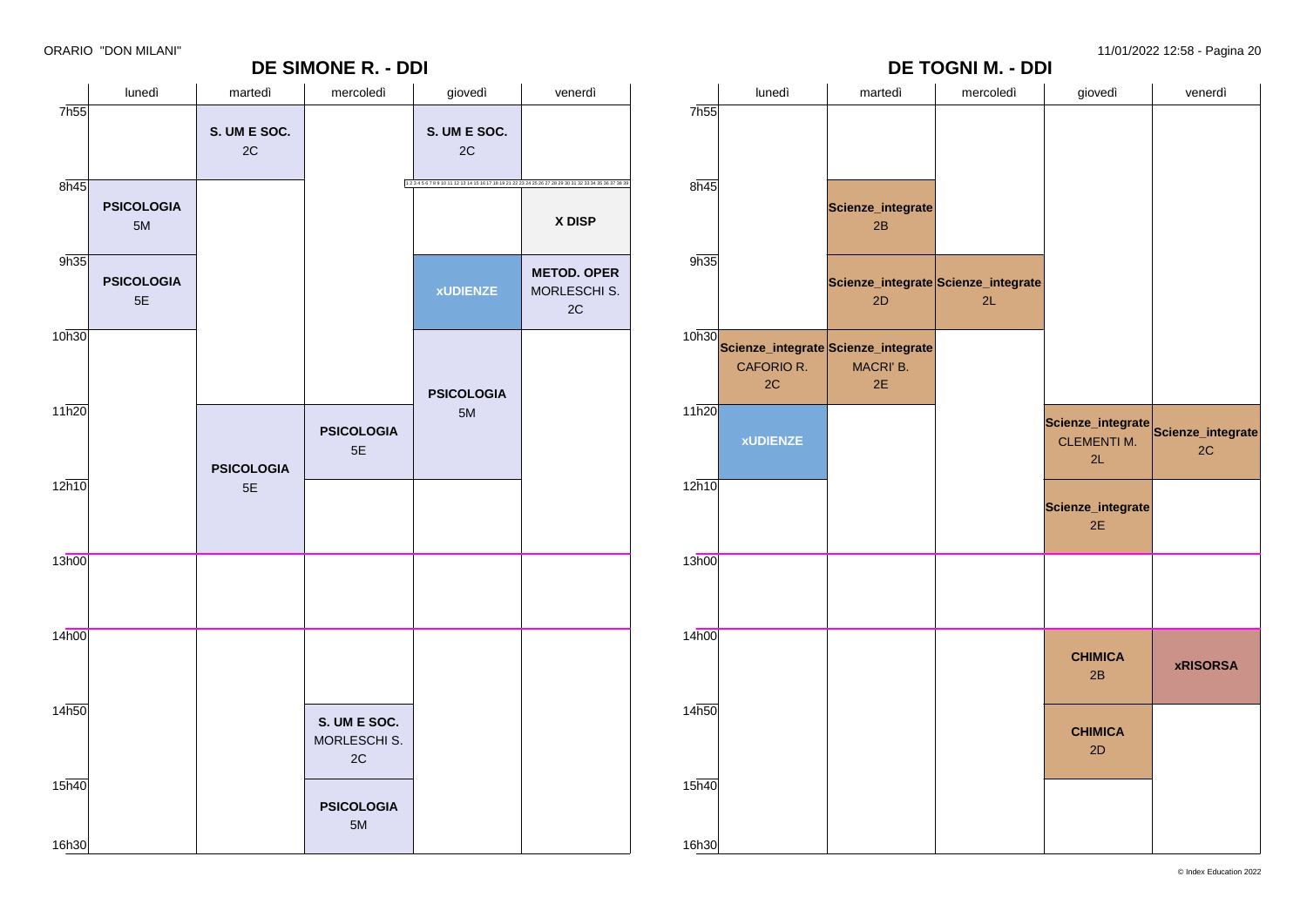| .                  | ________        |                      | <b>DECET E. - DDI</b>  |                                 |         |                   |                                                                                         |                        | <b>DELAITI C. - DDI</b> |                                  |                        |
|--------------------|-----------------|----------------------|------------------------|---------------------------------|---------|-------------------|-----------------------------------------------------------------------------------------|------------------------|-------------------------|----------------------------------|------------------------|
|                    | lunedì          | martedì              | mercoledì              | giovedì                         | venerdì |                   | lunedì                                                                                  | martedì                | mercoledì               | giovedì                          | venerdì                |
| 7 <sub>h55</sub>   |                 |                      | ARTE E TERRIT.<br>3D   |                                 |         | 7 <sub>h55</sub>  | <b>STORIA</b><br>1D                                                                     |                        |                         |                                  | LETTERE<br>3E          |
| 8h45               | <b>xUDIENZE</b> |                      | ARTE E TERRIT.<br>$3G$ |                                 |         |                   | 1234567891011121314151617181921222334252627282930313233343536373839<br><b>x ALT IRC</b> |                        | LETTERE<br>$3E$         | <b>STORIA</b><br>CAROLI G.<br>1L | <b>STORIA</b><br>1D    |
| 9h35               |                 | ARTE E TERRIT.<br>3F |                        | ARTE E TERRIT.<br>$5\mathsf{B}$ |         | 9h35              |                                                                                         |                        |                         | <b>LETTERE</b><br>3E             | <b>LETTERE</b><br>$5M$ |
| 10 <sub>h30</sub>  |                 |                      |                        |                                 |         | 10h30             | <b>STORIA</b><br>3G                                                                     |                        | <b>STORIA</b><br>1L     |                                  |                        |
| 11h20              |                 |                      |                        |                                 |         | 11h20             |                                                                                         | <b>LETTERE</b><br>$5M$ |                         | <b>xUDIENZE</b>                  |                        |
| 12h10              |                 |                      |                        |                                 |         | 12h10             |                                                                                         | LETTERE<br>5M          |                         |                                  |                        |
| 13h00              |                 |                      |                        |                                 |         | 13h00             |                                                                                         |                        |                         |                                  |                        |
| 14h00              |                 |                      |                        | ARTE E TERRIT.<br>$3B$          |         | 14 <sub>h00</sub> |                                                                                         |                        |                         |                                  |                        |
| 14 <sub>h50</sub>  |                 |                      |                        |                                 |         | 14h50             | LETTERE<br>$3E$                                                                         |                        |                         |                                  |                        |
| $15\overline{h40}$ |                 |                      |                        |                                 |         | 15h40             |                                                                                         |                        |                         |                                  |                        |
| 16h30              |                 |                      |                        |                                 |         | 16h30             |                                                                                         |                        |                         |                                  |                        |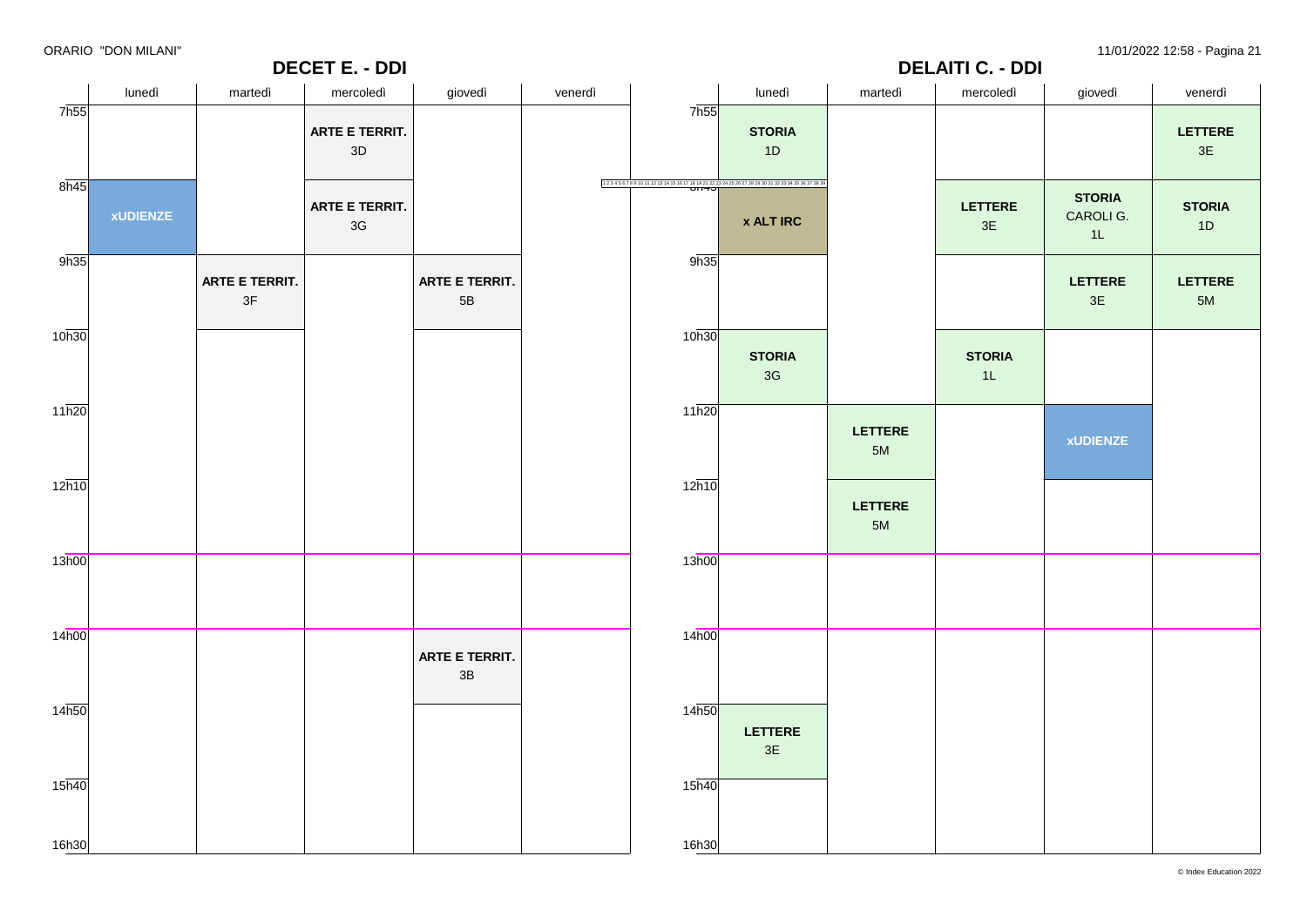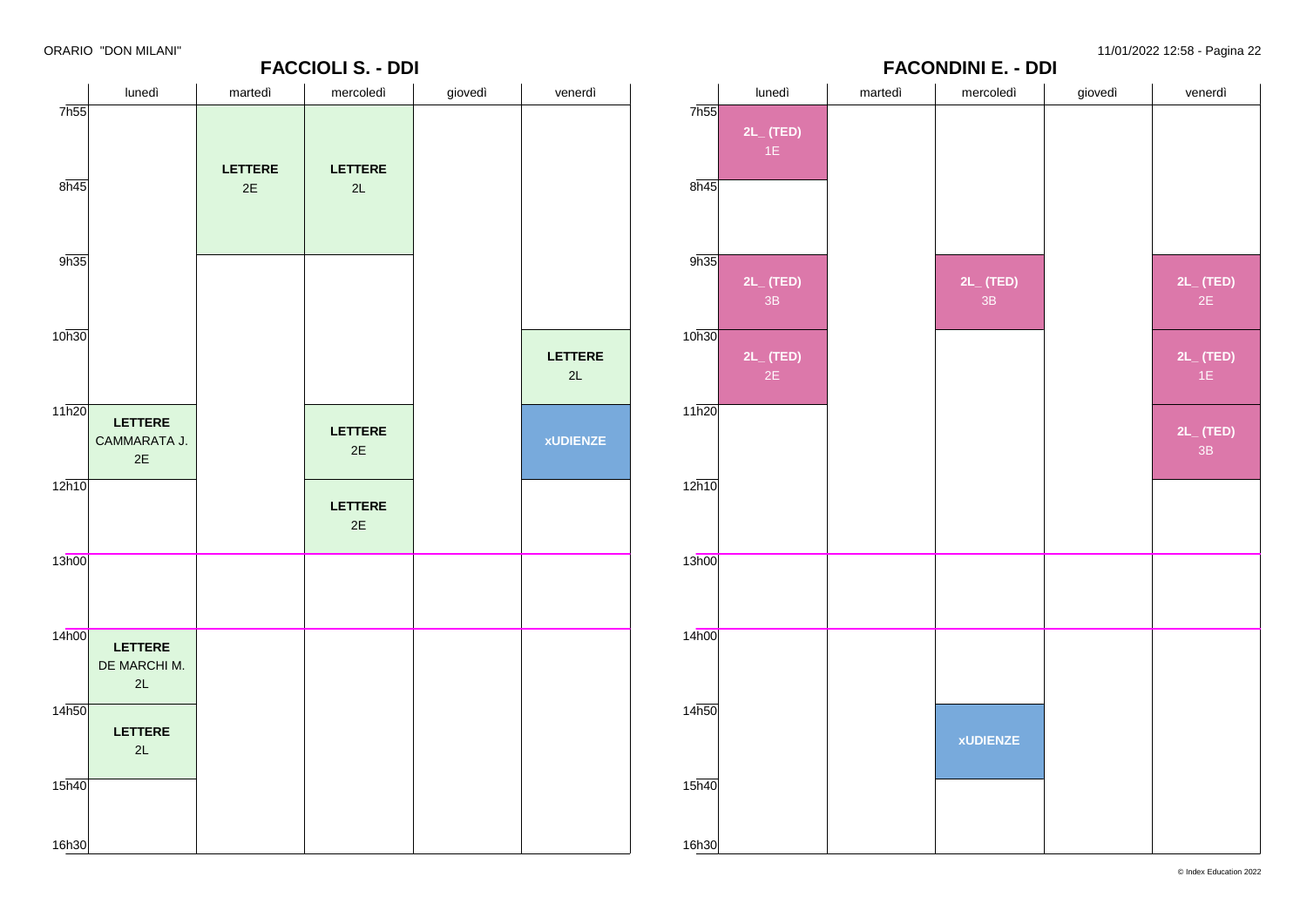11/01/2022 12:58 - Pagina 23

# **FARRUGGIA F. - DDI**

| ORARIO "DON MILANI" |  |  |  |
|---------------------|--|--|--|
|---------------------|--|--|--|

|                             |                                       |                      | וטש - וויו ברוטטבא ו                         |                                       |                                                                             |                |                                                                                                      | י הוזוגע                    |   |
|-----------------------------|---------------------------------------|----------------------|----------------------------------------------|---------------------------------------|-----------------------------------------------------------------------------|----------------|------------------------------------------------------------------------------------------------------|-----------------------------|---|
|                             | lunedì                                | martedì              | mercoledì                                    | giovedì                               | venerdì                                                                     |                | lunedì                                                                                               | martedì                     |   |
| 7 <sub>h55</sub>            | $2L_{-}$ (TED)<br>4B                  |                      | $2L_{-}$ (TED)<br>3G                         |                                       |                                                                             | 7h55           |                                                                                                      |                             | D |
| 8h45                        | $3L_{-}$ (TED)<br>3A                  |                      | $2L_{-}$ (TED)<br>5B<br>$\leq$ 5A $>$ ted fr |                                       |                                                                             | 8h45           | <b>xUDIENZE</b>                                                                                      |                             | D |
| 9h35                        | $2L_{-}$ (TED)<br>5B<br>$<5A>$ ted fr |                      |                                              | $2L_{-}$ (TED)<br>$3i$ ted            |                                                                             | 9h35           | <b>DIRITTO LEGIS.</b><br>4i                                                                          |                             |   |
| 10h30                       | $2L_{-}$ (TED)<br>3C                  |                      | $2L_{-}$ (TED)<br>3C                         |                                       | $2L_{-}$ (TED)<br>$3i$ ted                                                  | 10h30          | <b>DIRITTO LEGIS.</b><br>5A                                                                          |                             | D |
| 11h20                       |                                       | $2L_{-}$ (TED)<br>4B | $3L_{-}$ (TED)<br>3A                         | $2L_{-}$ (TED)<br>3 <sub>G</sub>      | $2L_{-}$ (TED)<br>3G                                                        | 11h20          |                                                                                                      |                             |   |
| 12h10                       |                                       |                      |                                              | $2L_{-}$ (TED)<br>4B                  | 123456789101112131415161718192122232425262728293031323343536373839<br>x SER | 12h10          |                                                                                                      |                             |   |
| 13h00                       |                                       |                      |                                              |                                       |                                                                             | 13h00          |                                                                                                      |                             |   |
| 14h00                       |                                       |                      |                                              | $3L_{-}$ (TED)<br>3A                  | <b>xRISORSA</b>                                                             |                | 14h01234567891011 121314151617181921 22324 2526 27 28 29 30 31 32 33 34 35 36 37 38 36<br>1 4 h0 0 1 | X DISP                      |   |
| 14 <sub>h50</sub>           |                                       |                      |                                              | <b>xUDIENZE</b>                       |                                                                             | 14h50          |                                                                                                      | <b>DIRITTO LEGIS.</b><br>3D |   |
| $15\overline{h40}$<br>16h30 |                                       |                      |                                              | $2L_{-}$ (TED)<br>5B<br>$<5A>$ ted fr |                                                                             | 15h40<br>16h30 |                                                                                                      | <b>DIRITTO LEGIS.</b><br>5A |   |

**FALCONE M. - DDI**

|      | martedì                                                                     | mercoledì                   | giovedì                     | venerdì                     |
|------|-----------------------------------------------------------------------------|-----------------------------|-----------------------------|-----------------------------|
|      |                                                                             | <b>DIRITTO LEGIS.</b><br>5M | <b>DIRITTO LEGIS.</b><br>3D |                             |
| Έ    |                                                                             | <b>DIRITTO LEGIS.</b><br>4i | <b>DIRITTO LEGIS.</b><br>4i | <b>DIRITTO LEGIS.</b><br>5M |
| GIS. |                                                                             |                             |                             | <b>DIRITTO LEGIS.</b><br>3D |
| GIS. |                                                                             | <b>DIRITTO LEGIS.</b><br>5i |                             |                             |
|      |                                                                             |                             | <b>DIRITTO LEGIS.</b><br>5A | <b>DIRITTO LEGIS.</b><br>5i |
|      |                                                                             |                             |                             |                             |
|      |                                                                             |                             |                             |                             |
|      | 17 18 19 21 22 23 24 25 26 27 28 29 30 31 32 33 34 35 36 37 38 39<br>X DISP |                             |                             |                             |
|      | <b>DIRITTO LEGIS.</b><br>3D                                                 |                             |                             |                             |
|      | <b>DIRITTO LEGIS.</b><br>5A                                                 |                             |                             |                             |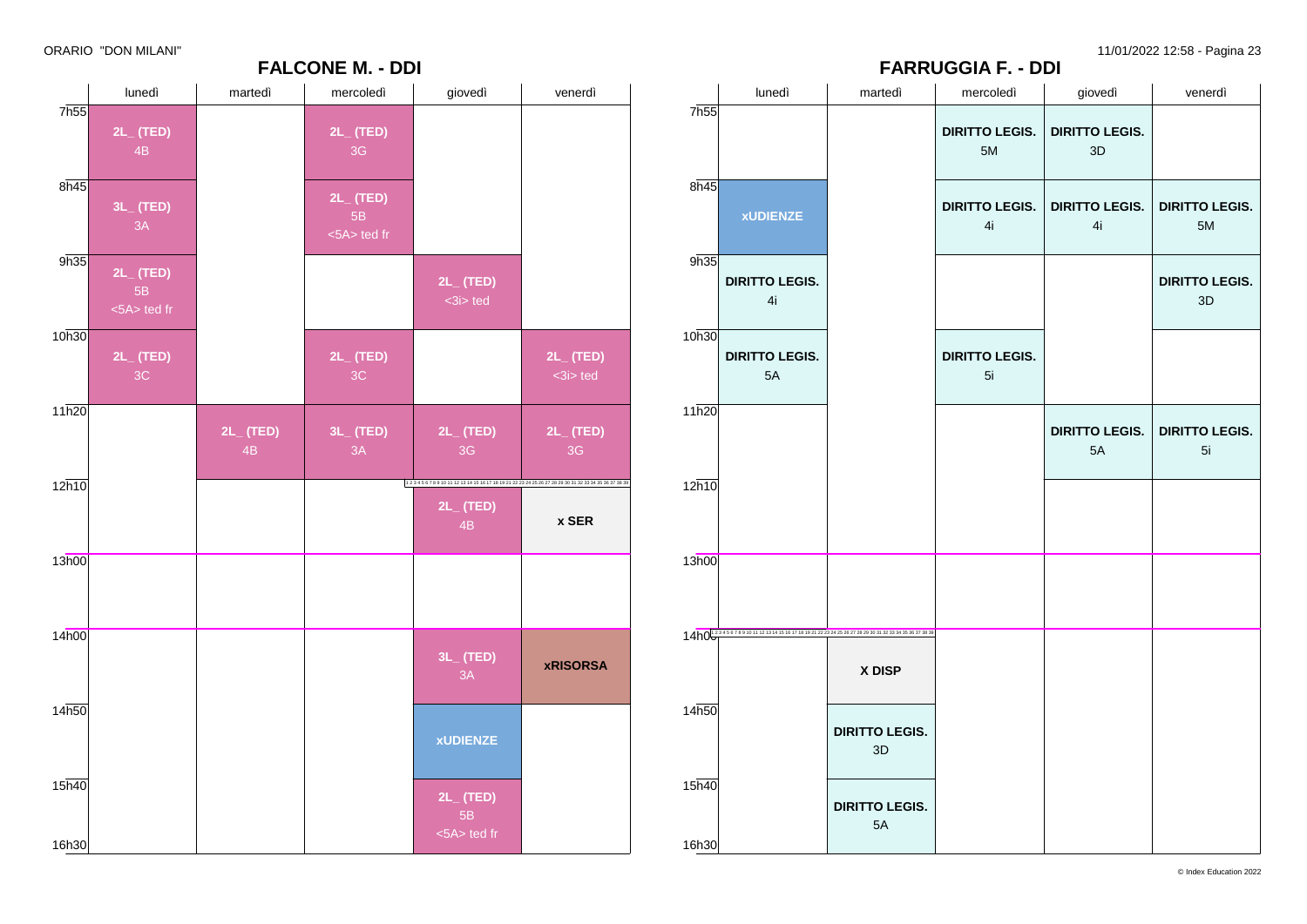



**FERRULLI S. - DDI**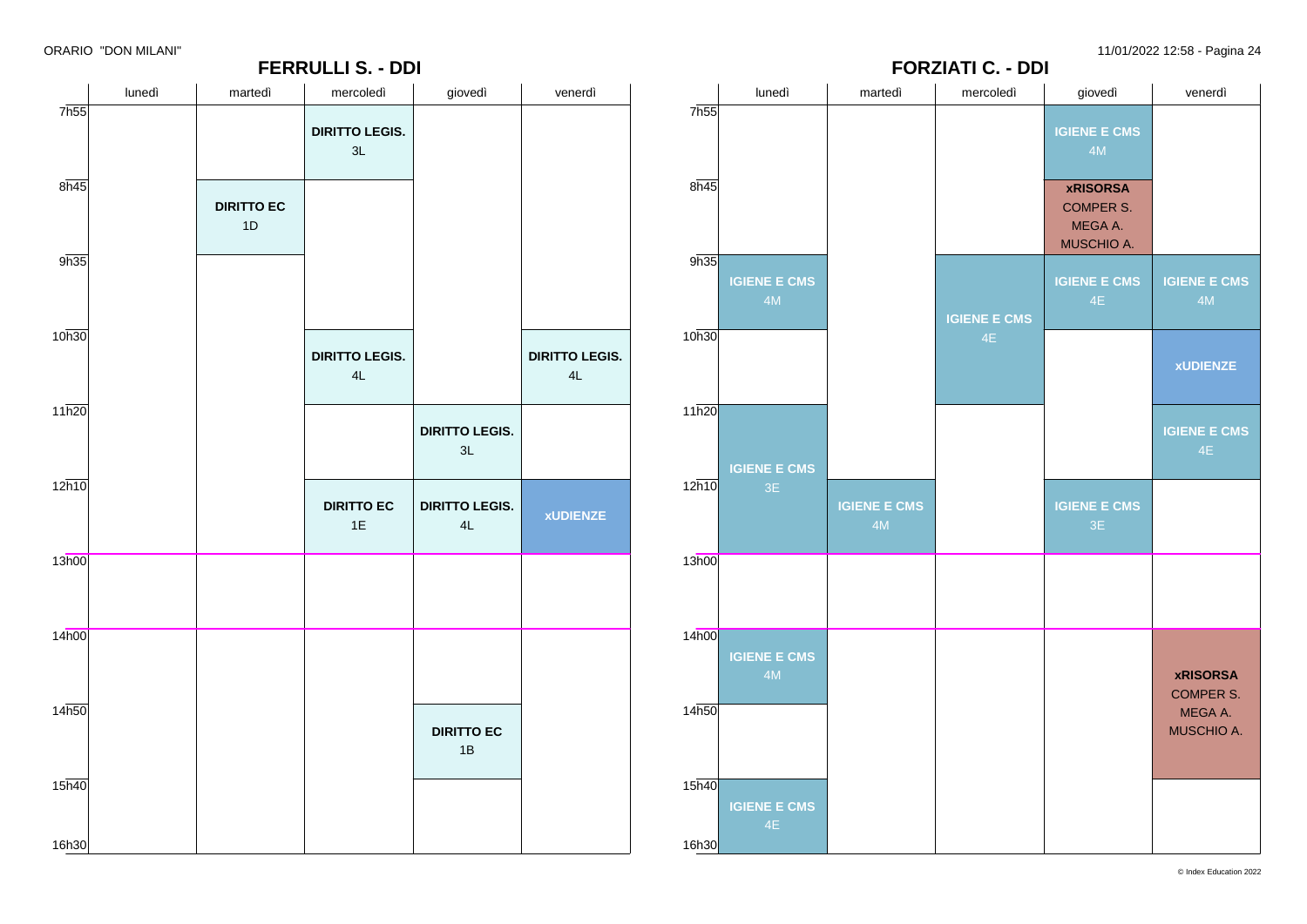## **GAGLIANO S. - DDI**



|                    | lunedì               | martedì              | mercoledì            | giovedì              | venerdì              |
|--------------------|----------------------|----------------------|----------------------|----------------------|----------------------|
| 7h55               |                      |                      |                      |                      |                      |
|                    |                      |                      |                      |                      |                      |
| 8h45               |                      |                      |                      |                      |                      |
|                    |                      |                      | <b>INGLESE</b><br>3D | <b>INGLESE</b><br>5L |                      |
| 9h35               |                      |                      |                      |                      |                      |
|                    | <b>INGLESE</b><br>1L |                      | <b>INGLESE</b><br>4i | <b>INGLESE</b><br>3D | <b>INGLESE</b><br>4i |
| 10h30              |                      |                      |                      |                      |                      |
|                    | <b>INGLESE</b><br>5M | <b>INGLESE</b><br>5B |                      |                      | <b>INGLESE</b><br>1L |
| 11h20              |                      | <b>INGLESE</b>       |                      | <b>INGLESE</b>       | <b>INGLESE</b>       |
|                    | <b>xUDIENZE</b>      | 3D                   |                      | 5B                   | 5M                   |
| 12h10              |                      |                      |                      |                      |                      |
|                    |                      | <b>INGLESE</b><br>5L | <b>INGLESE</b><br>5B | <b>INGLESE</b><br>4i |                      |
| 13h00              |                      |                      |                      |                      |                      |
|                    |                      |                      |                      |                      |                      |
| 14h00              |                      |                      |                      |                      |                      |
|                    |                      |                      | <b>INGLESE</b><br>1L |                      |                      |
| 14h50              |                      |                      |                      |                      |                      |
|                    |                      |                      | <b>INGLESE</b><br>5M |                      |                      |
| $15\overline{h40}$ |                      |                      | <b>INGLESE</b>       |                      |                      |
|                    |                      |                      | 5L                   |                      |                      |
| 16h30              |                      |                      |                      |                      |                      |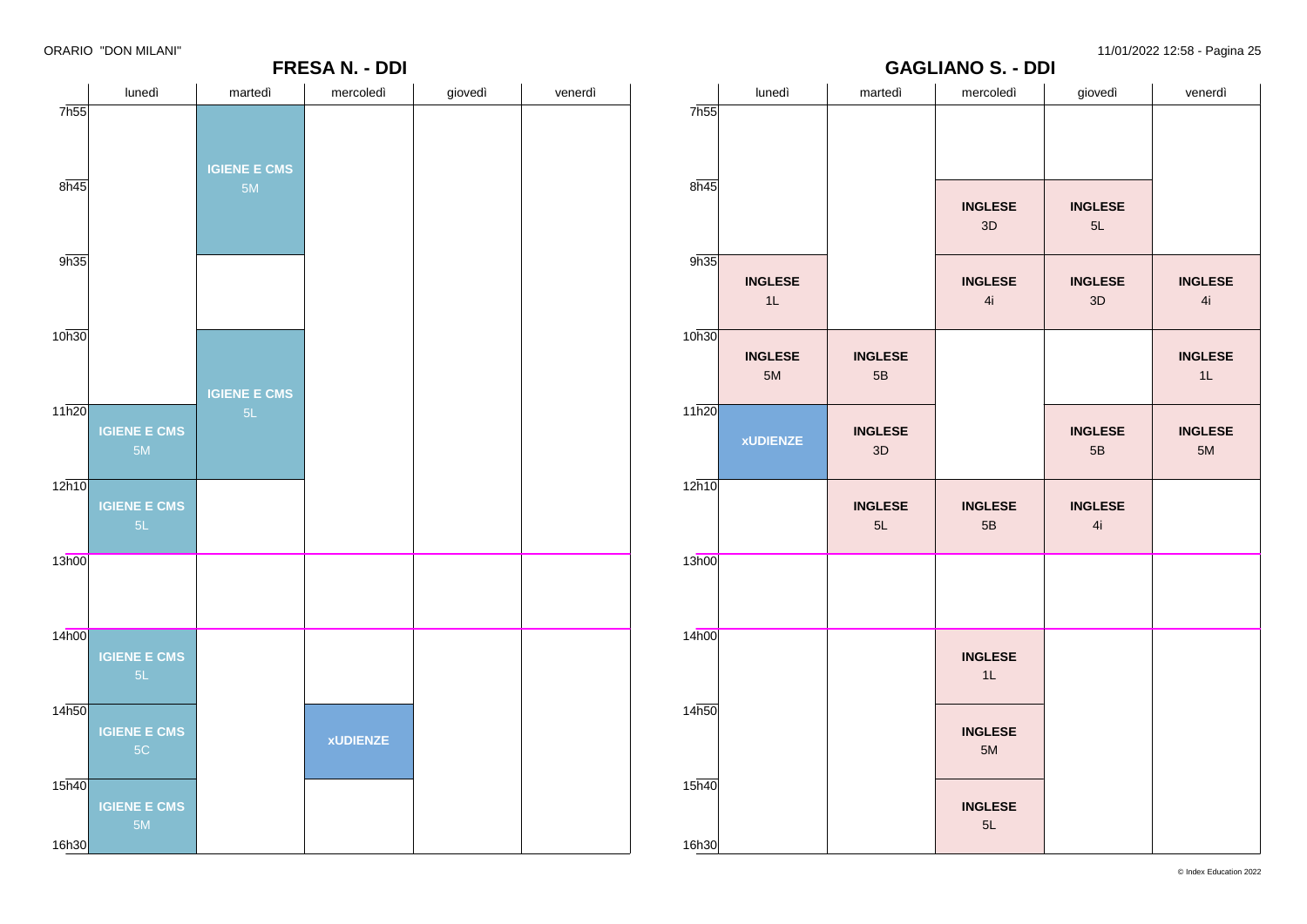#### **GALAS (PREZZI) A. - DDI** lunedì martedì mercoledì giovedì venerdì 7h55  $8h45$ 9h35 10h30 11h20  $12h10$ 13h00 14h00 14h50 15h40 16h30 **xUDIENZE SCIENZE MOTORIE** 2I **SCIENZE MOTORIE** 1D **SCIENZE MOTORIE** 1E **SCIENZE MOTORIE** 3G **GALLANI R. - DDI** lunedì martedì mercoledì giovedì venerdì 7h55 8h45 9h35 10h30 11h20 12 3 4 5 6 7 8 9 10 11 12 13 14 15 16 17 18 19 21 22 23 24 25 26 27 28 29 30 31 32 33 34 35 36 37 38 39<br>**IZITTU** 13h00 14h00 14h50  $15\overline{h40}$ 16h30 **LETTERE** 4C **x ALT IRC LETTERE** 3C **LETTERE** 4C **LETTERE** 3C **LETTERE** 4C **xUDIENZE LETTERE**  $5l$ **LETTERE** 5L **LETTERE** 4C **LETTERE** 5L **LETTERE** 3C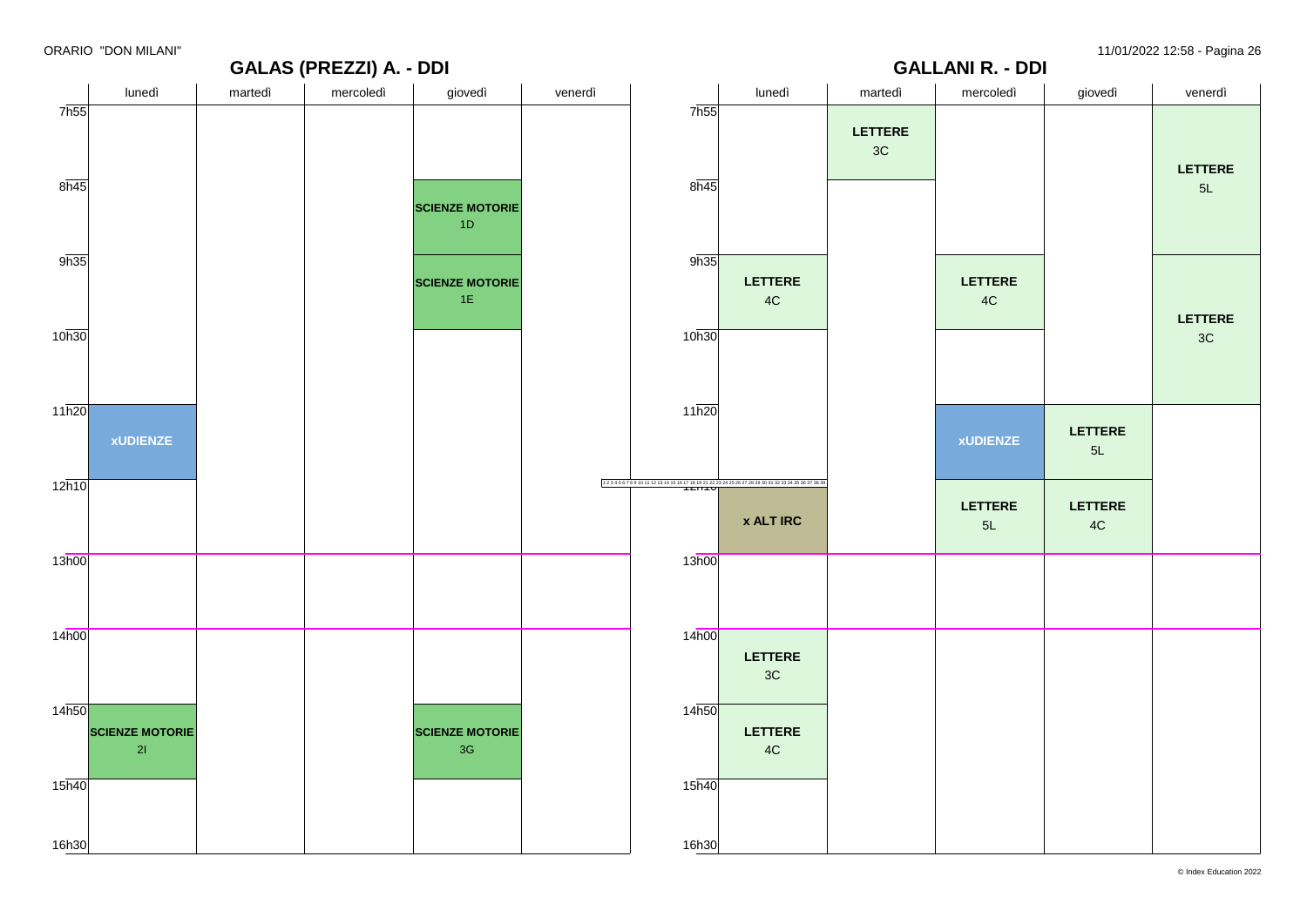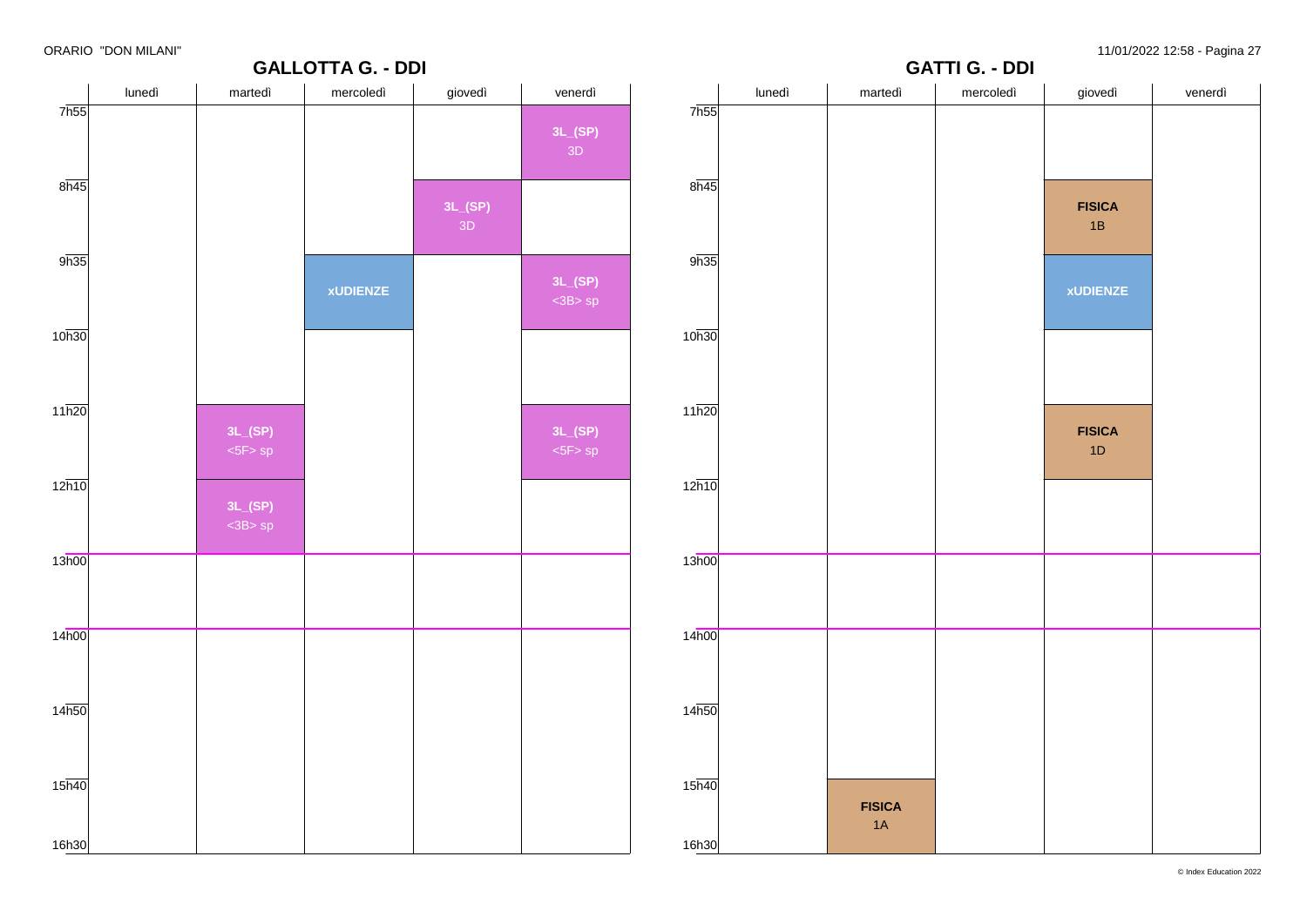### **GELMI G. - DDI**

ORARIO "DON MILANI" 11/01/2022 12:58 - Pagina 28



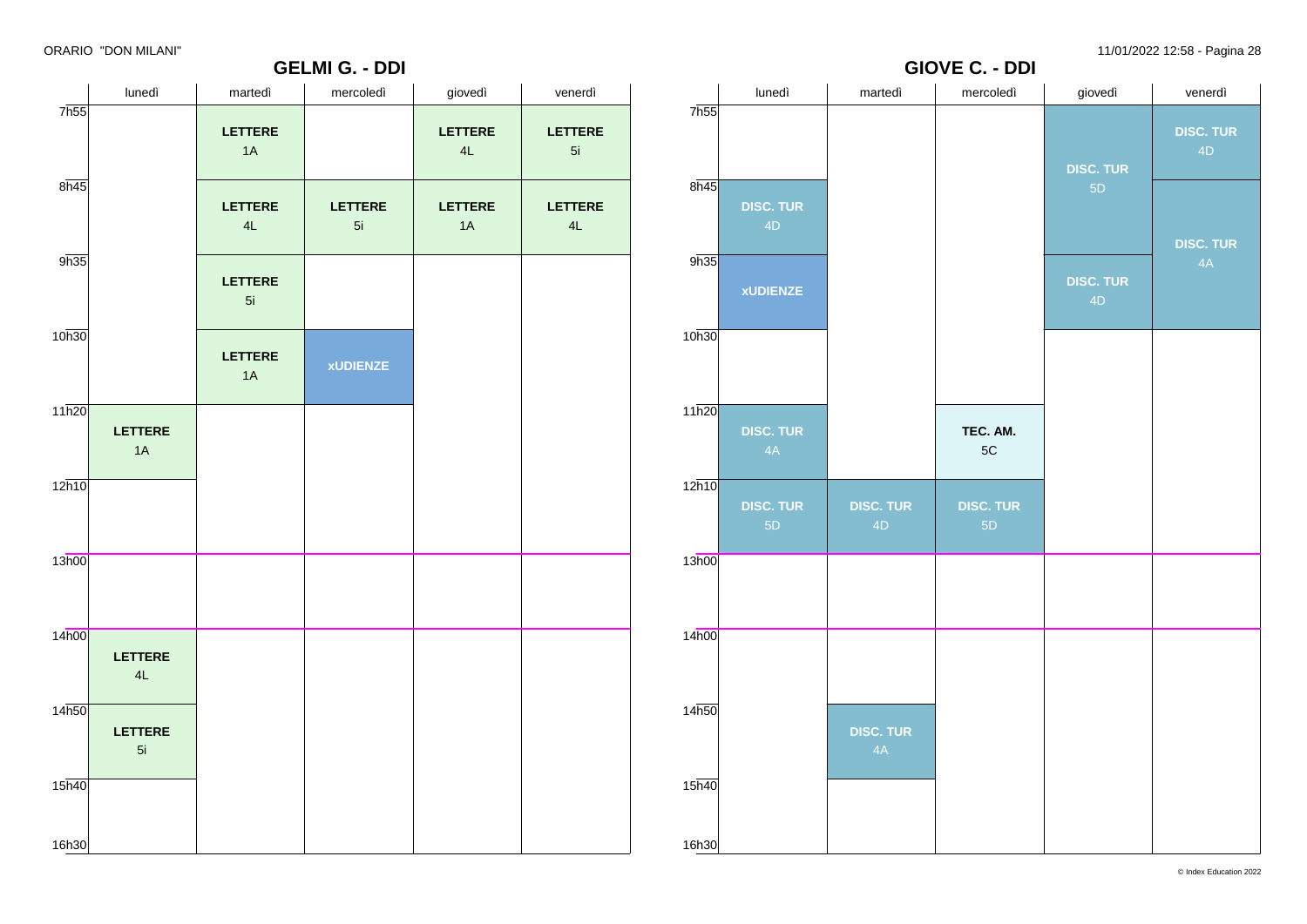**GRASSO P. - DDI**

**LA MICELA L. - DDI**

|                             | lunedì                               | martedì              | mercoledì                          | giovedì             | venerdì |                             | lunedì                          | martedì                         | mercoledì                       | giovedì              | venerdì                         |
|-----------------------------|--------------------------------------|----------------------|------------------------------------|---------------------|---------|-----------------------------|---------------------------------|---------------------------------|---------------------------------|----------------------|---------------------------------|
| 7h55                        |                                      |                      |                                    |                     |         | 7h55                        |                                 |                                 |                                 |                      | <b>INGLESE</b><br>2A            |
| $8\overline{h45}$           | <b>STORIA</b><br>2B                  |                      |                                    |                     |         | 8h45                        |                                 |                                 |                                 | <b>INGLESE</b><br>3B | <b>INGLESE</b><br>$4\mathsf{D}$ |
| 9h35                        | <b>LETTERE</b><br>DE MARCHI M.<br>21 |                      |                                    | LETTERE             |         | 9h35                        | <b>INGLESE</b><br>$4\mathsf{D}$ |                                 |                                 |                      |                                 |
| 10h30                       |                                      |                      |                                    | 21                  |         | 10h30                       | <b>INGLESE</b><br>$3\mathsf{B}$ |                                 | <b>INGLESE</b><br>$3\mathsf{G}$ |                      |                                 |
| 11h20                       | <b>STORIA</b><br>$1C$                | <b>LETTERE</b><br>21 | <b>STORIA</b><br>DE MARIA M.<br>1C | <b>STORIA</b><br>2B |         | 11h20                       |                                 | <b>INGLESE</b><br>$3\mathsf{G}$ | <b>INGLESE</b><br>2A            | <b>INGLESE</b><br>5D | <b>INGLESE</b><br>$5\mathsf{D}$ |
| 12h10                       |                                      |                      | <b>LETTERE</b><br>21               | <b>xUDIENZE</b>     |         | 12h10                       |                                 | <b>INGLESE</b><br>2A            | <b>xUDIENZE</b>                 | <b>INGLESE</b><br>3G |                                 |
| 13h00                       |                                      |                      |                                    |                     |         | 13h00                       |                                 |                                 |                                 |                      |                                 |
| 14 <sub>h00</sub>           |                                      |                      |                                    |                     |         | 14 <sub>h00</sub>           |                                 | <b>INGLESE</b><br>3B            |                                 |                      | <b>xRISORSA</b>                 |
| 14h50                       |                                      |                      |                                    |                     |         | 14h50                       |                                 | <b>INGLESE</b><br>4D            |                                 |                      | <b>xRISORSA</b>                 |
| $15\overline{h40}$<br>16h30 |                                      |                      |                                    |                     |         | $15\overline{h40}$<br>16h30 |                                 | <b>INGLESE</b><br>5D            |                                 |                      |                                 |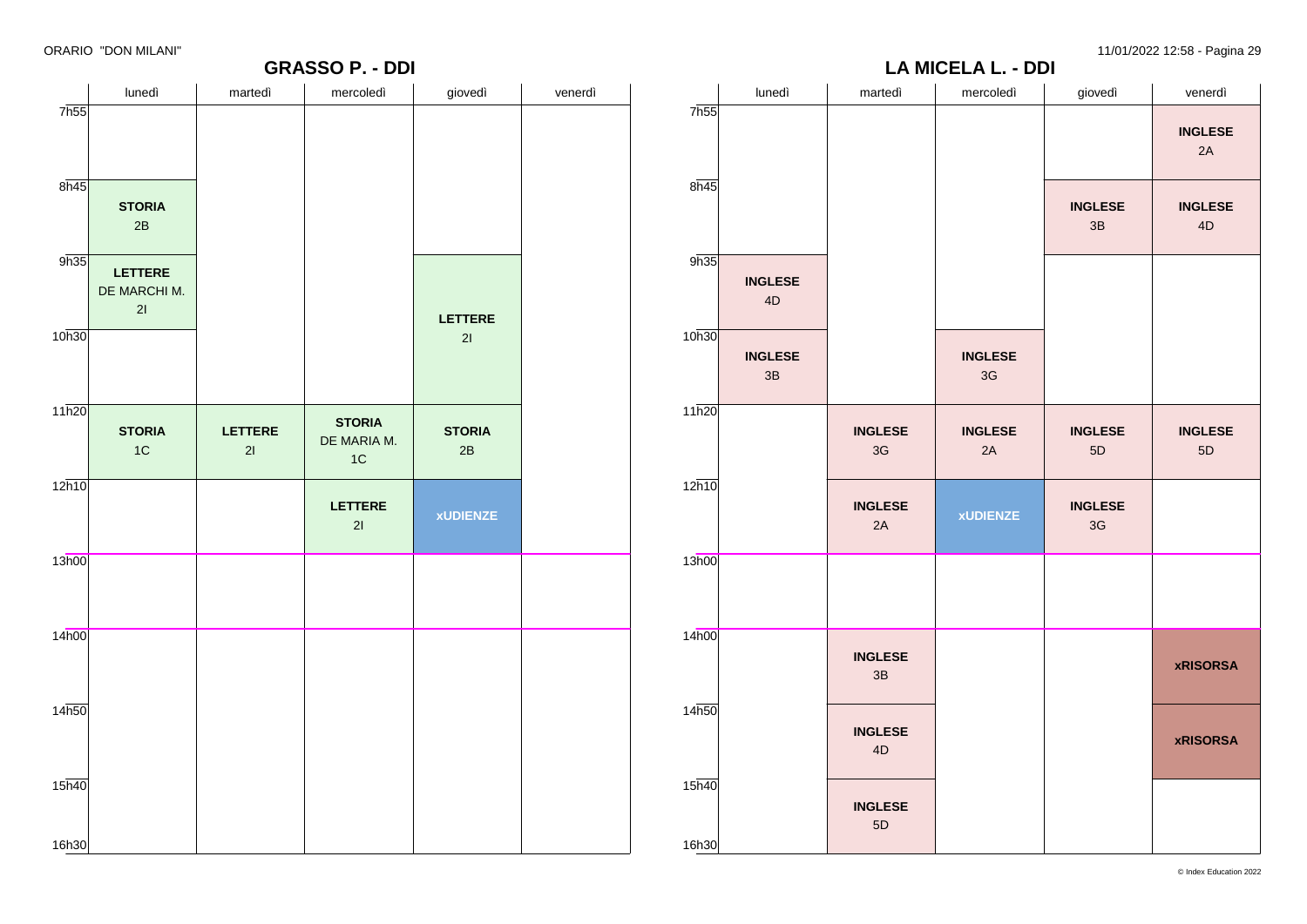# **LACAVA C. - DDI**

ORARIO "DON MILANI" 11/01/2022 12:58 - Pagina 30

|       | lunedì          | martedì              | mercoledì            | giovedì              | venerdì                                      |
|-------|-----------------|----------------------|----------------------|----------------------|----------------------------------------------|
| 7h55  |                 |                      | $2L_{-}$ (TED)<br>4F |                      | $2L_{-}$ (TED)<br>1D                         |
| 8h45  |                 | $2L_{-}$ (TED)<br>3F |                      |                      | $2L_{-}$ (TED)<br>2D                         |
| 9h35  |                 | $2L_{-}$ (TED)<br>1D | 3L_ (TED)<br>4A      |                      |                                              |
| 10h30 | 2L_(TED)<br>2D  | 3L_ (TED)<br>4A      |                      |                      |                                              |
| 11h20 | 2L_ (TED)<br>4F |                      | $2L_{-}$ (TED)<br>3F | 2L_ (TED)<br>3F      | Settimana 20<br><b>xRISORSA</b>              |
| 12h10 | <b>xUDIENZE</b> |                      | $2L_{-}$ (TED)<br>1D |                      |                                              |
| 13h00 |                 |                      |                      |                      |                                              |
| 14h00 |                 |                      |                      | $2L_{-}$ (TED)<br>4F | Settimana 19 Settimana 21                    |
| 14h50 |                 |                      |                      | 3L_ (TED)<br>4A      | x SER                                        |
| 15h40 |                 |                      |                      | 2L_ (TED)<br>2D      | Settimana 12 Settimana 20<br><b>xRISORSA</b> |

**LEO M. - DDI**

|                             |                      |                                  | LACAVA C. - DDI                  |                      |                                 |
|-----------------------------|----------------------|----------------------------------|----------------------------------|----------------------|---------------------------------|
|                             | lunedì               | martedì                          | mercoledì                        | giovedì              | venerdì                         |
| 7h55                        |                      | <b>INGLESE</b><br>4L             | <b>INGLESE</b><br>4L             | <b>INGLESE</b><br>2E | <b>INGLESE</b><br>4E            |
| $8\overline{h45}$           |                      |                                  | <b>xUDIENZE</b>                  | <b>INGLESE</b><br>5E | <b>INGLESE</b><br>$5\mathsf{E}$ |
| 9h35                        | <b>INGLESE</b><br>4E | <b>INGLESE</b><br>3E             |                                  |                      |                                 |
| 10h30                       | <b>INGLESE</b><br>4L | <b>INGLESE</b><br>4E             | <b>INGLESE</b><br>PATON M.<br>2E | <b>INGLESE</b><br>3E |                                 |
| 11h20                       |                      | <b>INGLESE</b><br>PATON M.<br>2C |                                  |                      |                                 |
| 12h10                       |                      |                                  |                                  |                      |                                 |
| 13h00                       |                      |                                  |                                  |                      |                                 |
| 14h00                       | <b>INGLESE</b><br>2E |                                  |                                  |                      | <b>xRISORSA</b>                 |
| 14h50                       | <b>INGLESE</b><br>5E |                                  |                                  |                      | <b>xRISORSA</b>                 |
| $15\overline{h40}$<br>16h30 | <b>INGLESE</b><br>3E |                                  |                                  |                      |                                 |

© Index Education 2022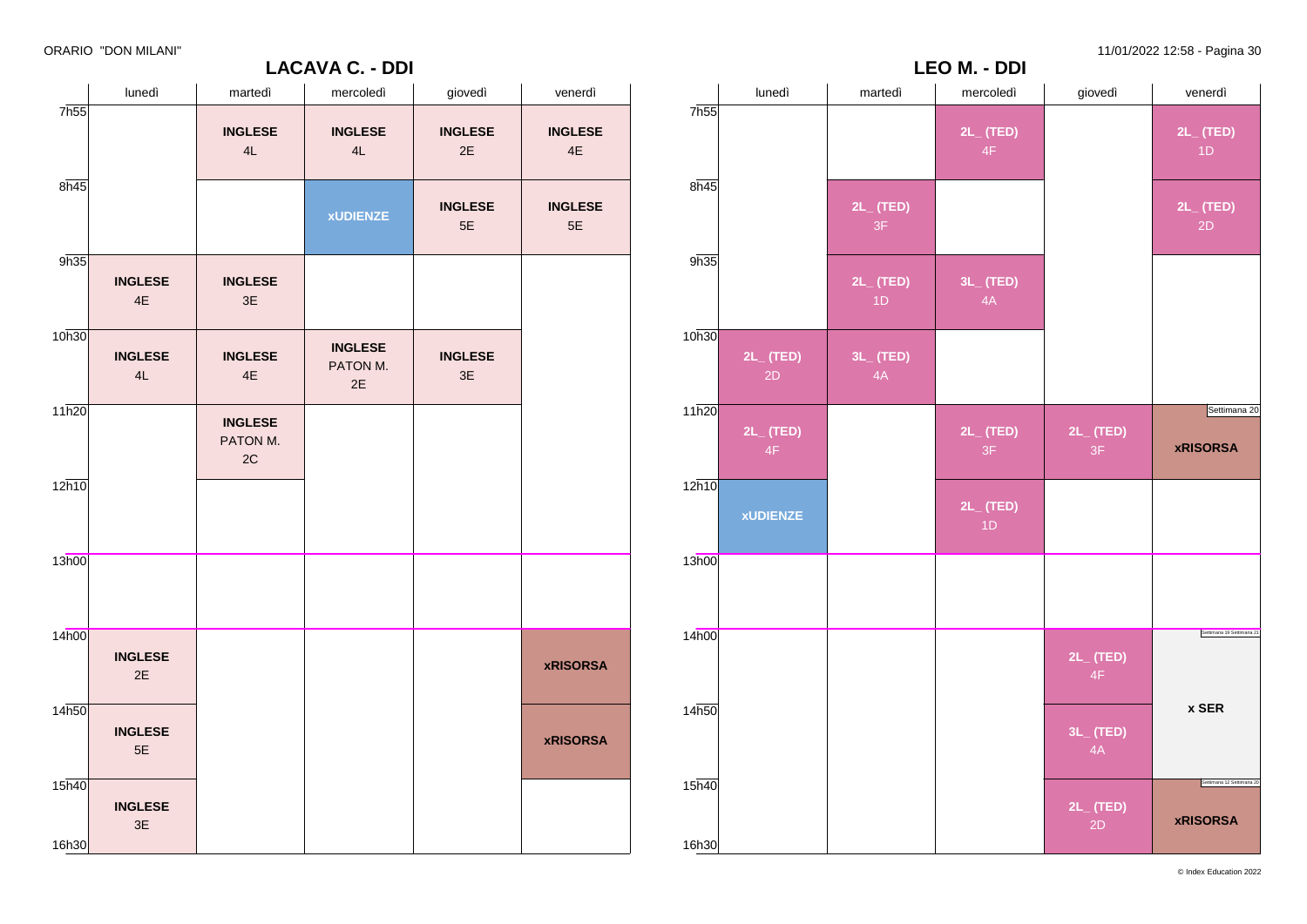# **LORENZI A. - DDI**

| DRARIO "DON MILANI" |  |  |
|---------------------|--|--|
|                     |  |  |

|                          |                 | <b>LONGO A. - DDI</b>           |                |         |       |                         |                                    | <b>LORENZI A. - DDI</b> |                         |                                    |
|--------------------------|-----------------|---------------------------------|----------------|---------|-------|-------------------------|------------------------------------|-------------------------|-------------------------|------------------------------------|
| lunedì                   | martedì         | mercoledì                       | giovedì        | venerdì |       | lunedì                  | martedì                            | mercoledì               | giovedì                 | venerdì                            |
|                          |                 |                                 |                |         |       | <b>MATEMATICA</b><br>5F | <b>MATEMATICA</b><br>4B            |                         |                         |                                    |
|                          | $4\mathsf{E}$   | 1E                              |                |         | 8h45  | <b>MATEMATICA</b><br>1B | <b>MATEMATICA</b><br>$5F$          |                         | <b>MATEMATICA</b><br>4A | <b>MATEMATICA</b><br>3F            |
|                          | <b>xUDIENZE</b> |                                 |                |         | 9h35  |                         |                                    |                         |                         |                                    |
|                          | LETTERE<br>1E   |                                 |                |         | 10h30 | <b>MATEMATICA</b><br>3F |                                    |                         | <b>MATEMATICA</b><br>4B | <b>MATEMATICA</b><br>$4\mathsf{F}$ |
| LETTERE<br>$4\mathsf{E}$ | LETTERE<br>1E   |                                 |                |         | 11h20 |                         | <b>MATEMATICA</b><br>$4\mathsf{F}$ | <b>MATEMATICA</b><br>4A |                         | <b>MATEMATICA</b><br>1B            |
|                          |                 |                                 |                |         |       |                         |                                    | <b>MATEMATICA</b><br>1B |                         |                                    |
|                          |                 |                                 |                |         | 13h00 |                         |                                    |                         |                         |                                    |
|                          |                 |                                 |                |         | 14h00 | <b>xUDIENZE</b>         |                                    |                         |                         |                                    |
| LETTERE<br>1E            |                 | <b>LETTERE</b><br>$4\mathsf{E}$ |                |         | 14h50 |                         |                                    |                         |                         |                                    |
|                          |                 |                                 |                |         | 15h40 |                         |                                    |                         |                         |                                    |
|                          |                 | LETTERE                         | <b>LETTERE</b> |         |       | 7h55<br>12h10<br>16h30  |                                    |                         |                         |                                    |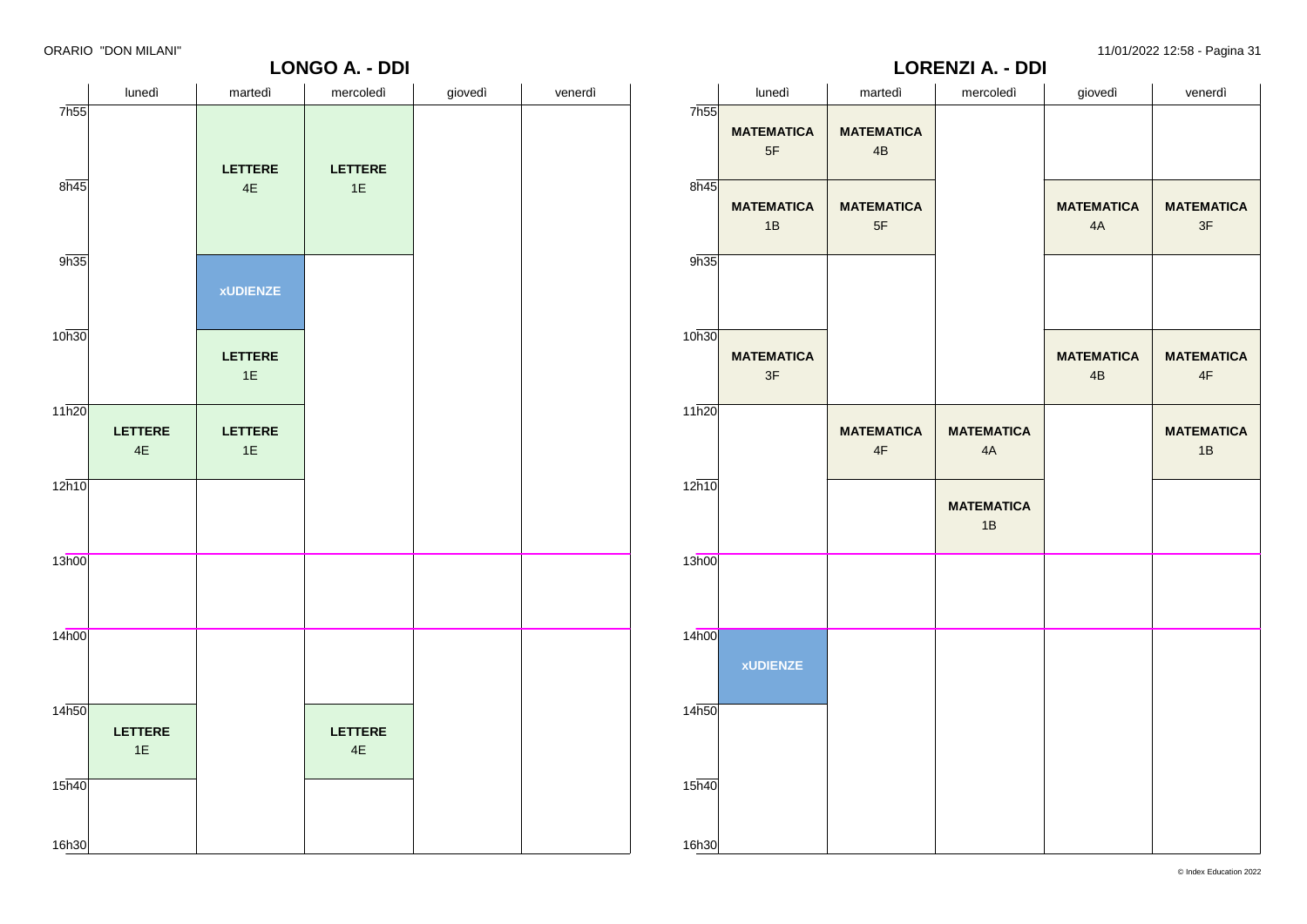# **MANICA P. - DDI** lunedì martedì mercoledì giovedì venerdì 7h55 8h45 9h35 10h30 11h20  $12$ h $1<sup>123456789101112131415161718192122324252627282930313233343536373839</sup>$ 13h00 14h00  $14<sub>h50</sub>$  $15h40$ 16h30 **SCIENZE MOTORIE SCIENZE MOTORIE** 5E 4C **SCIENZE MOTORIE SCIENZE MOTORIE SCIENZE MOTORIE** 1B **x ALT IRC** 1C **SCIENZE MOTORIE SCIENZE MOTORIE** 2C **xUDIENZE** 5C 3C **SCIENZE MOTORIE** 3F **SCIENZE MOTORIE** 5F

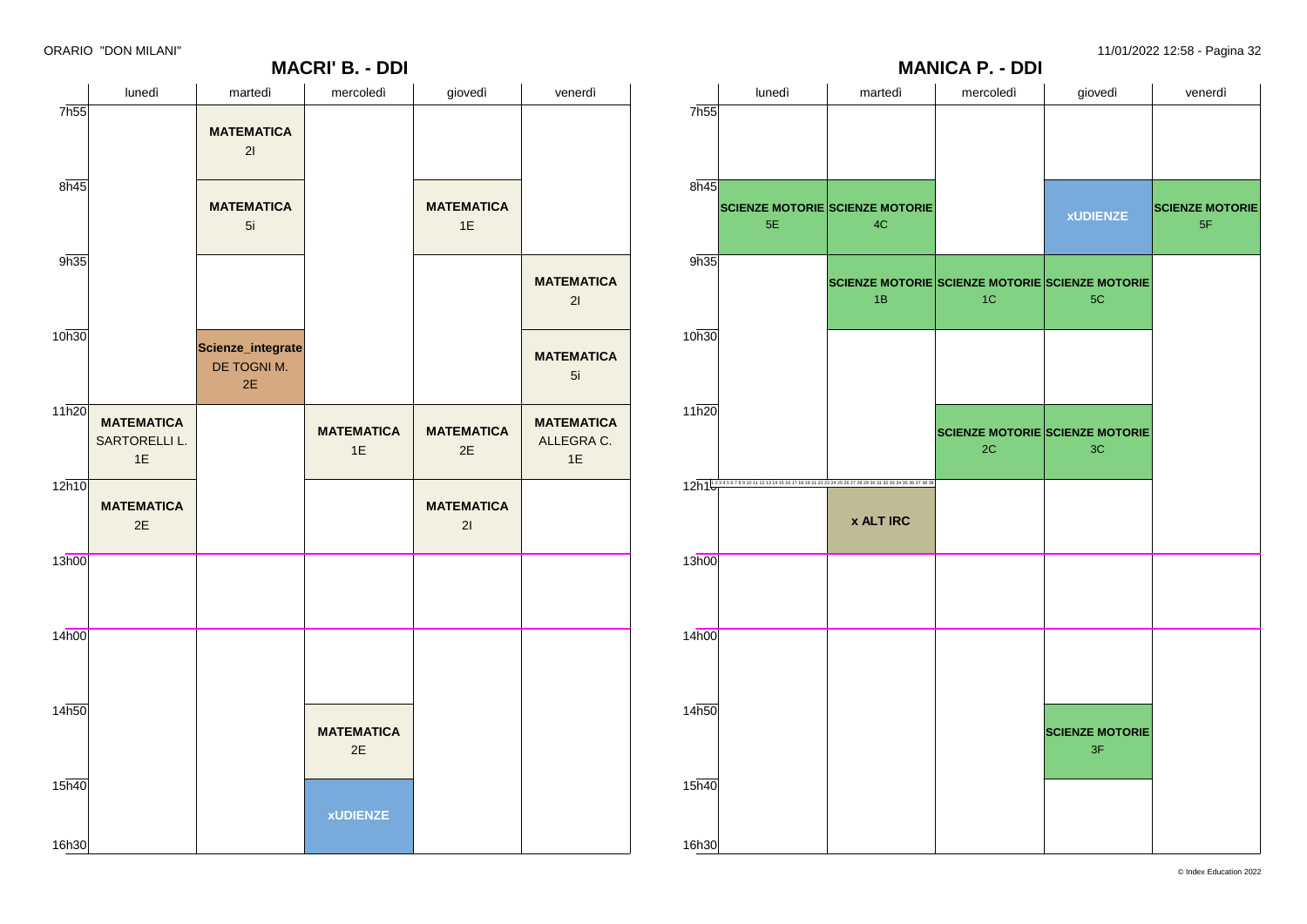|    |                   |                         |                         | <b>MARCHI M. - DDI</b>  |                                                                                | $- - - -$<br>-ت-        |
|----|-------------------|-------------------------|-------------------------|-------------------------|--------------------------------------------------------------------------------|-------------------------|
| íì |                   | lunedì                  | martedì                 | mercoledì               | giovedì<br>1234567891011121314151617181921222324252627282930313233343536373839 | venerdì                 |
|    | 7h55              |                         |                         |                         |                                                                                | X DISP                  |
|    | 8h45              |                         |                         | <b>PSICOLOGIA</b><br>3i |                                                                                | <b>xUDIENZE</b>         |
|    | 9h35              |                         |                         |                         | <b>PSICOLOGIA</b><br>5L                                                        |                         |
|    | 10h30             |                         |                         | <b>PSICOLOGIA</b><br>5L |                                                                                | <b>PSICOLOGIA</b><br>5L |
|    | 11h20             | <b>PSICOLOGIA</b><br>3i |                         |                         | <b>PSICOLOGIA</b>                                                              | <b>PSICOLOGIA</b><br>3i |
|    | 12h10             |                         | <b>PSICOLOGIA</b><br>5i |                         | 5i                                                                             |                         |
|    | 13h00             |                         |                         |                         |                                                                                |                         |
|    | 14 <sub>h00</sub> | <b>PSICOLOGIA</b><br>5i |                         |                         |                                                                                |                         |
|    | 14 <sub>h50</sub> | <b>PSICOLOGIA</b><br>5L |                         |                         |                                                                                |                         |
|    | 15h40             |                         |                         |                         |                                                                                |                         |
|    | 16h30             |                         |                         |                         |                                                                                |                         |

|                   | lunedì                                                                                                                         | martedì                 | mercoledì               | giovedì                 | venerdì |
|-------------------|--------------------------------------------------------------------------------------------------------------------------------|-------------------------|-------------------------|-------------------------|---------|
|                   | 8 9 10 11 12 13 14 15 16 17 18 19 21 22 23 24 25 26 27 28 29 30 31 32 33 34 35 36 37 38 31<br><b>IIIJJ</b><br><b>x ALT IRC</b> |                         |                         | <b>MATEMATICA</b><br>4i |         |
| 8h45              |                                                                                                                                | <b>MATEMATICA</b><br>5C | <b>MATEMATICA</b><br>5D | <b>MATEMATICA</b><br>4L |         |
| 9h35              | <b>MATEMATICA</b><br>4L                                                                                                        | <b>xUDIENZE</b>         |                         | <b>MATEMATICA</b><br>5D |         |
| 10h30             |                                                                                                                                |                         |                         |                         |         |
| 11h20             |                                                                                                                                |                         |                         |                         |         |
| 12h10             |                                                                                                                                | <b>MATEMATICA</b><br>4i |                         |                         |         |
| 13h00             |                                                                                                                                |                         |                         |                         |         |
| 14h00             |                                                                                                                                |                         |                         |                         |         |
| 14h50             |                                                                                                                                |                         | <b>MATEMATICA</b><br>5C |                         |         |
| 15 <sub>h40</sub> |                                                                                                                                |                         |                         |                         |         |
| 16h30             |                                                                                                                                |                         |                         |                         |         |

**MARCHELLI L. - DDI**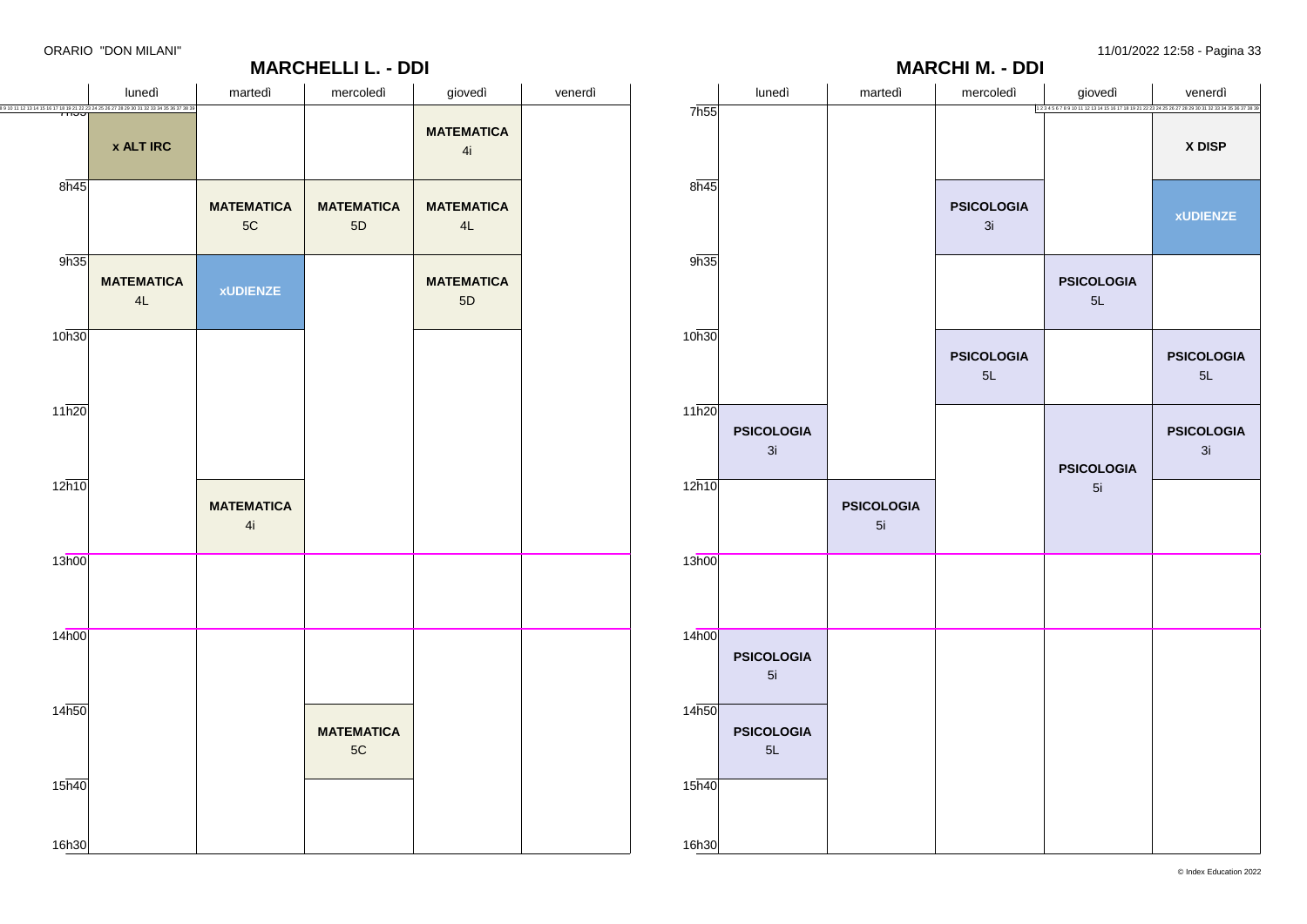| ORARIO "DON MILANI" |                   |           |                |           | 11/01/2022 12:58 - Pagina 34 |
|---------------------|-------------------|-----------|----------------|-----------|------------------------------|
|                     | <b>MATTIAOOLE</b> | <b>DD</b> | $\blacksquare$ | <b>DD</b> |                              |

|                   |                          |                          | <b>MEGA A. - DDI</b>     |                                                                  | $- - - -$                               |
|-------------------|--------------------------|--------------------------|--------------------------|------------------------------------------------------------------|-----------------------------------------|
|                   | lunedì                   | martedì                  | mercoledì                | giovedì                                                          | venerdì                                 |
| 7h55              |                          |                          |                          | <b>METOD. OPER</b><br>5M                                         | <b>METOD. OPER</b><br>4i                |
| 8h45              |                          |                          |                          | <b>xRISORSA</b><br><b>COMPER S.</b><br>FORZIATI C.<br>MUSCHIO A. |                                         |
| 9h35              |                          |                          |                          |                                                                  |                                         |
| 10h30             |                          | <b>xUDIENZE</b>          |                          | <b>METOD. OPER</b><br>4M                                         | <b>METOD. OPER</b><br>4E                |
| 11h20             | <b>METOD. OPER</b><br>4i | <b>METOD. OPER</b><br>4E |                          |                                                                  |                                         |
| 12h10             | <b>METOD. OPER</b><br>4M |                          | <b>METOD. OPER</b><br>5C |                                                                  |                                         |
| 13h00             |                          |                          |                          |                                                                  |                                         |
| 14 <sub>h00</sub> |                          |                          | <b>METOD. OPER</b><br>5i |                                                                  | <b>xRISORSA</b><br><b>COMPER S.</b>     |
| 14h50             |                          |                          |                          |                                                                  | <b>FORZIATI C.</b><br><b>MUSCHIO A.</b> |
| 15h40<br>16h30    |                          |                          |                          |                                                                  | <b>xRISORSA</b>                         |

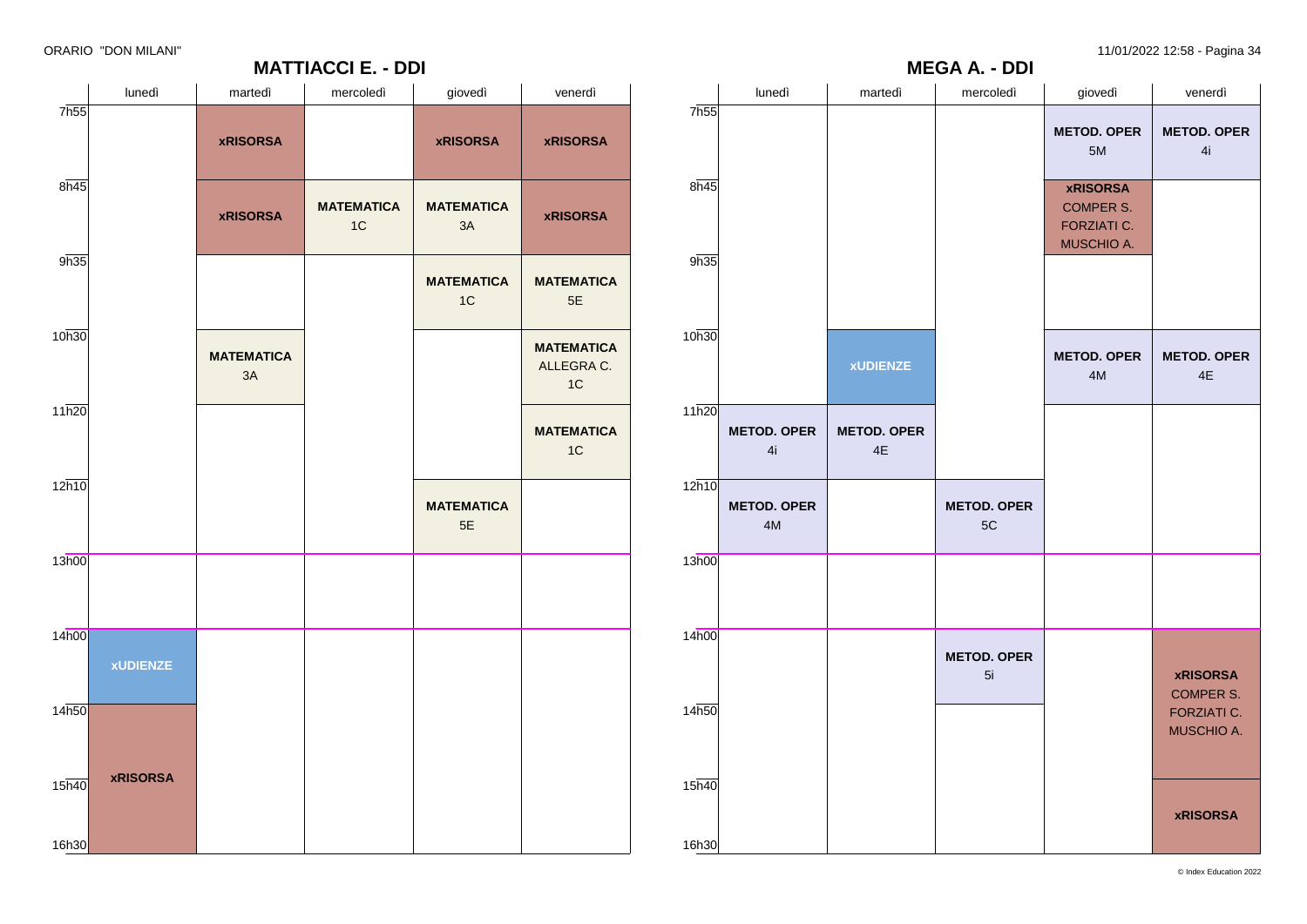

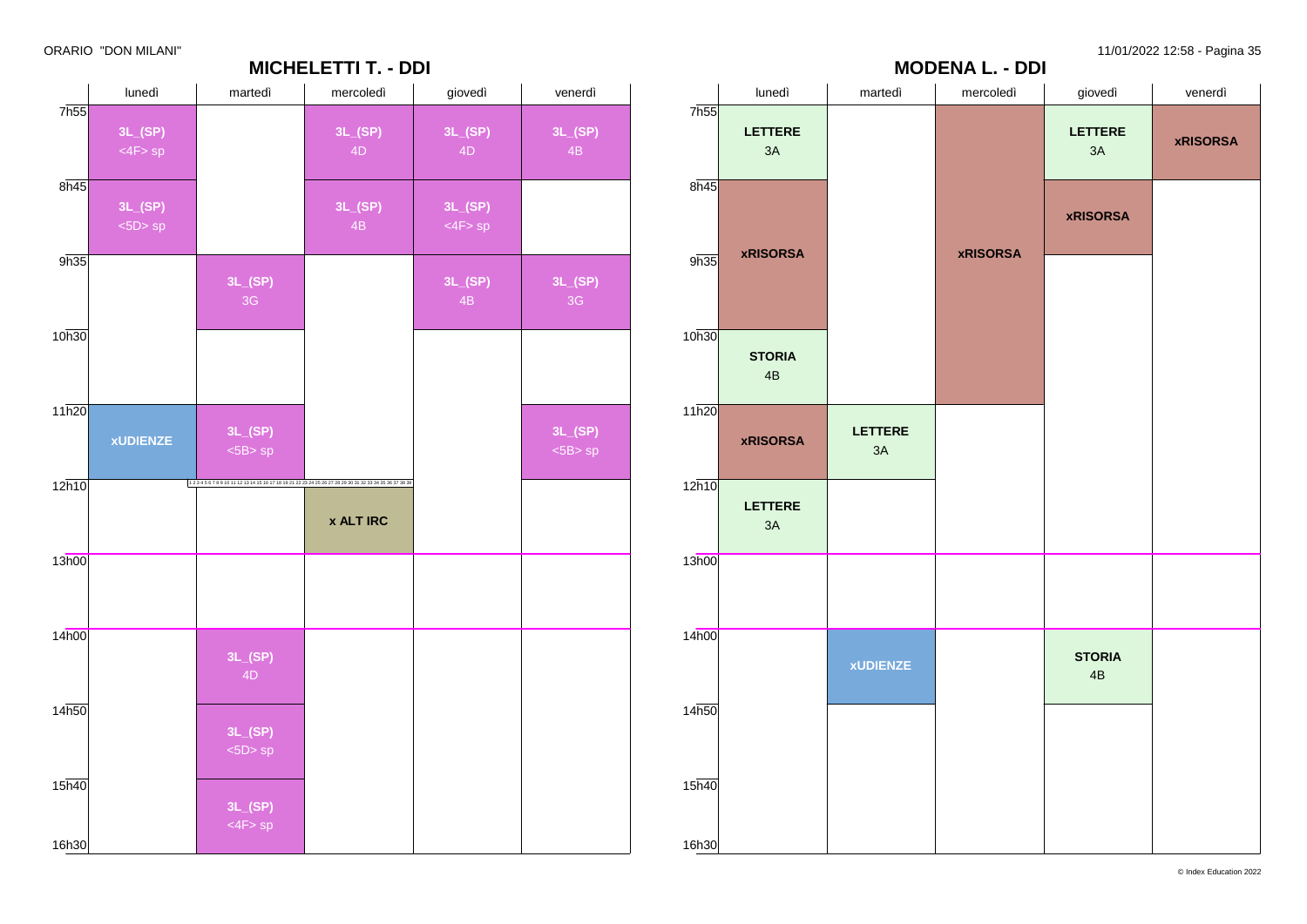# **MOLICA NARDO P. - DDI**

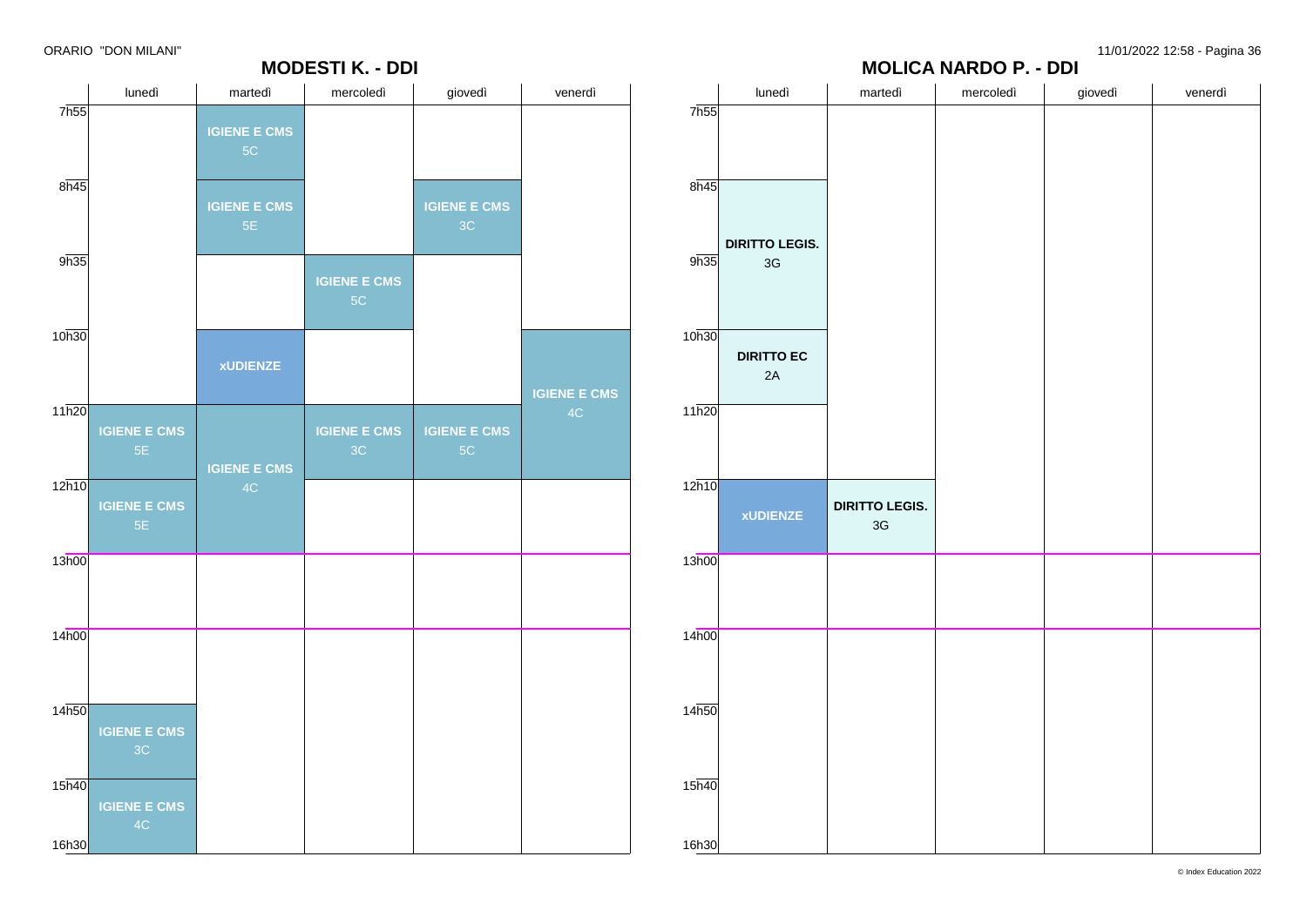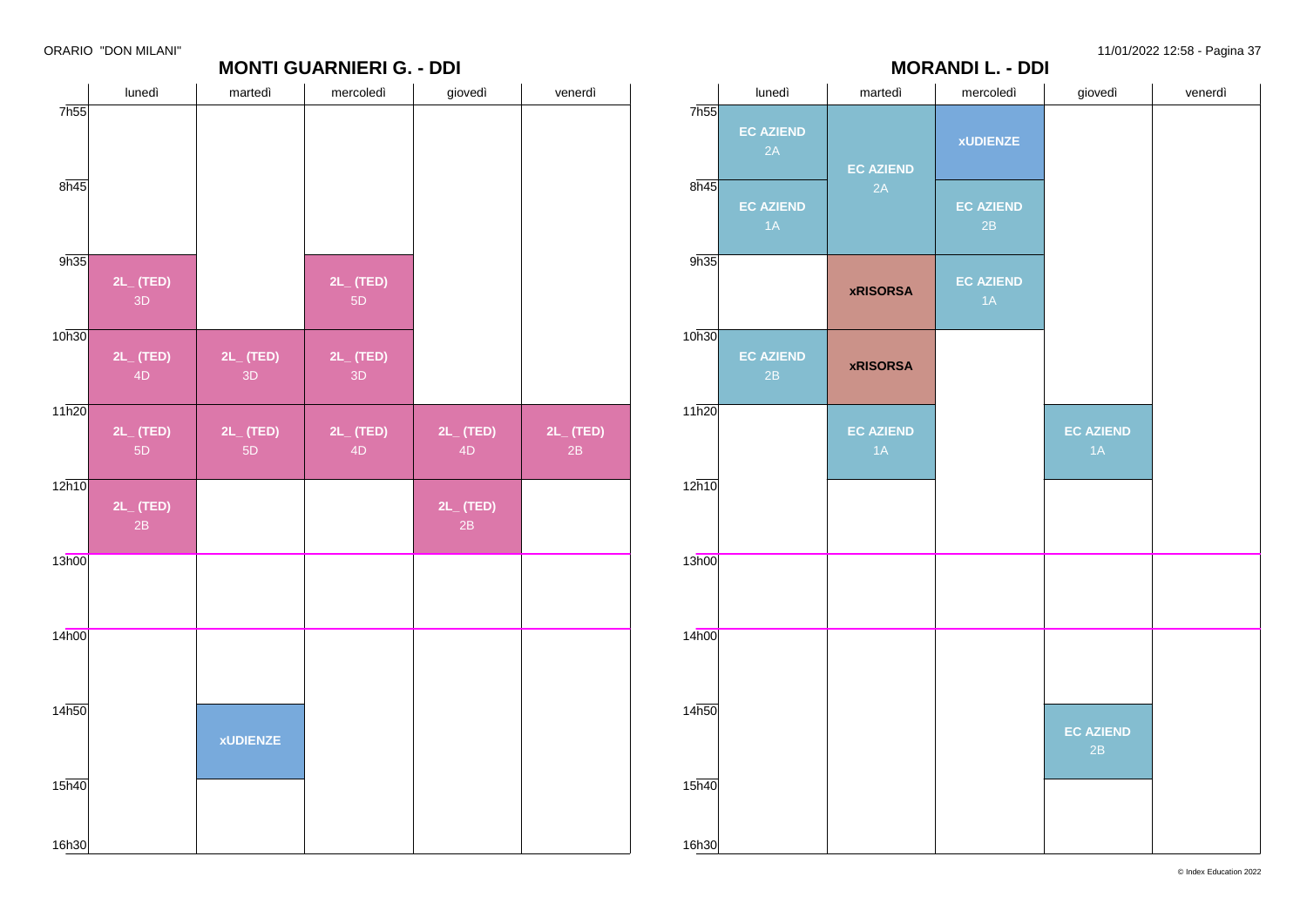# **MORLESCHI S. - DDI** lunedì | martedì | mercoledì | giovedì | venerdì |

|                | lunedì                   | martedì                  | mercoledì                | giovedì                                                       | venerdì                             |
|----------------|--------------------------|--------------------------|--------------------------|---------------------------------------------------------------|-------------------------------------|
| 7h55           |                          |                          |                          | <b>METOD. OPER</b><br>3L                                      |                                     |
| 8h45           |                          |                          |                          | <b>xRISORSA</b><br><b>COMPER S.</b><br>FORZIATI C.<br>MEGA A. | <b>METOD. OPER</b><br>4C            |
| 9h35           |                          | <b>METOD. OPER</b><br>3C |                          | <b>METOD. OPER</b><br>5E                                      |                                     |
| 10h30          |                          | <b>METOD. OPER</b><br>3L |                          |                                                               |                                     |
| 11h20          | <b>METOD. OPER</b><br>4C | <b>METOD. OPER</b><br>3L |                          |                                                               | <b>METOD. OPER</b><br>3C            |
| 12h10          | <b>METOD. OPER</b><br>3C | <b>xUDIENZE</b>          |                          |                                                               |                                     |
| 13h00          |                          |                          |                          |                                                               |                                     |
| 14h00          | <b>METOD. OPER</b><br>3L |                          |                          |                                                               | <b>xRISORSA</b><br><b>COMPER S.</b> |
| 14h50          |                          |                          | <b>METOD. OPER</b><br>3C |                                                               | FORZIATI C.<br>MEGA A.              |
| 15h40<br>16h30 |                          |                          |                          |                                                               | <b>xRISORSA</b>                     |

**MUSCHIO A. - DDI**

| 7h55              |                                       |                          |                                    |                                                                                                        |                                          |
|-------------------|---------------------------------------|--------------------------|------------------------------------|--------------------------------------------------------------------------------------------------------|------------------------------------------|
| $8\overline{h45}$ |                                       | <b>METOD. OPER</b><br>1E | <b>METOD. OPER</b><br>1L           |                                                                                                        | S. UM E SOC.<br>ZANONI J.<br>2L          |
| 9h35              |                                       |                          |                                    |                                                                                                        | <b>METOD. OPER</b><br>DE SIMONE R.<br>2C |
| 10h30             |                                       |                          |                                    |                                                                                                        |                                          |
| 11h20             | <b>METOD. OPER</b><br>2C              |                          |                                    | 1234567891011121314151617181921222324252627282930313233343536373839<br>S. UM E SOC.<br>PEDRON E.<br>1E | <b>x ALT IRC</b>                         |
| 12h10             |                                       |                          |                                    | <b>METOD. OPER</b><br>PEDRON E.<br>1E                                                                  |                                          |
| 13h00             |                                       |                          |                                    |                                                                                                        |                                          |
| 14h00             | S. UM E SOC.<br>ZANONI J.<br>1L       |                          |                                    |                                                                                                        |                                          |
| 14h50             | <b>METOD. OPER</b><br>ZANONI J.<br>1L |                          | S. UM E SOC.<br>DE SIMONE R.<br>2C |                                                                                                        |                                          |
| 15h40             |                                       |                          | <b>xUDIENZE</b>                    |                                                                                                        |                                          |
| 16h30             |                                       |                          |                                    |                                                                                                        |                                          |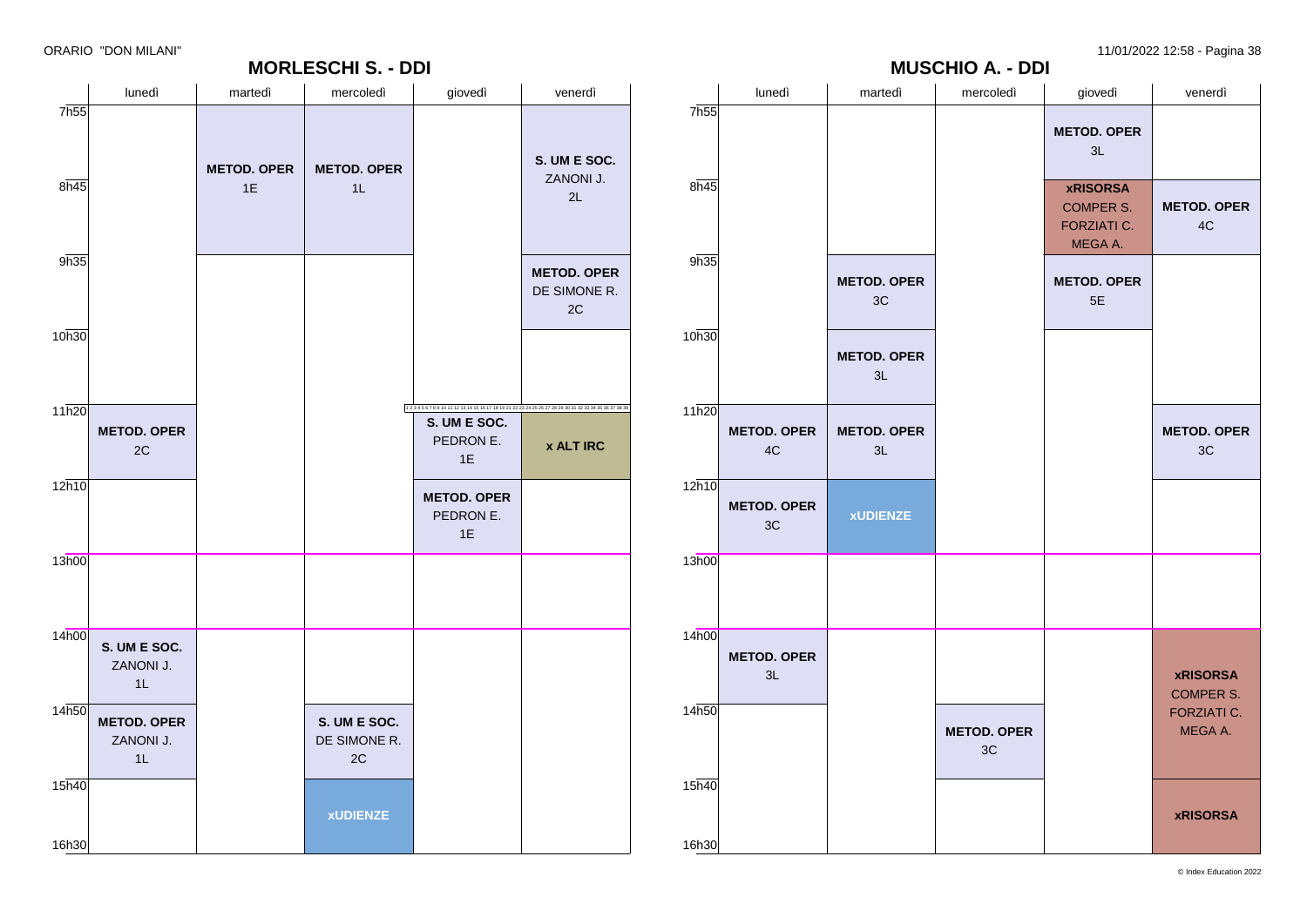**PATTANARO M. - DDI**



|                   | lunedì                 | martedì                           | mercoledì                         | giovedì                  | venerdì                |
|-------------------|------------------------|-----------------------------------|-----------------------------------|--------------------------|------------------------|
| 7h55              |                        |                                   |                                   |                          |                        |
| 8h45              |                        |                                   |                                   |                          |                        |
| 9h35              |                        |                                   |                                   | <b>DISC. TUR</b><br>$3F$ |                        |
| 10h30             |                        | <b>DISC. TUR</b><br>$5\mathsf{F}$ |                                   | <b>DISC. TUR</b><br>3F   | TEC. AM.<br>5M         |
| 11h20             | <b>DISC. TUR</b><br>3D |                                   | <b>DISC. TUR</b><br>3D            | <b>DISC. TUR</b>         | <b>DISC. TUR</b><br>3D |
| 12h10             | <b>DISC. TUR</b><br>3F | <b>DISC. TUR</b><br>$5\mathsf{F}$ | <b>DISC. TUR</b><br>$3\mathsf{F}$ | $5\mathsf{F}$            |                        |
| 13h00             |                        |                                   |                                   |                          |                        |
| 14h00             |                        | <b>DISC. TUR</b><br>3D            |                                   |                          |                        |
| 14 <sub>h50</sub> |                        | <b>xUDIENZE</b>                   | TEC. AM.<br>5L                    |                          |                        |
| 15 <sub>h40</sub> |                        |                                   |                                   |                          |                        |
| 16h30             |                        |                                   |                                   |                          |                        |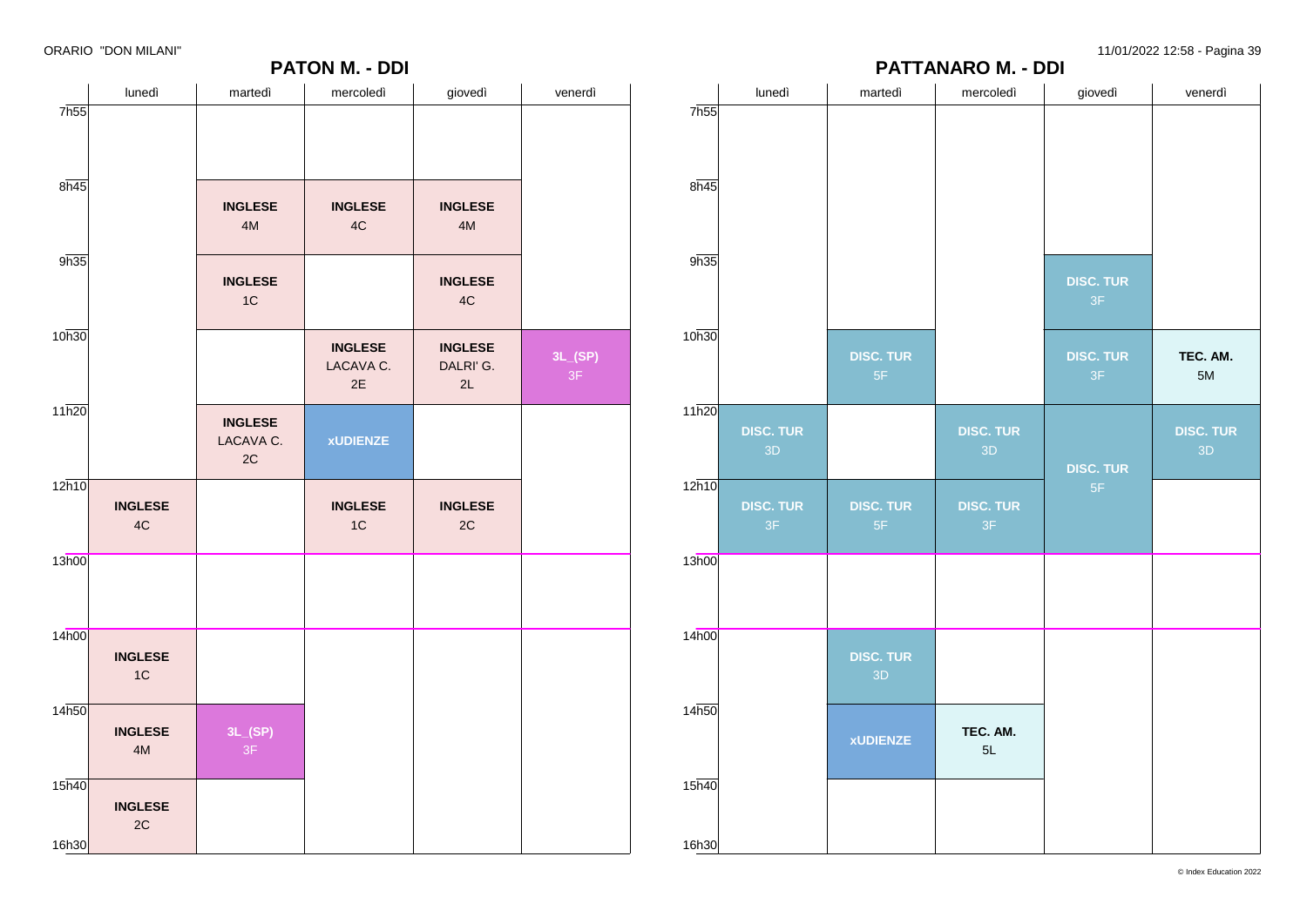| <b>PEDICONI P. - DDI</b> |                   |                                 |                   |                   |                   |                   | <b>PEDRON E. - DDI</b>     |                    |           |                    |         |
|--------------------------|-------------------|---------------------------------|-------------------|-------------------|-------------------|-------------------|----------------------------|--------------------|-----------|--------------------|---------|
|                          | lunedì            | martedì                         | mercoledì         | giovedì           | venerdì           |                   | lunedì                     | martedì            | mercoledì | giovedì            | venerdì |
| 7 <sub>h55</sub>         |                   |                                 |                   |                   |                   | 7h55              |                            |                    |           |                    |         |
|                          |                   |                                 |                   |                   |                   |                   |                            |                    |           |                    |         |
|                          |                   | <b>PSICOLOGIA</b>               |                   |                   |                   |                   |                            |                    |           |                    |         |
| 8h45                     |                   | 3E                              |                   |                   |                   | 8h45              |                            |                    |           |                    |         |
|                          | <b>PSICOLOGIA</b> |                                 |                   | <b>PSICOLOGIA</b> | <b>PSICOLOGIA</b> |                   |                            |                    |           |                    |         |
|                          | 4i                |                                 |                   | $3\mathsf{E}$     | $5C$              |                   |                            |                    |           |                    |         |
| 9h35                     |                   |                                 |                   |                   |                   | 9h35              |                            |                    |           |                    |         |
|                          |                   |                                 |                   |                   | <b>PSICOLOGIA</b> |                   |                            |                    |           |                    |         |
|                          |                   |                                 |                   | <b>xUDIENZE</b>   | 3E                |                   |                            |                    |           | <b>xUDIENZE</b>    |         |
| 10h30                    |                   |                                 |                   |                   |                   | 10h30             |                            |                    |           |                    |         |
|                          | <b>PSICOLOGIA</b> |                                 | <b>PSICOLOGIA</b> |                   |                   |                   |                            |                    |           |                    |         |
|                          | $5{\rm C}$        |                                 | $4M$              |                   |                   |                   |                            |                    |           |                    |         |
|                          |                   |                                 |                   |                   |                   |                   |                            |                    |           |                    |         |
| 11h20                    | <b>PSICOLOGIA</b> | <b>PSICOLOGIA</b>               | <b>PSICOLOGIA</b> |                   |                   | 11h20             |                            | S. UM E SOC.       |           | S. UM E SOC.       |         |
|                          | $5C$              | $4M$                            | 4i                |                   |                   |                   |                            | 1C                 |           | MORLESCHI S.       |         |
|                          |                   |                                 |                   |                   |                   |                   |                            |                    |           | 1E                 |         |
| 12h10                    |                   |                                 |                   |                   |                   | 12h10             |                            |                    |           | <b>METOD. OPER</b> |         |
|                          |                   | <b>PSICOLOGIA</b><br>$5{\rm C}$ |                   |                   |                   |                   | S. UM E SOC.<br>1C         | S. UM E SOC.<br>1E |           | MORLESCHI S.       |         |
|                          |                   |                                 |                   |                   |                   |                   |                            |                    |           | 1E                 |         |
| 13h00                    |                   |                                 |                   |                   |                   | 13h00             |                            |                    |           |                    |         |
|                          |                   |                                 |                   |                   |                   |                   |                            |                    |           |                    |         |
|                          |                   |                                 |                   |                   |                   |                   |                            |                    |           |                    |         |
| 14h00                    |                   |                                 |                   |                   |                   | 14h00             |                            |                    |           |                    |         |
|                          |                   |                                 | <b>PSICOLOGIA</b> |                   |                   |                   | S. UM E SOC.               |                    |           |                    |         |
|                          |                   |                                 | 4i                |                   |                   |                   | 1E                         |                    |           |                    |         |
| 14 <sub>h50</sub>        |                   |                                 |                   |                   |                   | 14 <sub>h50</sub> |                            |                    |           |                    |         |
|                          |                   |                                 | <b>PSICOLOGIA</b> |                   |                   |                   | S. UM E SOC.<br>ZANELLA F. |                    |           |                    |         |
|                          |                   |                                 | $4M$              |                   |                   |                   | 1C                         |                    |           |                    |         |
| $15\overline{h40}$       |                   |                                 |                   |                   |                   | 15 <sub>h40</sub> |                            |                    |           |                    |         |
|                          |                   |                                 |                   |                   |                   |                   |                            |                    |           |                    |         |
|                          |                   |                                 |                   |                   |                   |                   |                            |                    |           |                    |         |
| 16h30                    |                   |                                 |                   |                   |                   | 16h30             |                            |                    |           |                    |         |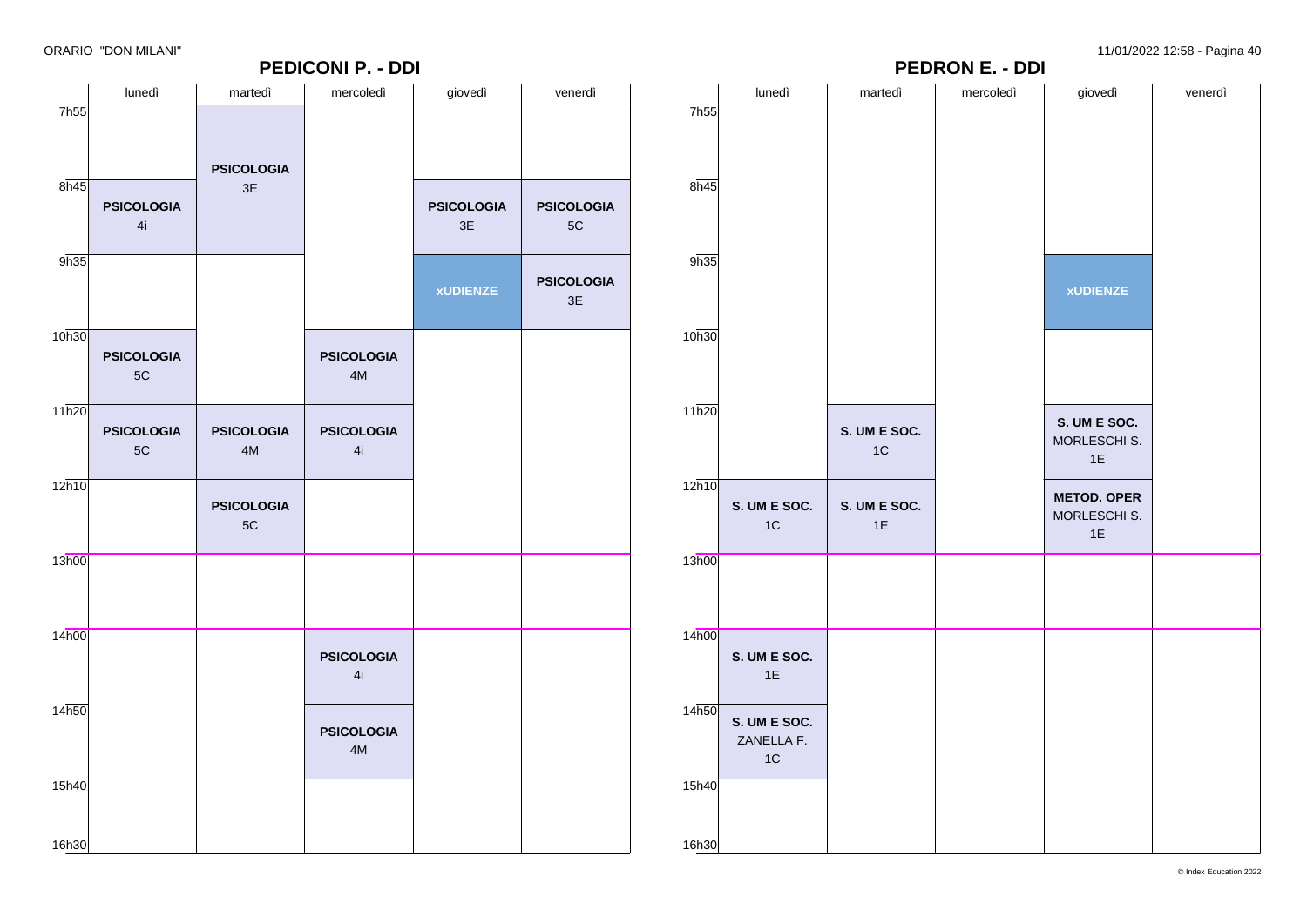

19 21 24 25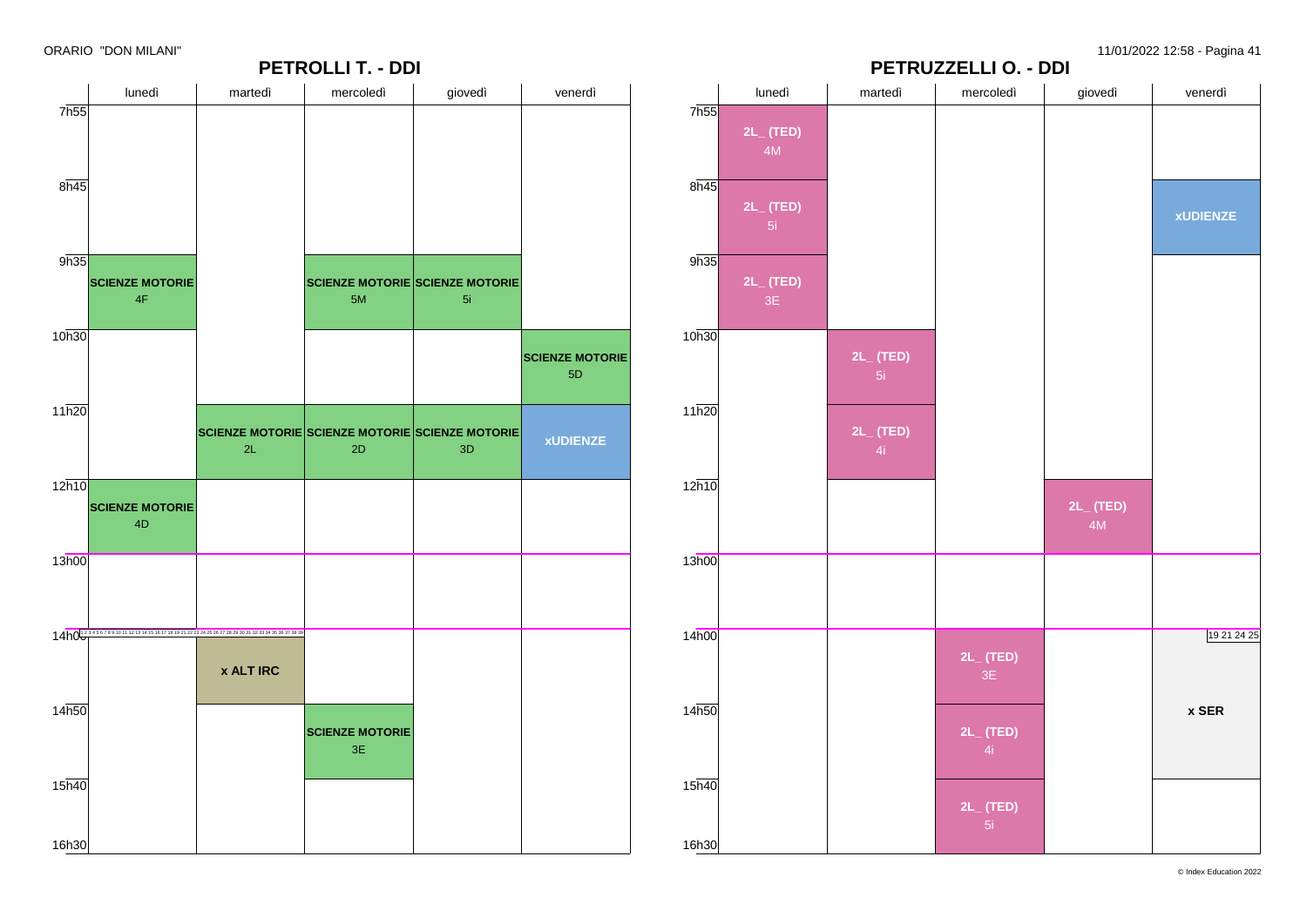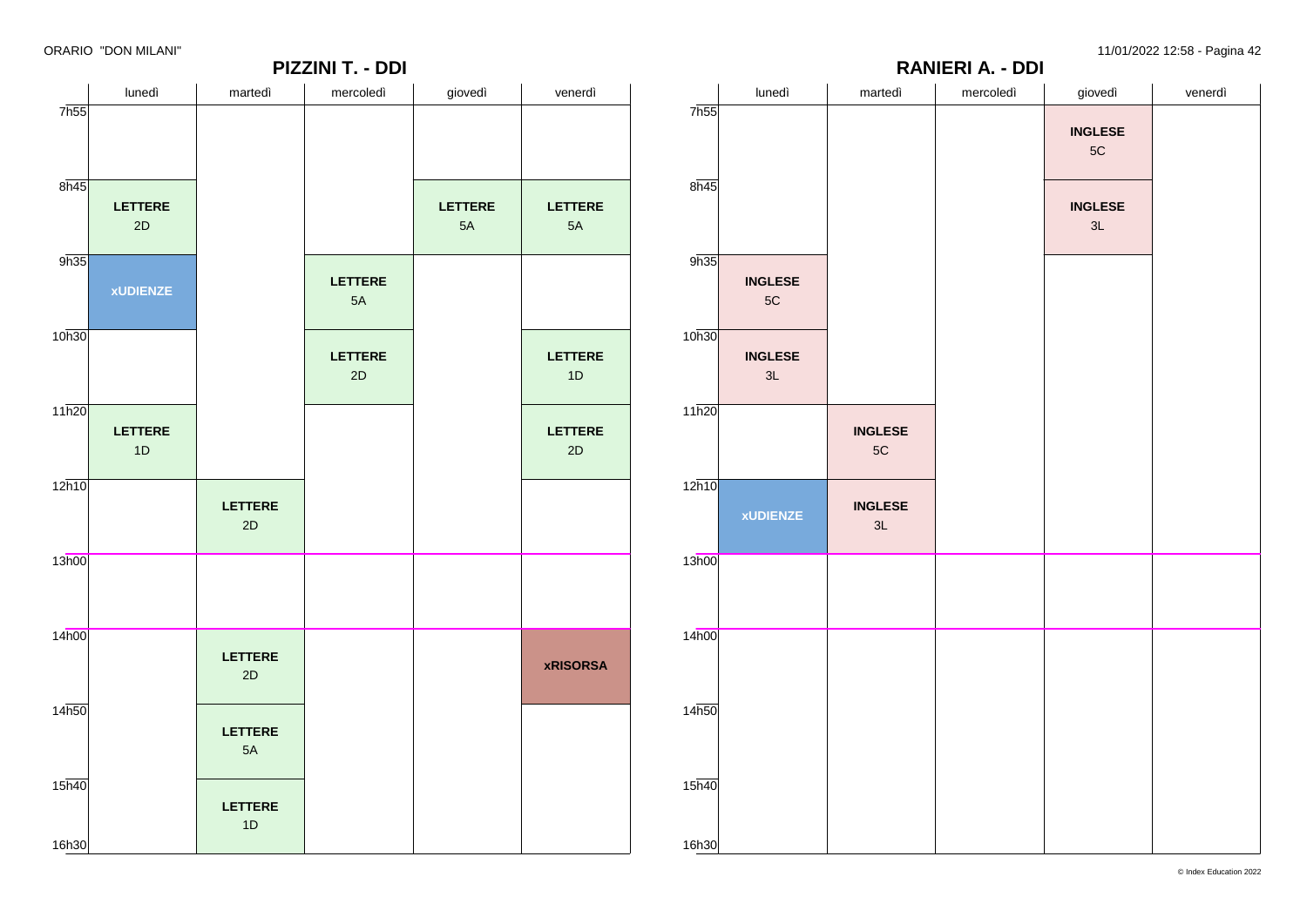|                    | ------- --------<br>RETE - DDI |         |           |         |         |                    | <b>ROBOL D. - DDI</b>       |                  |                      |                       |                      |
|--------------------|--------------------------------|---------|-----------|---------|---------|--------------------|-----------------------------|------------------|----------------------|-----------------------|----------------------|
|                    | lunedì                         | martedì | mercoledì | giovedì | venerdì |                    | lunedì                      | martedì          | mercoledì            | giovedì               | venerdì              |
| 7h55               |                                |         |           |         |         | 7h55               |                             |                  | $2L_{-}$ (TED)       |                       |                      |
|                    |                                |         |           |         |         |                    |                             |                  | 2                    |                       |                      |
| 8h45               |                                |         |           |         |         | 8h45               |                             |                  |                      |                       |                      |
|                    |                                |         |           |         |         |                    |                             |                  | $2L_{-}$ (TED)<br>5C |                       |                      |
|                    |                                |         |           |         |         |                    |                             |                  |                      |                       |                      |
| 9h35               |                                |         |           |         |         | 9h35               |                             | $2L_{-}$ (TED)   | $2L$ (TED)           | $2L_{-}$ (TED)        | $2L_{-}$ (TED)       |
|                    |                                |         |           |         |         |                    |                             | 5M               | 5F                   | 5F                    | 1B                   |
| 10h30              |                                |         |           |         |         | 10h30              |                             |                  |                      |                       |                      |
|                    |                                |         |           |         |         |                    |                             | $2L$ (TED)<br>1B | $2L_{-}$ (TED)<br>2C | <b>xUDIENZE</b>       | $2L_{-}$ (TED)<br>5C |
| $11\overline{h20}$ |                                |         |           |         |         | $11\overline{h20}$ |                             |                  |                      |                       |                      |
|                    |                                |         |           |         |         |                    | $2L_{-}$ (TED)              |                  |                      | $2L$ <sub>(TED)</sub> |                      |
|                    |                                |         |           |         |         |                    | 5F                          |                  |                      | 2C                    |                      |
| $12\overline{h10}$ |                                |         |           |         |         | $12\overline{h10}$ |                             |                  |                      |                       |                      |
|                    |                                |         |           |         |         |                    | $2L$ <sub>(TED)</sub><br>1B |                  |                      | $2L_{-}$ (TED)<br>5M  |                      |
| 13h00              |                                |         |           |         |         | 13h00              |                             |                  |                      |                       |                      |
|                    |                                |         |           |         |         |                    |                             |                  |                      |                       |                      |
|                    |                                |         |           |         |         |                    |                             |                  |                      |                       |                      |
| 14h00              |                                |         |           |         |         | 14h00              | $2L_{-}$ (TED)              |                  |                      |                       |                      |
|                    |                                |         |           |         |         |                    | 21                          |                  |                      |                       |                      |
| 14 <sub>h50</sub>  |                                |         |           |         |         | 14h50              |                             |                  |                      |                       |                      |
|                    |                                |         |           |         |         |                    | $2L_{-}$ (TED)<br>5M        |                  |                      |                       |                      |
|                    |                                |         |           |         |         |                    |                             |                  |                      |                       |                      |
| 15 <sub>h40</sub>  |                                |         |           |         |         | $15\overline{h40}$ | $2L_{-}$ (TED)              |                  |                      |                       |                      |
|                    |                                |         |           |         |         |                    | 5C                          |                  |                      |                       |                      |
| 16h30              |                                |         |           |         |         | 16h30              |                             |                  |                      |                       |                      |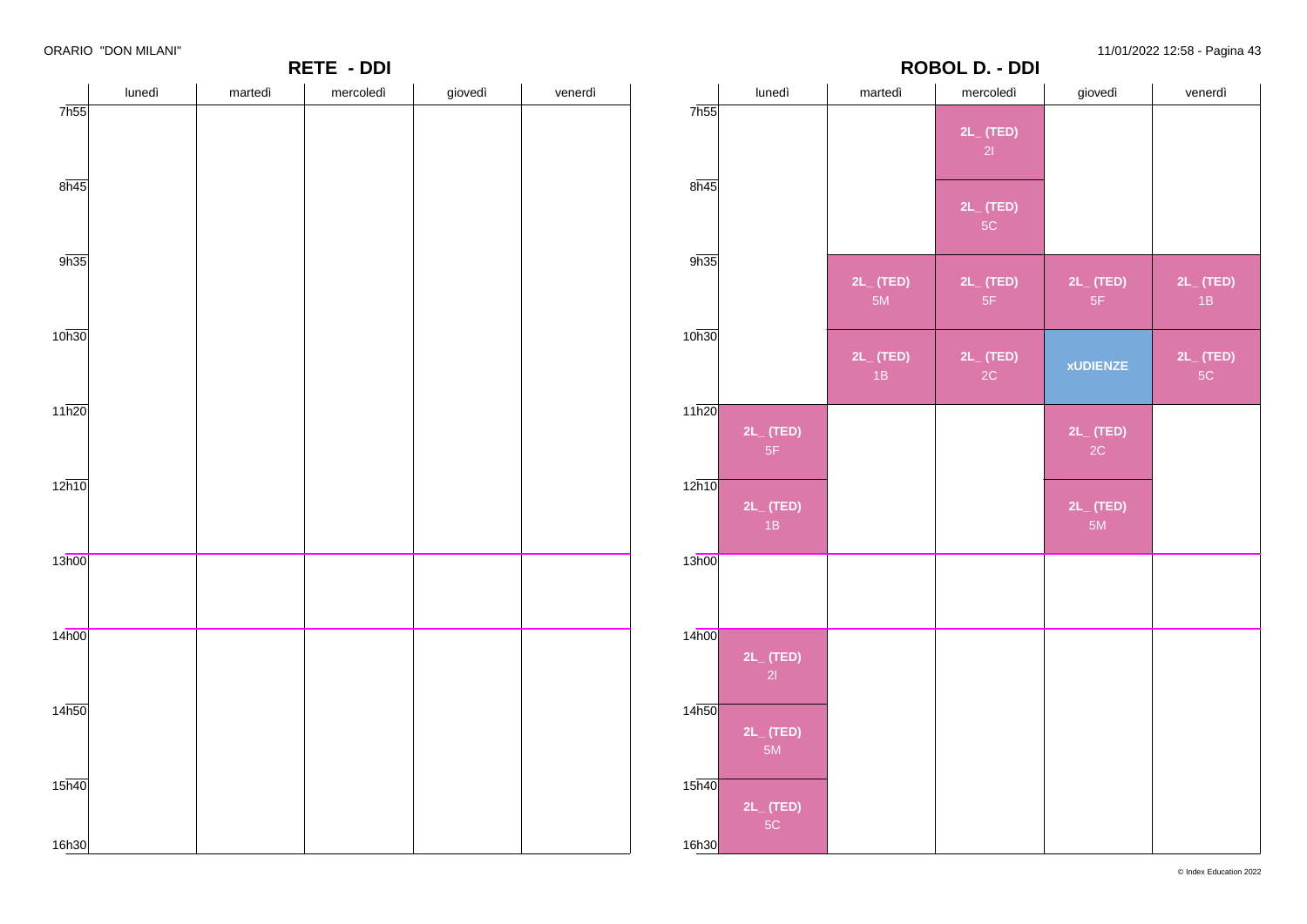

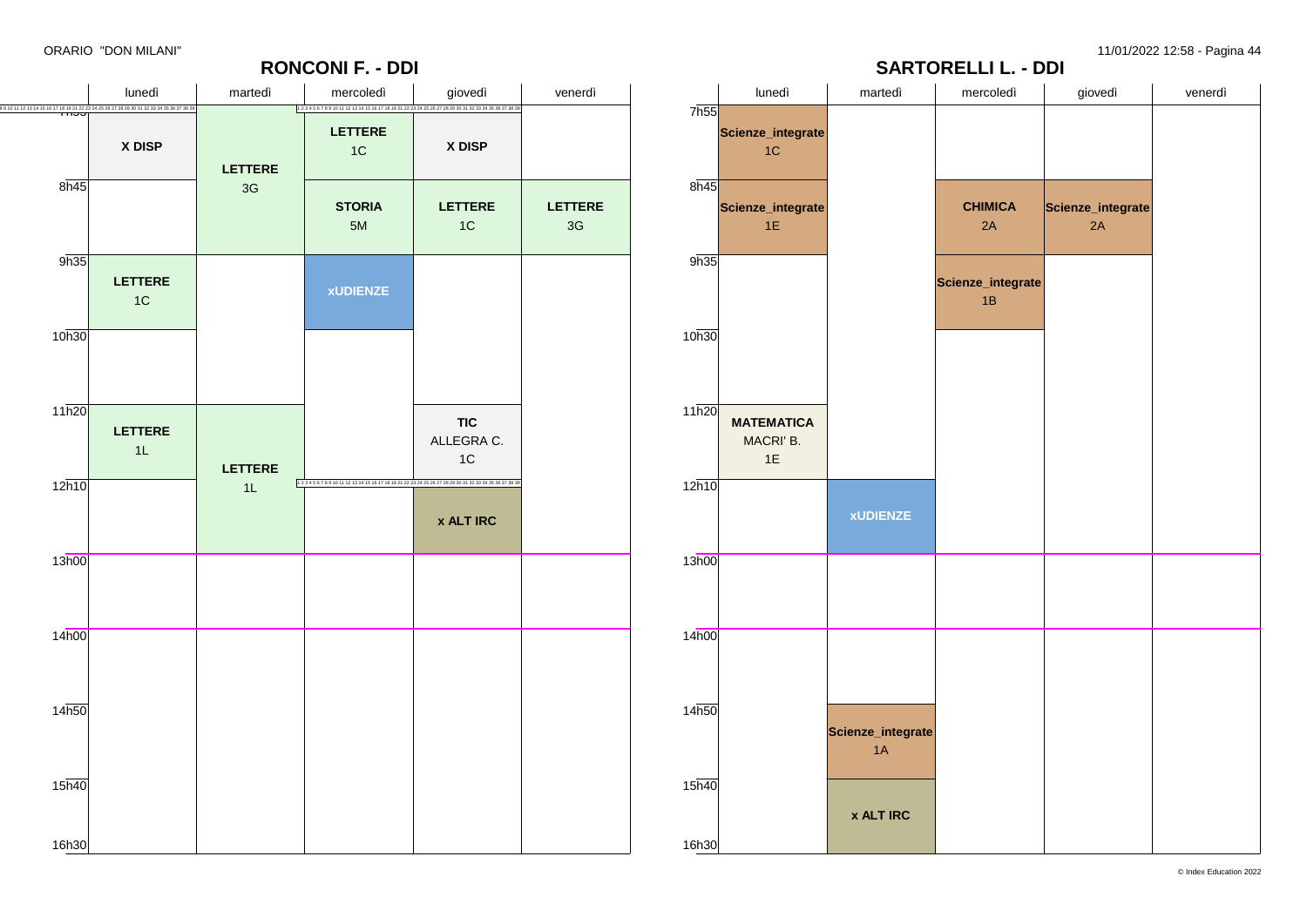**SARZO A. - DDI**

ORARIO "DON MILANI" 11/01/2022 12:58 - Pagina 45

# **SCOPPA (LIUZZO) A. - DDI**

|                    | lunedì | martedì          | mercoledì                   | giovedì          | venerdì |                    | lunedì                        | martedì                                | $\overline{\phantom{a}}$<br>mercoledì | giovedì                            | venerdì |
|--------------------|--------|------------------|-----------------------------|------------------|---------|--------------------|-------------------------------|----------------------------------------|---------------------------------------|------------------------------------|---------|
| 7h55               |        | GEOG. TUR.<br>5F | GEOG. TUR.<br>$5A$          |                  |         | 7 <sub>h55</sub>   | <b>DIRITTO LEGIS.</b><br>5D   | <b>DIRITTO LEGIS.</b><br>$5D$          | <b>DIRITTO LEGIS.</b><br>5L           |                                    |         |
| $8\overline{h45}$  |        | GEOG. TUR.<br>5D | GEOG. TUR.<br>$5\mathsf{F}$ |                  |         | $8\overline{n45}$  | <b>DIRITTO LEGIS.</b><br>$4M$ | <b>DIRITTO LEGIS.</b><br>4A            |                                       |                                    |         |
| 9h35               |        |                  |                             |                  |         | 9h35               |                               | <b>DIRITTO LEGIS.</b><br>$4\mathsf{M}$ |                                       | <b>DIRITTO EC</b><br>$2\mathsf{B}$ |         |
| 10h30              |        |                  | <b>xUDIENZE</b>             |                  |         | 10h30              | <b>DIRITTO LEGIS.</b><br>$5L$ | <b>DIRITTO LEGIS.</b><br>$4\mathsf{D}$ | <b>DIRITTO LEGIS.</b><br>4D           | <b>DIRITTO LEGIS.</b><br>4A        |         |
| 11h20              |        |                  | GEOG. TUR.<br>$5\mathsf{D}$ |                  |         | 11h20              |                               |                                        |                                       |                                    |         |
| $12\overline{h10}$ |        |                  |                             |                  |         | 12h10              |                               |                                        |                                       |                                    |         |
| 13h00              |        |                  |                             |                  |         | 13h00              |                               |                                        |                                       |                                    |         |
| 14h00              |        |                  |                             |                  |         | 14 <sub>h00</sub>  |                               |                                        |                                       | <b>DIRITTO LEGIS.</b><br>5D        |         |
| 14h50              |        |                  |                             | GEOG. TUR.<br>5A |         | 14h50              |                               |                                        |                                       | <b>xUDIENZE</b>                    |         |
| $15\overline{h40}$ |        |                  |                             | <b>x ALT IRC</b> |         | $15\overline{h40}$ |                               |                                        |                                       | <b>DIRITTO LEGIS.</b><br>4D        |         |
| 16h30              |        |                  |                             |                  |         | 16h30              |                               |                                        |                                       |                                    |         |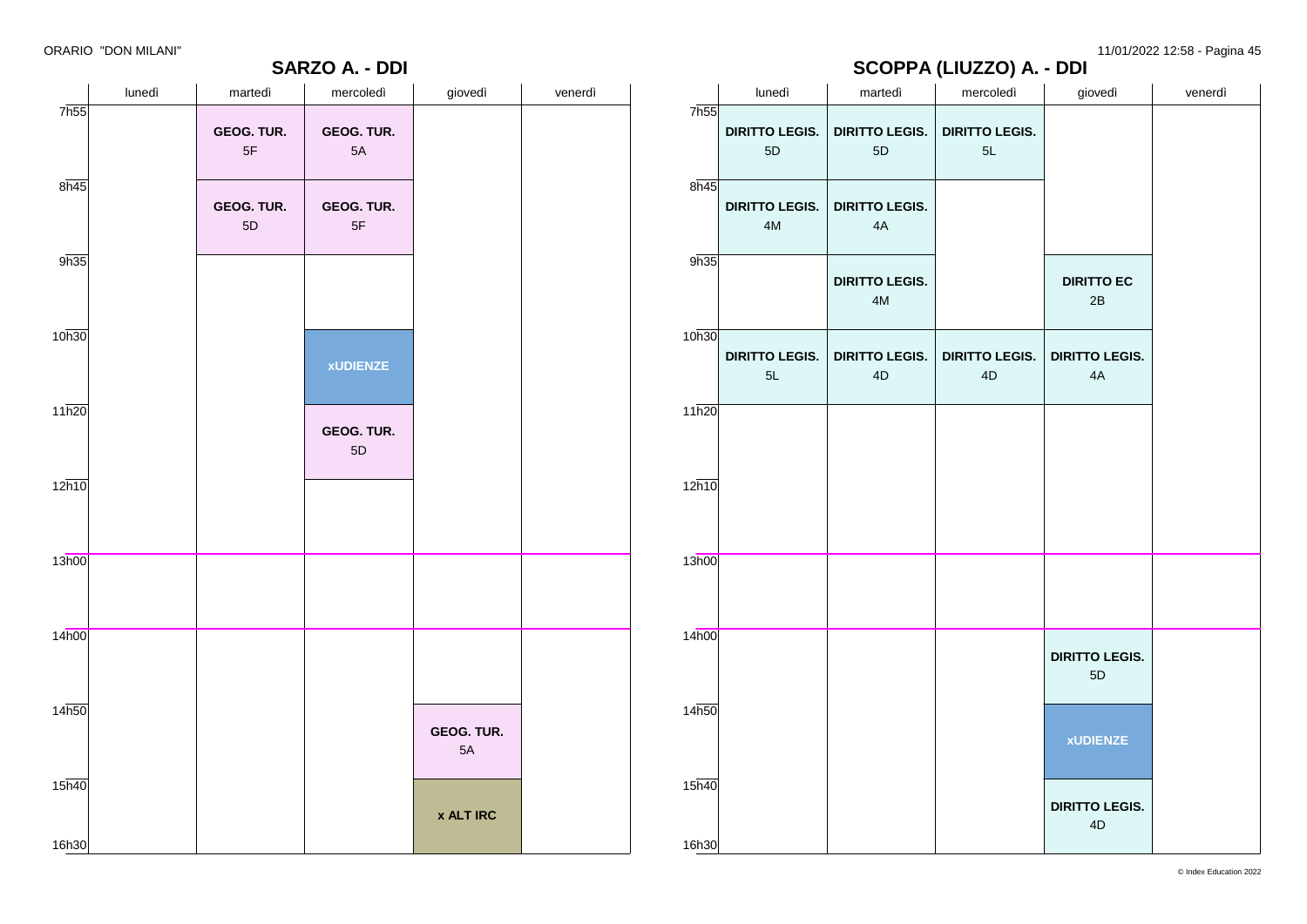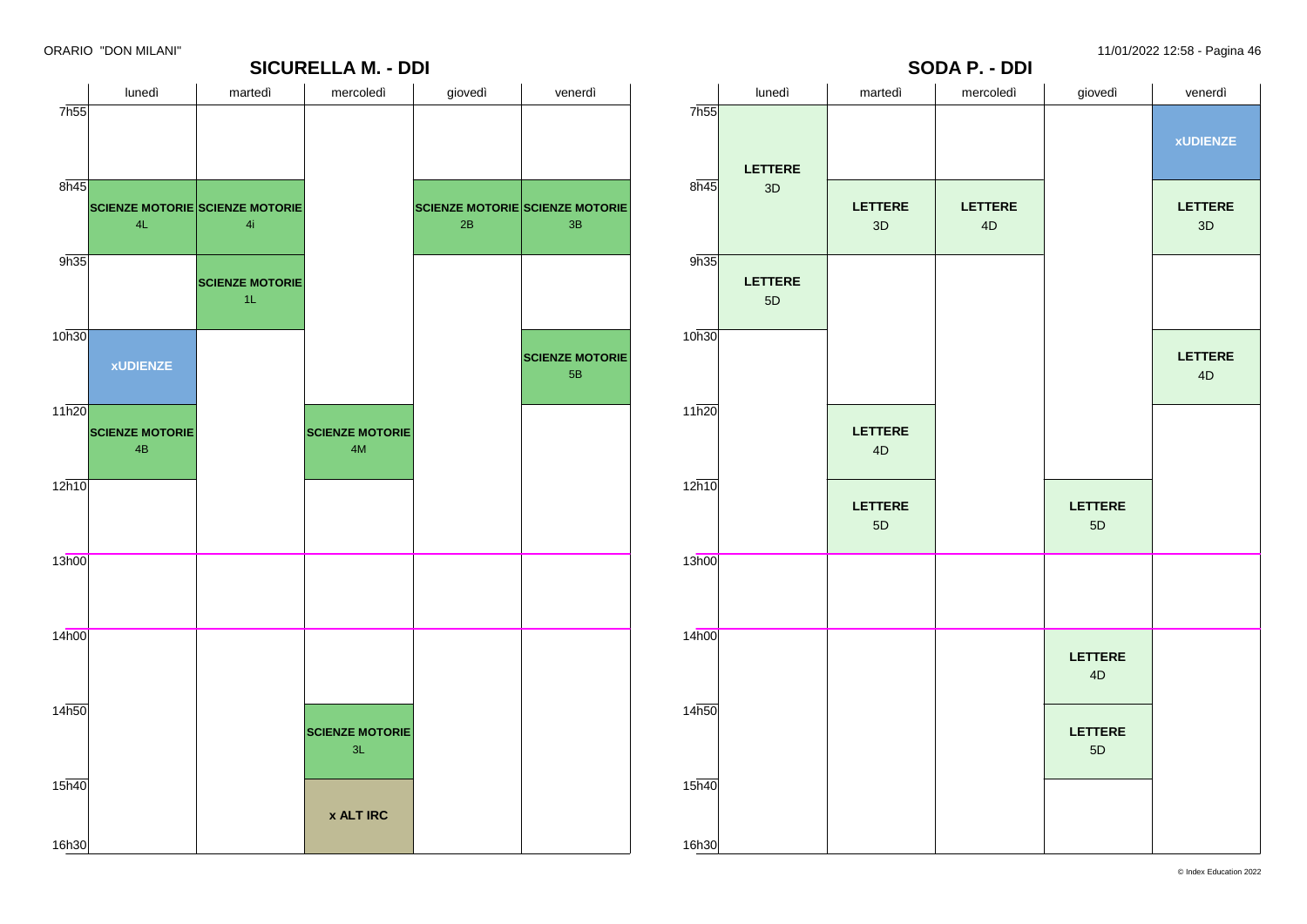

7h55

 $8h45$ 

9h35

10h30

11h20

 $12h10$ 

13h00

14h00

14h50

15h40

16h30



**TRAINOTTI E. - DDI**



© Index Education 2022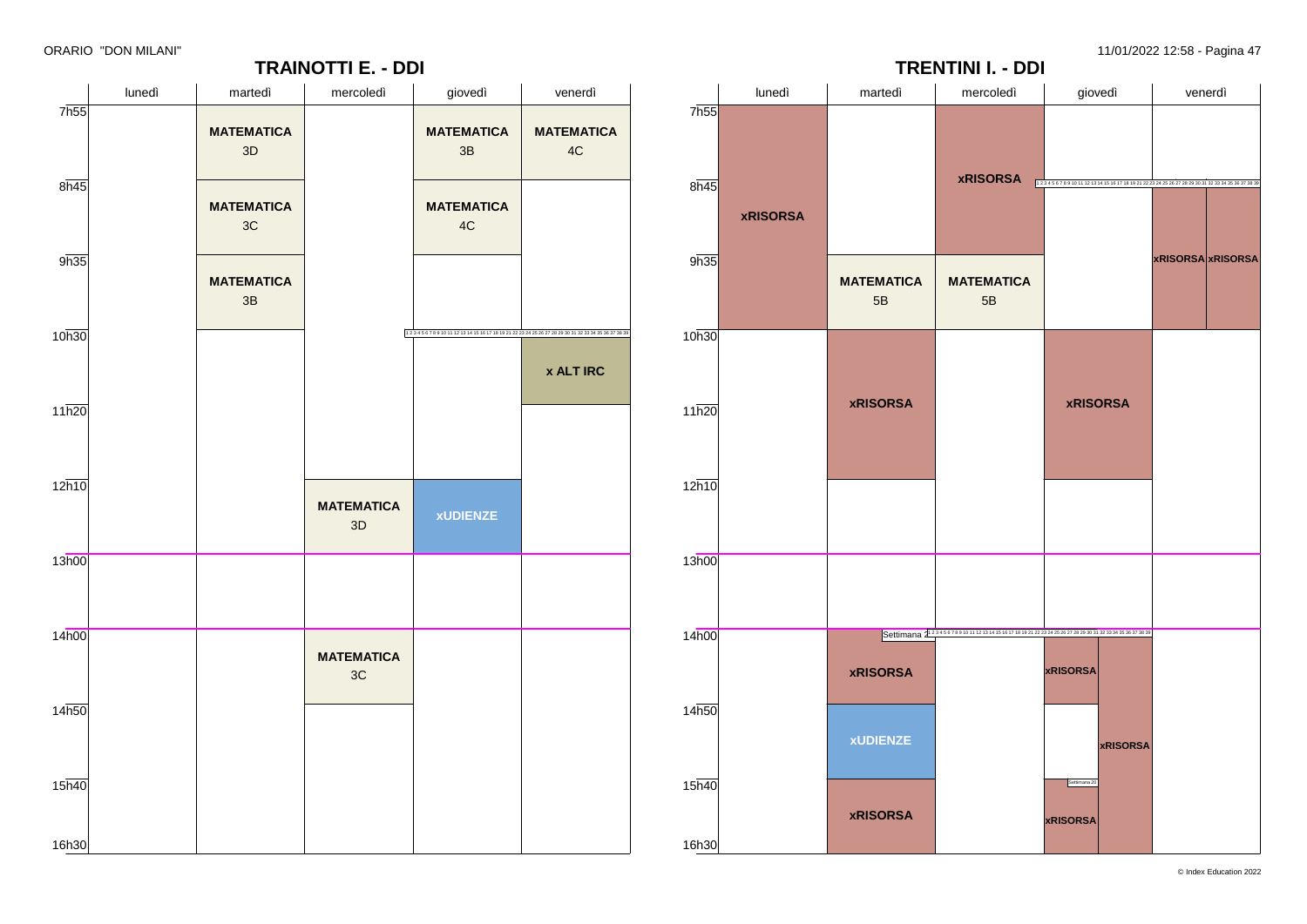**TRERE L. - DDI** lunedì martedì mercoledì giovedì venerdì 7h55 8h45 9h35 10h30 11h20  $12h10$ 13h00 14h00 14h50 15h40 16h30 **2L\_(FR) 2L\_(FR)** 4A **2L\_(FR) 2L\_(FR) 2L\_(FR)** 5L **2L\_(FR) xUDIENZE 2L\_(FR)** 4A **2L\_(FR) 2L\_(FR) 2L\_(FR)** 5L **TRINCHESE G. - DDI** lunedì martedì mercoledì giovedì venerdì 7h55 8h45 9h35 10h30 11h20  $12h10$ 13h00 14h00  $14<sub>h50</sub>$ 15h40 16h30 **RELIGIONE** 3C **RELIGIONE** 5B **RELIGIONE** 1A **RELIGIONE** 4B **xUDIENZE RELIGIONE** 5A **RELIGIONE** 2A **RELIGIONE** 4F **RELIGIONE** 3A **RELIGIONE** 4A 1 2 3 4 5 6 7 8 9 10 11 12 13 14 15 16 17 18 19 21 22 23 24 25 26 27 28 29 30 31 32 33 34 35 36 37 38 39 **X DISP RELIGIONE** 3i **RELIGIONE** 3B **RELIGIONE** 2D 1 2 3 4 5 6 7 8 9 10 11 12 13 14 15 16 17 18 19 21 22 23 24 25 26 27 28 29 30 31 32 33 34 35 36 37 38 39 **x ALT IRC RELIGIONE** 1B **RELIGIONE** 3F 1 2 3 4 5 6 7 8 9 10 11 12 13 14 15 16 17 18 19 21 22 23 24 25 26 27 28 29 30 31 32 33 34 35 36 37 38 39 **X DISP RELIGIONE** 2B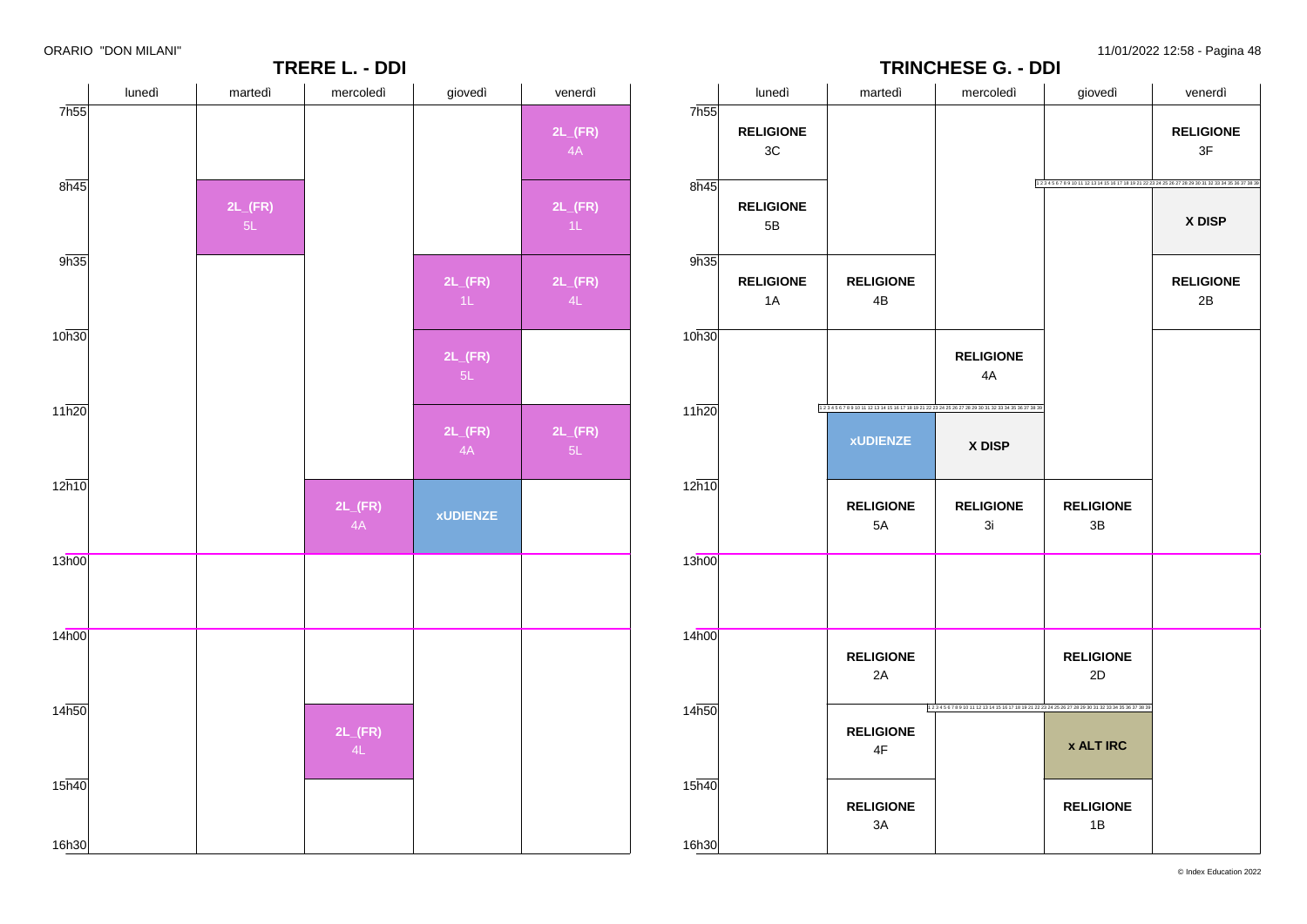2E

5A



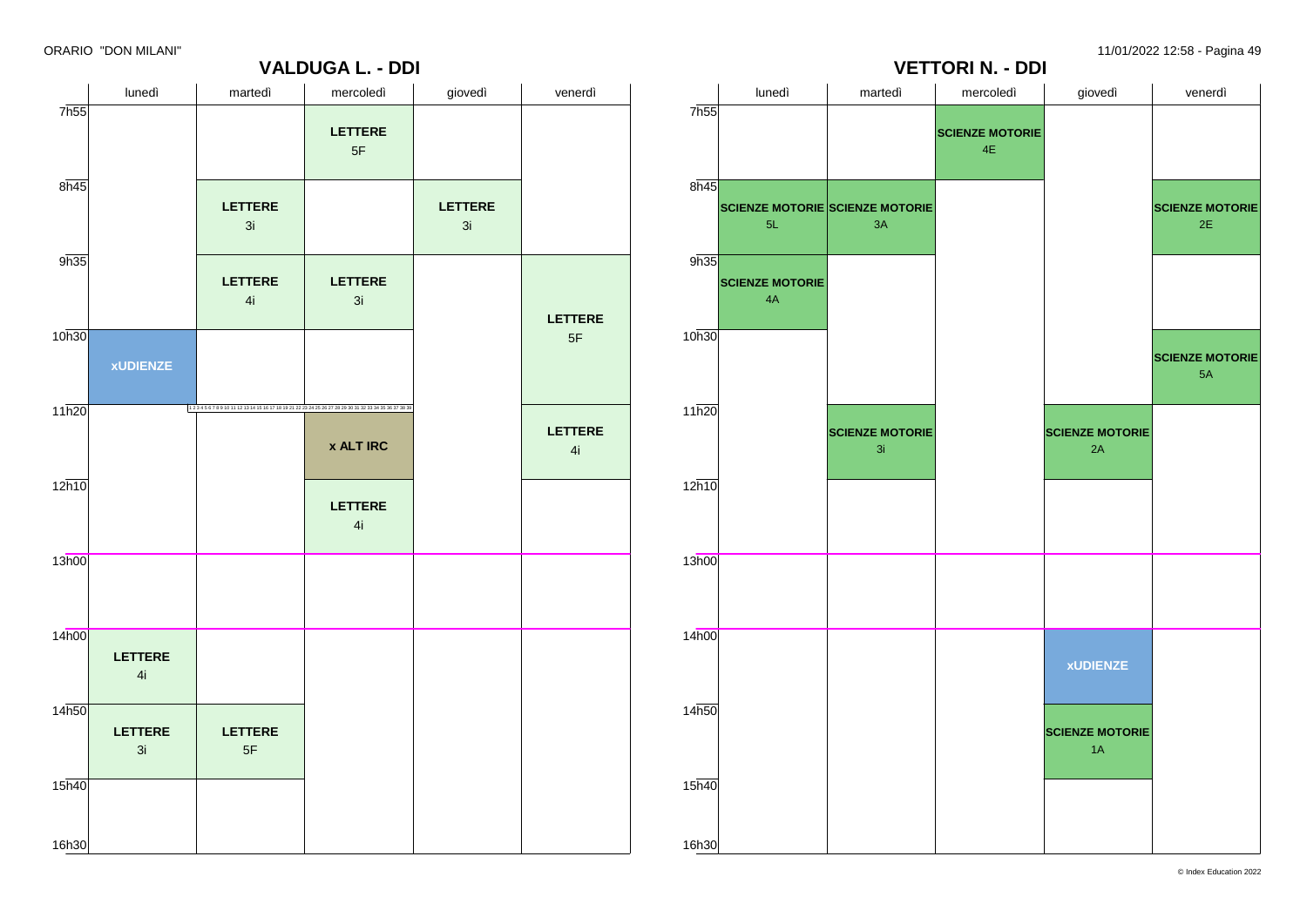**2L\_(FR)**  $-3L$ 

**3L\_(FR)** <3B> fr

**2L\_(FR)**

**3L\_(FR)** <5A> ted fr <5B> fr,<5F> fr

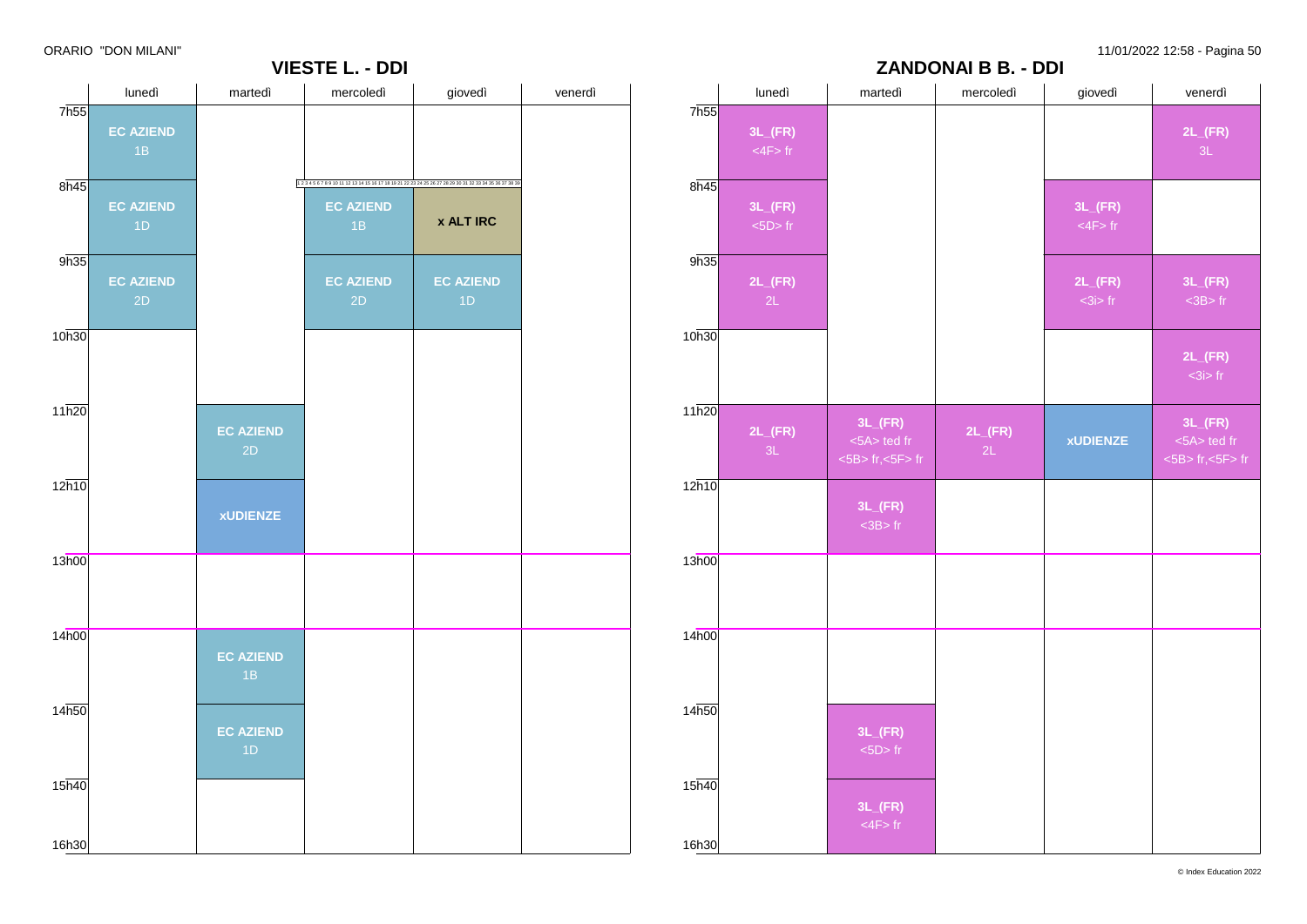11/01/2022 12:58 - Pagina 51

|  | ORARIO "DON MILANI" |  |  |  |  |
|--|---------------------|--|--|--|--|
|--|---------------------|--|--|--|--|

|                   | lunedì                              | martedì                    | mercoledì                                    | giovedì                                                                                                  | venerdì                    |
|-------------------|-------------------------------------|----------------------------|----------------------------------------------|----------------------------------------------------------------------------------------------------------|----------------------------|
| 7h55              | <b>xRISORSA</b>                     | <b>xRISORSA</b>            | <b>xRISORSA</b>                              | <b>xRISORSA</b>                                                                                          | <b>xRISORSA</b>            |
| $8\overline{h45}$ |                                     | $2L$ <sub>(FR)</sub><br>1A | $2L$ <sub>(FR)</sub><br>$\leq$ 5A $>$ fr ted | Settimana 20<br><b>xRISORSA</b>                                                                          |                            |
| 9h35              | $2L$ <sub>(FR)</sub><br><5A> fr ted |                            | $2L$ <sub>(FR)</sub><br>2A                   |                                                                                                          | $2L$ <sub>(FR)</sub><br>3A |
| 10h30             |                                     |                            |                                              | $2L$ <sub>(FR)</sub><br>1A                                                                               | $2L$ <sub>(FR)</sub><br>1A |
| 11h20             |                                     |                            |                                              | $2L$ <sub>(FR)</sub><br>3A                                                                               | $2L$ <sub>(FR)</sub><br>2A |
| 12h10             |                                     |                            |                                              | 1 2 3 4 5 6 7 8 9 10 11 12 13 14 15 16 17 18 19 21 22 23 24 25 26 27 28 29 30 31 32 33 34 35 36 37 38 39 | x SER                      |
| 13h00             |                                     |                            |                                              |                                                                                                          |                            |
|                   |                                     |                            |                                              |                                                                                                          |                            |
| 14h00             |                                     |                            |                                              | $2L$ <sub>(FR)</sub><br>2A                                                                               |                            |
| 14h50             |                                     |                            |                                              | <b>xUDIENZE</b>                                                                                          |                            |

|                   | lunedì                                                                                            | martedì                                     | mercoledì                             | giovedì                  | venerdì                  |
|-------------------|---------------------------------------------------------------------------------------------------|---------------------------------------------|---------------------------------------|--------------------------|--------------------------|
| 8h45              | 7h5123456789101112131415161718192122324252627282930313233343536373836<br><b>METOD. OPER</b><br>2E | <b>x ALT IRC</b>                            |                                       | <b>METOD. OPER</b><br>21 | <b>METOD. OPER</b><br>1C |
| 9h35              |                                                                                                   | <b>METOD. OPER</b><br>ZANONI J.             |                                       |                          |                          |
| 10h30             |                                                                                                   | 21<br><b>METOD. OPER</b><br>ZANONI J.<br>2L |                                       |                          | S. UM E SOC.             |
| 11h20             | <b>METOD. OPER</b>                                                                                |                                             | S. UM E SOC.<br>ZANONI J.<br>21       |                          | ZANONI J.<br>2E          |
| 12h10             | 2L                                                                                                |                                             | <b>xUDIENZE</b>                       |                          |                          |
| 13h00             |                                                                                                   |                                             |                                       |                          |                          |
| 14 <sub>h00</sub> |                                                                                                   |                                             | <b>METOD. OPER</b><br>ZANONI J.<br>2E |                          |                          |
| 14h50             | S. UM E SOC.<br>PEDRON E.<br>1C                                                                   |                                             | <b>METOD. OPER</b><br>1C              |                          |                          |
| 15h40             |                                                                                                   |                                             |                                       |                          |                          |
| 16h30             |                                                                                                   |                                             |                                       |                          |                          |

**ZANELLA F. - DDI**